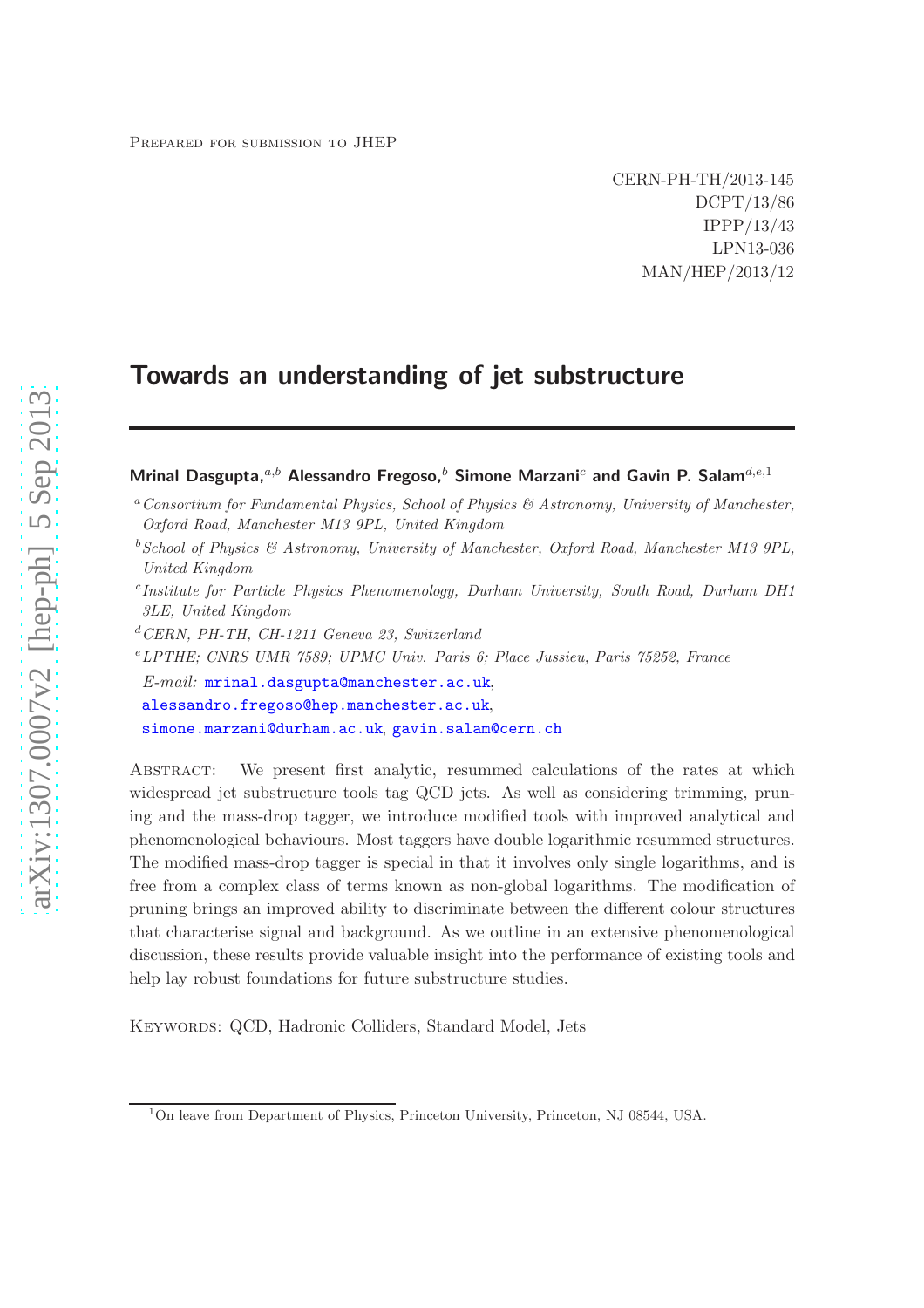## Contents

| 1        | Introduction                    | $\mathbf 1$                                        |           |  |
|----------|---------------------------------|----------------------------------------------------|-----------|--|
| $\bf{2}$ | Definitions and approximations  |                                                    |           |  |
| $\bf{3}$ | Recap of plain jet mass         | 6                                                  |           |  |
| 4        | Trimming                        | 7                                                  |           |  |
|          | 4.1                             | Leading-order calculation                          | 8         |  |
|          | 4.2                             | Resummed calculation                               | 9         |  |
|          | 4.3                             | Comparison with Monte Carlo results                | 11        |  |
| $\bf{5}$ | Pruning                         | 13                                                 |           |  |
|          | 5.1                             | Leading-order calculation                          | 13        |  |
|          | 5.2                             | 3-particle configurations: Y-pruning and I-pruning | 14        |  |
|          | 5.3                             | Resummed results                                   | <b>16</b> |  |
|          |                                 | 5.3.1<br>Y-pruning                                 | 17        |  |
|          |                                 | 5.3.2<br>I-pruning                                 | 18        |  |
|          |                                 | Sum of Y and I components<br>5.3.3                 | 19        |  |
|          | $5.4\,$                         | Comparison with Monte Carlo results                | 20        |  |
| 6        | <b>Mass Drop Tagger</b>         | 22                                                 |           |  |
|          | 6.1                             | Leading order calculation                          | 22        |  |
|          | 6.2                             | 3-particle configurations                          | 23        |  |
| 7        | Modified Mass-Drop Tagger       | 25                                                 |           |  |
|          | 7.1                             | 26                                                 |           |  |
|          | 7.2                             | Absence of non-global logarithms                   | 28        |  |
|          | 7.3                             | Comparison with Monte Carlo results                | 29        |  |
|          | 7.4                             | Dependence on $\mu$ parameter                      | 29        |  |
|          | 7.5                             | 30                                                 |           |  |
|          | 7.6                             | 32                                                 |           |  |
| 8        | Phenomenological considerations |                                                    |           |  |
|          | 8.1                             | Comparisons between taggers                        | 32        |  |
|          | 8.2                             | Background shapes                                  | 33        |  |
|          | 8.3                             | Non-perturbative effects                           | 34        |  |
|          |                                 | Limit of perturbative calculation<br>8.3.1         | 34        |  |
|          |                                 | Monte Carlo study of hadronisation<br>8.3.2        | 35        |  |
|          |                                 | Analytic hadronisation estimate for mMDT<br>8.3.3  | 38        |  |
|          |                                 | Underlying event<br>8.3.4                          | 40        |  |
|          | 8.4                             | 40                                                 |           |  |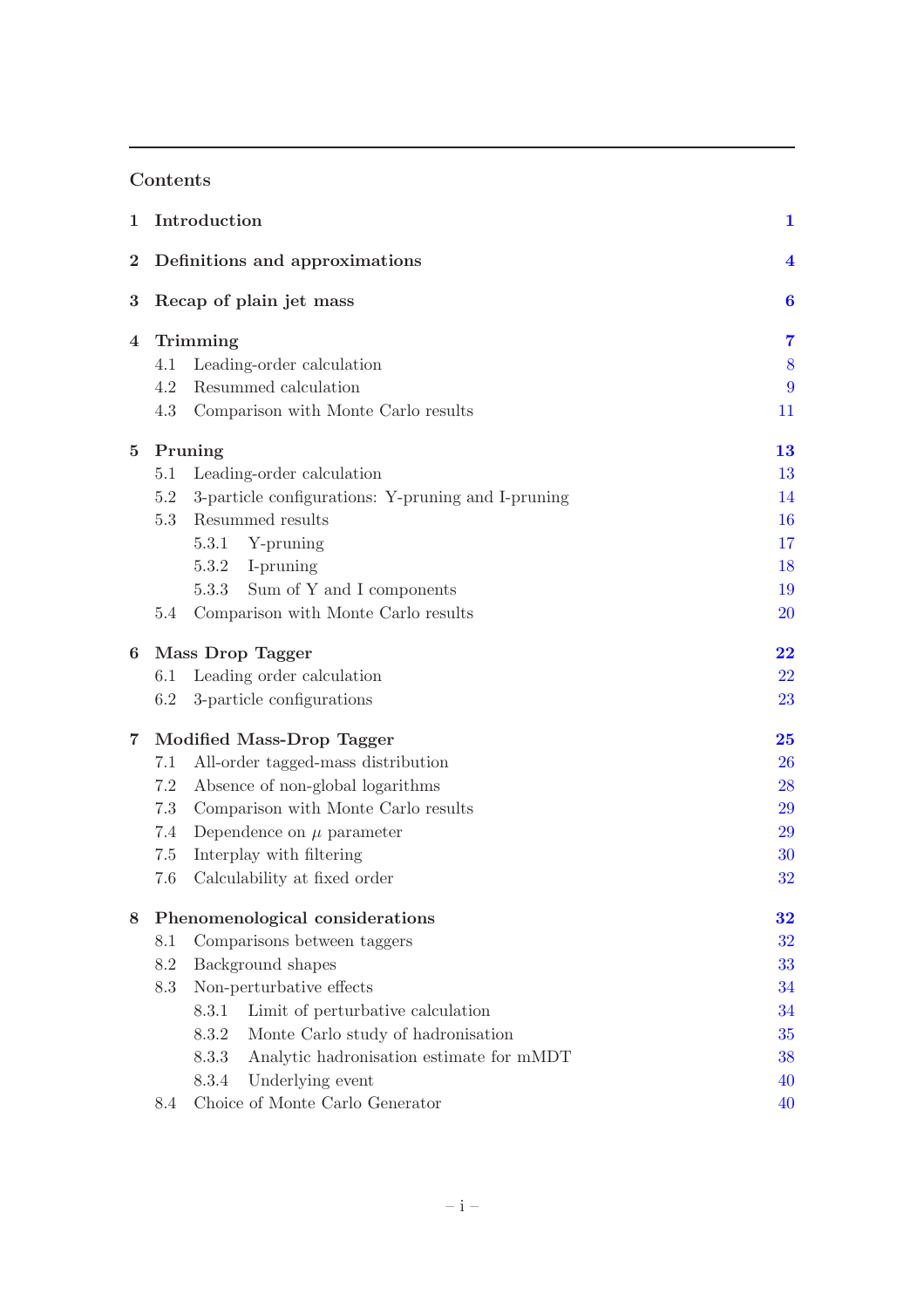| Effect of the taggers on signal-background discrimination<br>8.5 | 42 |  |
|------------------------------------------------------------------|----|--|
| 9 Conclusions                                                    |    |  |
| A Formulae for gluon jets                                        | 47 |  |
| A.1 Plain jet mass                                               | 47 |  |
| A.2 Trimming                                                     | 48 |  |
| A.3 Pruning                                                      | 48 |  |
| $A.4$ mMDT                                                       | 48 |  |
| B Finite- $y_{\text{cut}}$ effects for the mMDT                  | 48 |  |
| C Y-trimming and (m)MDT with an $R_{\text{min}}$ cut             | 49 |  |

## <span id="page-2-0"></span>1 Introduction

The Large Hadron Collider (LHC) at CERN is increasingly exploring phenomena at energies far above the electroweak scale. One of the features of this exploration is that analysis techniques developed for earlier colliders, in which electroweak-scale particles could be considered "heavy", i.e. slow-moving, have to be fundamentally reconsidered at the LHC. In particular, in the context of jet-related studies, the large boost of electroweak bosons and top quarks causes their hadronic decays to become collimated inside a single jet. Consequently a vibrant research field has emerged in recent years, investigating how best to identify the characteristic substructure that appears inside the single "fat" jets from electroweak scale objects, as reviewed in Refs. [\[1](#page-52-0)[–3\]](#page-52-1). In parallel, the "tagging" and "grooming" methods that have been developed have started to be tested and applied in numerous experimental analyses (e.g. Refs [\[4](#page-52-2)[–7\]](#page-53-0) for studies on QCD jets and Refs [\[8](#page-53-1)[–14](#page-53-2)] for searches).

The taggers' and groomers' action is twofold: they aim to suppress or reshape backgrounds, while retaining signal jets and enhancing their characteristic jet-mass peak at the  $W/Z/\text{Higgs}$ /top/etc. mass. Nearly all the theoretical discussion of these aspects has taken place in the context of Monte Carlo simulation studies (see for instance Ref. [\[2\]](#page-52-3) and references therein), with tools such as Herwig [\[15,](#page-53-3) [16](#page-53-4)], Pythia [\[17,](#page-53-5) [18](#page-53-6)] and Sherpa [\[19\]](#page-53-7). While Monte Carlo simulation is a powerful tool, its intrinsic numerical nature can make it difficult to extract the key characteristics of individual substructure methods and understand the relations between them. As an example of the kind of statements that exist about them in the literature, we quote from the Boost 2010 proceedings:

The [Monte Carlo] findings discussed above indicate that while [pruning, trimming and filtering] have qualitatively similar effects, there are important differences. For our choice of parameters, pruning acts most aggressively on the signal and background followed by trimming and filtering.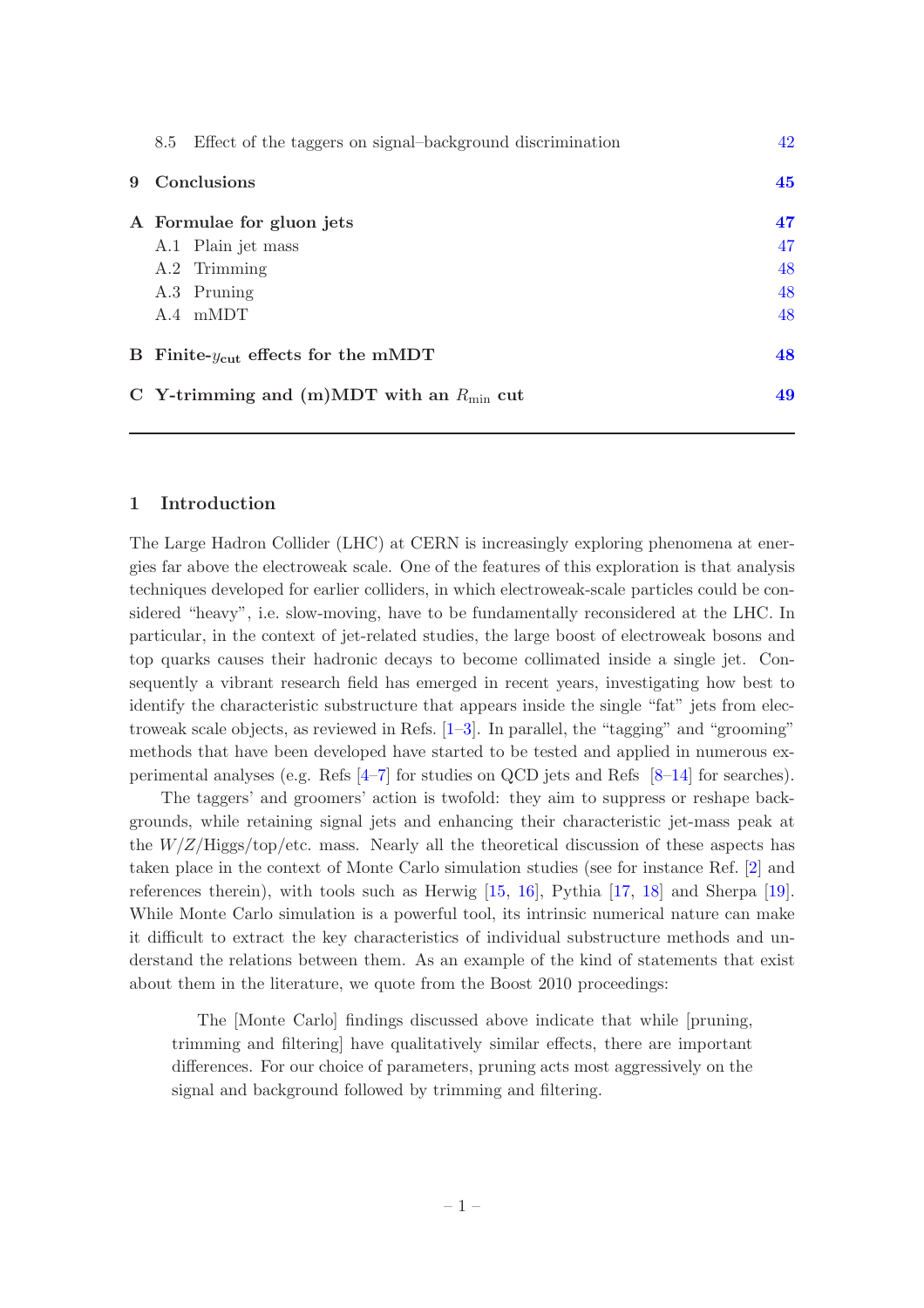While true, this brings no insight about whether the differences are due to intrinsic properties of the substructure methods analysed or instead due to the particular parameters that were chosen; nor does it allow one to understand whether any differences are generic, or restricted to some specific kinematic range, e.g. in jet transverse momentum. Furthermore there can be significant differences between Monte Carlo simulation tools and among tunes (see e.g. [\[2](#page-52-3), [4](#page-52-2), [7,](#page-53-0) [20](#page-53-8)]), which may be hard to diagnose experimentally, because of the many kinds of physics effects that contribute to the jet structure (final-state showering, initial-state showering, underlying event, hadronisation, etc.). Overall, this points to a need to carry out analytical calculations to understand the interplay between tagging/grooming techniques and the quantum chromodynamical (QCD) showering that occurs in both signal and background jets.

So far there have been three main investigations into the analytical features that emerge from substructure techniques. Refs. [\[21](#page-53-9), [22\]](#page-53-10) investigated the mass resolution that can be obtained on signal jets and how to optimize the parameters of a method known as filtering [\[23\]](#page-53-11). Ref. [\[24](#page-53-12)] discussed constraints that might arise if one is to apply Soft Collinear Effective Theory (SCET) to jet substructure calculations. Ref. [\[25](#page-53-13)] observed that for narrow jets the distribution of the N-subjettiness shape variable  $[26]$  for 2-body signal decays can be resummed to high accuracy insofar as it is related to the thrust distribution in  $e^+e^-$  [\[27](#page-53-15)[–30\]](#page-53-16), though for phenomenological purposes this still needs to be supplemented with a calculation of the interplay with practical cuts on the jet mass. Other calculations that relate to the field of jet substructure include those of planar flow [\[31\]](#page-53-17), energy-energy correlations [\[32\]](#page-53-18) and jet multiplicities in the small-jet-radius limit [\[33\]](#page-53-19). Additionally Ref. [\[34](#page-54-0)] has examined the extent to which simple approximations about the kinematics involved in tagging and grooming can bring insight into different methods.

Here we embark on a comparative, analytical study of multiple commonly-used taggers and groomers. Ideally we would include all existing methods for both background (QCD jet) and signal-induced jets, however given the many techniques that have been proposed, this would be a gargantuan task. In practice we find that a background-only study, for just a handful of substructure techniques, already brings significant insight into the way the taggers function.

The three commonly used methods that we concentrate on are: the mass-drop tagger (MDT) [\[23\]](#page-53-11), pruning [\[35](#page-54-1), [36](#page-54-2)] and trimming [\[37\]](#page-54-3). They all involve the identification of subjets within an original jet, and share the characteristic that they attempt to remove subjets carrying less than some (small) fraction of the original jet's momentum.

To provide a starting point for our discussion, consider Fig. [1,](#page-4-0) which shows Monte Carlo simulation for the mass distribution of tagged/groomed jets with the three substructure methods considered here (and also for the plain jet mass), plotted as a function of a variable  $\rho$ ,

$$
\rho \equiv \frac{m^2}{p_t^2 R^2},\tag{1.1}
$$

where  $m$  is the jet's mass,  $p_t$  its transverse momentum and  $R$  the radius for the jet definition; the upper axis gives the correspondence in terms of jet mass for jets with  $p_t = 3 \text{ TeV}$ . The left-hand plot is for quark-induced jets, the right-hand plot for gluon-induced jets. A first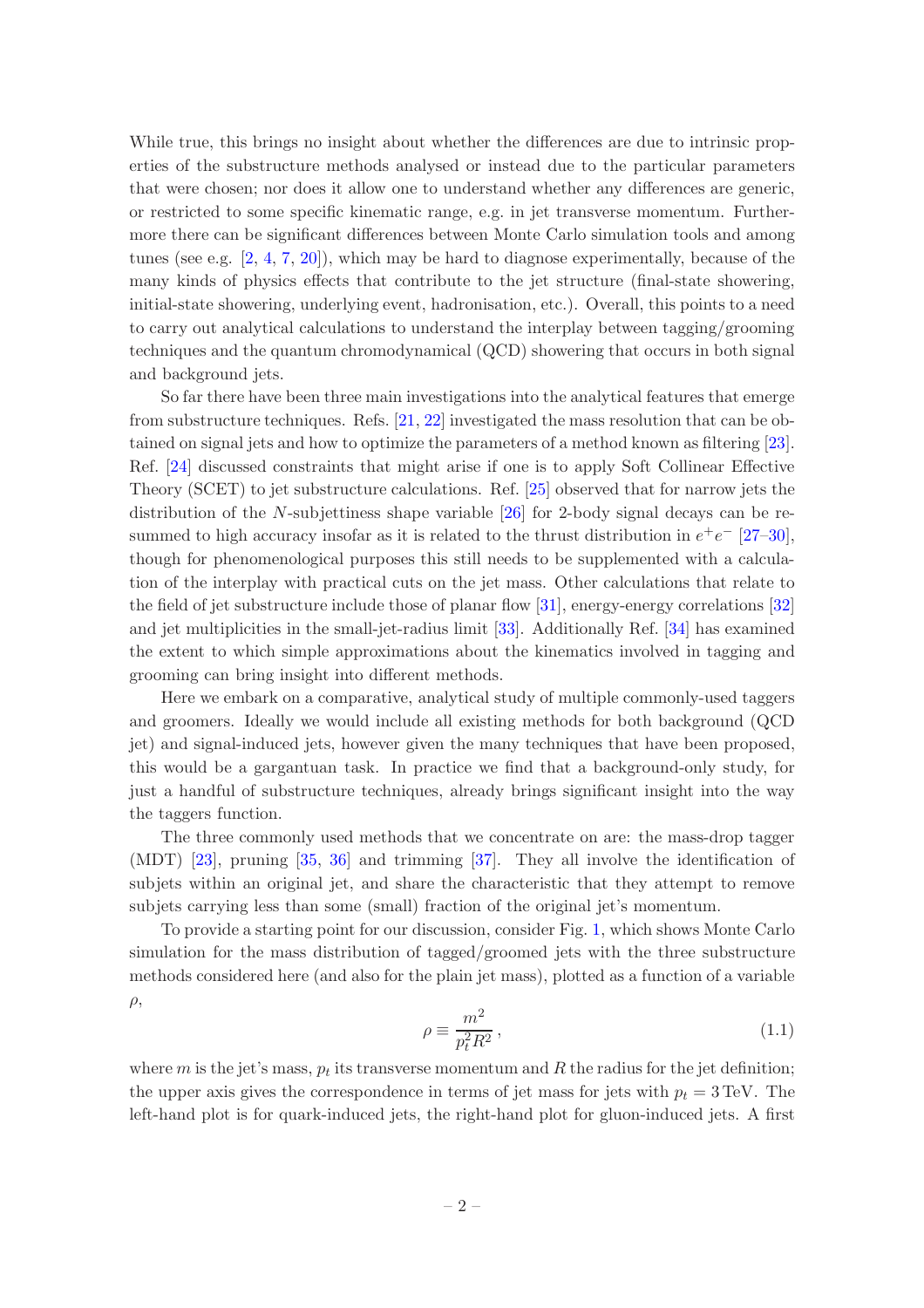

<span id="page-4-0"></span>**Figure 1.** The distribution of  $\rho = m^2/(p_t^2 R^2)$  for tagged jets, with three taggers/groomers: trimming, pruning and the mass-drop tagger (MDT). The results have been obtained from Monte Carlo simulation with Pythia  $6.425$  [\[17\]](#page-53-5) in the DW tune [\[38\]](#page-54-4) (virtuality-ordered shower), with a minimum  $p_t$  cut in the generation of 3 TeV, for 14 TeV pp collisions, at parton level, including initial and final-state showering, but without the underlying event (multiple interactions). The left-hand plot shows  $qq \rightarrow qq$  scattering, the right-hand plot  $gg \rightarrow gg$  scattering. In all cases, the taggers have been applied to the two leading Cambridge/Aachen [\[39](#page-54-5), [40](#page-54-6)] jets  $(R = 1.0)$ . The parameters chosen for mass-drop ( $y_{\text{cut}} = 0.09$ ,  $\mu = 0.67$ ), pruning ( $z_{\text{cut}} = 0.1$ ,  $R_{\text{fact}} = 0.5$ ) and trimming ( $z_{\text{cut}} = 0.05$ ,  $R_{\rm sub} = 0.3$ ) all correspond to widely-used choices.

observation is that all three methods are identical to the plain jet mass for  $\rho \geq 0.1$ . At that point, pruning and MDT have a kink, and in the quark-jet case exhibit a flat distribution below the kink. Trimming has a kink at a lower mass value, and also then becomes flat. For gluon jets, the kinks appear in the same location, but below the kink there is no flat region. Pruning and trimming then each have an additional transition point, at somewhat smaller  $\rho$  values, below which they develop peaks that are reminiscent (but at lower  $\rho$ ) of that of the plain jet mass. Knowing about such features can be crucial, for example in datadriven background estimates, where there is often an implicit assumption of smoothness of background shapes. In this context one observes that for the upper-range of  $p_t$ 's that the LHC will eventually cover,  $p_t \geq 3 \text{ TeV}$ , the lower transition points of pruning and trimming occur precisely in the region of electroweak-scale masses.[1](#page-4-1)

To our knowledge the similarities and differences observed in Fig. [1](#page-4-0) have not been systematically commented on before, let alone understood. Questions that one can ask include: why do the taggers/groomers have these characteristic shapes for the mass distributions?

<span id="page-4-1"></span> $1<sup>1</sup>$ At this point, a question arises of whether the LHC experiments are able to accurately measure EWscale masses for TeV-scale jets. Challenges can arise, for example in terms of the angular resolution of the hadronic calorimeter, which may be relevant with current experimental reconstruction methods. Work in Ref. [\[41\]](#page-54-7), however, suggests that with full use of information from tracking and electromagnetic calorimetry, which have higher angular resolution, good mass resolution for multi-TeV scale jets may well be possible.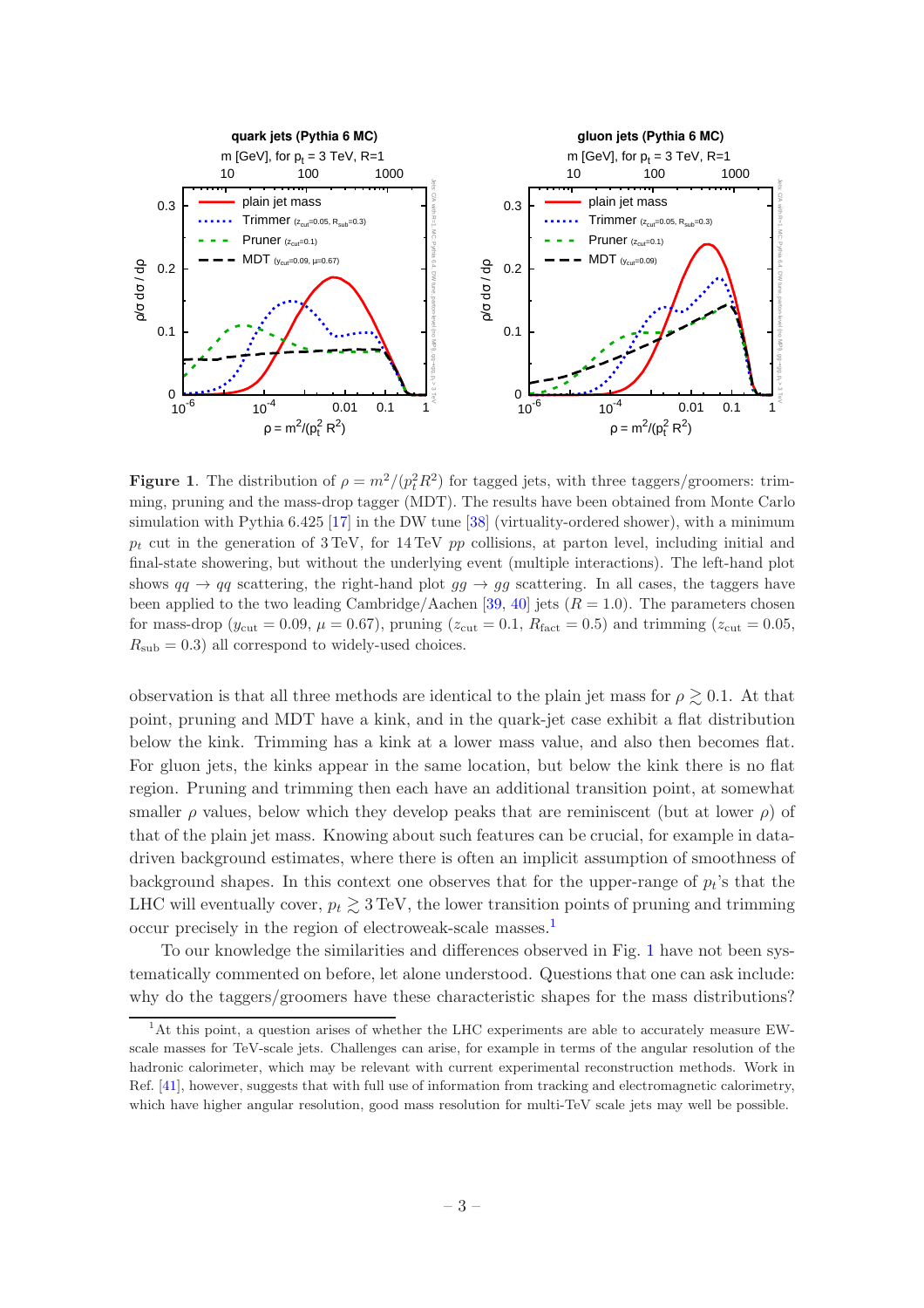Is there any significance to the fact that pruning and MDT appear very similar over some extended range of masses? How do the positions of the kinks and transition-points depend on the substructure methods' parameters? Good taggers and groomers should probably not generate such rich structures for the background shapes and, as we shall see, a deeper understanding can point to desirable modifications of these methods. Finally, what classes of perturbative terms are associated with the substructure techniques, specifically what kinds of logarithms of jet mass arise at each order in the strong coupling  $\alpha_s$  and what are the implications for the likely reliability of fixed-order, resummed and Monte Carlo predictions? These are the types of question that we shall address here. A companion paper [\[42\]](#page-54-8) discusses the first two orders of log-enhanced terms in substantially more depth and includes comparisons to fixed-order results for jets in  $e^+e^-$  collisions.

#### <span id="page-5-0"></span>2 Definitions and approximations

Let us start with a question of nomenclature: tagging v. grooming, for which there is no generalised agreement. One definition of grooming that is in widespread use is that, given an input jet, a groomer is a procedure that always returns an output jet, although possibly with a different mass. A tagger could then instead be construed as a procedure that might sometimes not return an output jet (so pruning and trimming are groomers, while the mass-drop method is a tagger).

An alternative definition of grooming comes from the 2010 Boost report [\[1](#page-52-0)], and is more restricted: grooming is "elimination of uncorrelated UE/PU radiation from a target jet". With this definition, consider a signal jet, say from  $W$  or top decay: in the absence of showering, hadronisation, underlying-event or pileup, the groomed version of the jet should be identical to the original, ungroomed jet, because there is no radiation to groom away. A tagger would instead be a procedure that, through a combination of cuts (e.g. on an invariant mass, but also internal jet variables), rejects background jets more often than it rejects signal jets. In this definition even a simple cut on plain jet mass is to be considered a tagging step and all the procedures that we consider here involve both tagging and grooming elements when they are used in conjunction with a mass  $\text{cut.}^2$  $\text{cut.}^2$  For simplicity we will just refer to them as taggers.

The techniques that we will be investigating have, in general, quite complicated dynamics. To help make their analysis tractable, we shall focus on their behaviour for small values of the  $\rho = m^2/p_t^2 R^2$  ratio, considering the differential distribution  $\frac{\rho}{\sigma}$  $\frac{d\sigma}{d\rho}$ , or its integral up to some value  $\rho$ ,  $\Sigma(\rho) = \int^{\rho} d\rho' \frac{d\sigma}{d\rho'}$ , which we shall call the integrated distribution.

We will work with jet algorithms in the limit of small jet radius  $R$ . This enables us to consider only the radiation from the parton that initiated the jet, and to ignore considerations such as large-angle radiation from other final-state partons and from the initial-state partons. In practice the small-R approximation is known to be reasonable even up to quite large values of angle  $\sim 1$  [\[43](#page-54-9), [44](#page-54-10)].

When considering multiple emissions, we will assume that they are ordered either in angle or in energy. This kind of approximation, together with an appropriate treatment of

<span id="page-5-1"></span><sup>&</sup>lt;sup>2</sup>The only pure groomer would be plain filtering  $[23]$ .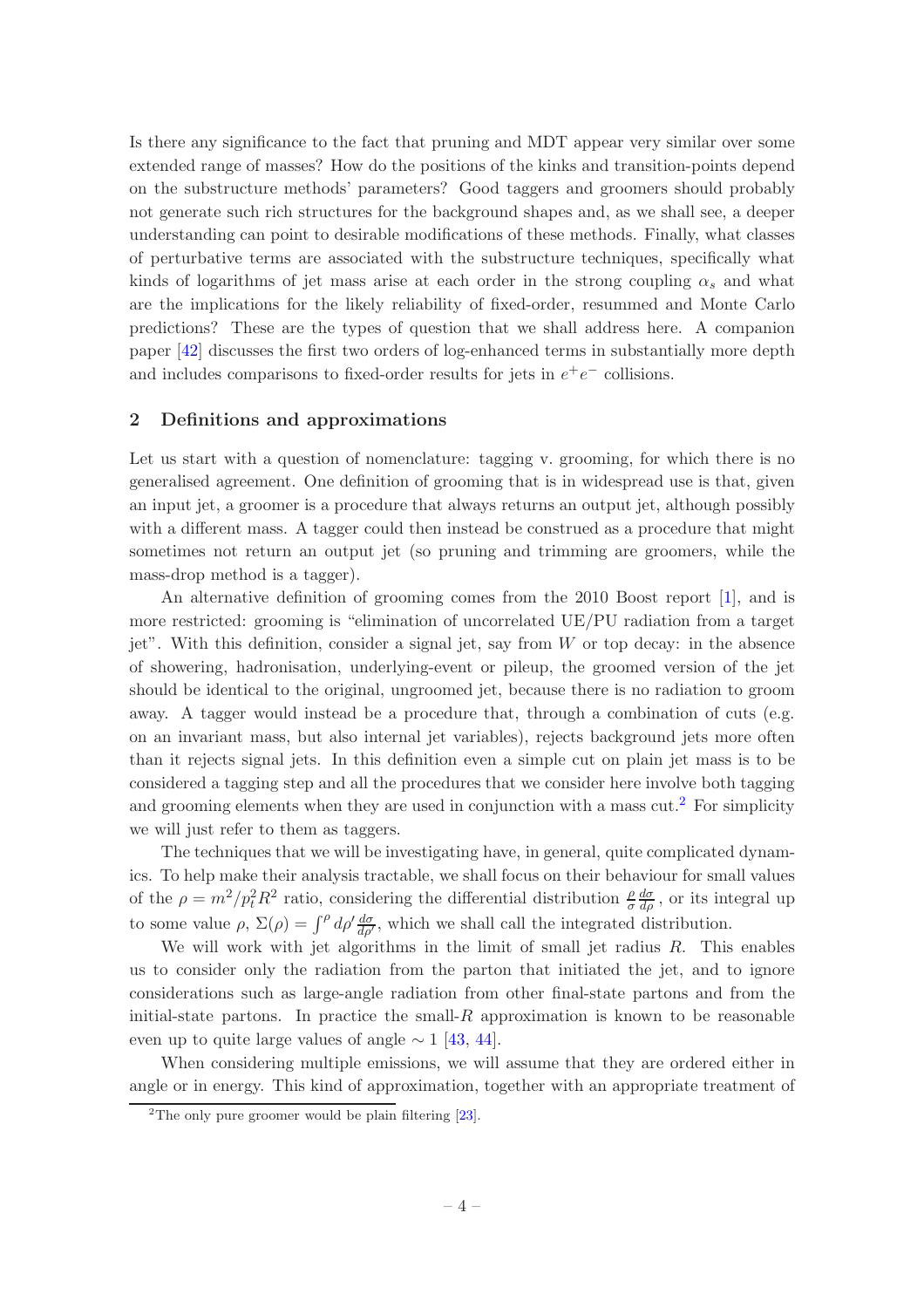the running coupling, is generally sufficient to obtain what is known as single-logarithmic accuracy, i.e. terms  $\alpha_s^n \ln^n m/p_t$  in the integrated distribution. Note that we will not always aim for single-logarithmic accuracy, and the specific accuracy we reach will be different for each tagger, in part because the complications that one encounters differ substantially for each one. In terms of choosing what accuracy to aim for, our guiding principle will be to capture the key features of each tagger. In many cases we will supplement our full results with versions in a fixed-coupling approximation, often easier to assimilate, while nevertheless encoding the essence of the results. When examining fixed-order expansions of the results, we will label our results with "LO" (leading-order) and "NLO" (next-to leading order). It is understood that these expressions are not the full fixed-order results but, rather, their logarithmic-enhanced parts.

All of the taggers that we consider involve a parameter called  $y_{\text{cut}}$  or  $z_{\text{cut}}$  that effectively cuts on the energy fraction of soft radiation. Since the taggers tend to be used with values of these parameters in the range  $0.05 - 0.15$ , it will be legitimate to assume that terms suppressed by powers of  $y_{\text{cut}}$  or  $z_{\text{cut}}$  can be neglected. However, given that  $y_{\text{cut}}$  or  $z_{\text{cut}}$ are not usually taken parametrically small, we shall not systematically resum logarithms of  $y_{\text{cut}}$  or  $z_{\text{cut}}$ , even if such a resummation could conceivably be carried out.

Our results will apply to jets produced both at hadron colliders and at  $e^+e^-$  colliders. We will imagine the hadron-collider jets to be produced at rapidity  $y = \frac{1}{2}$  $rac{1}{2} \ln \frac{E+p_z}{E-p_z} = 0$ , as a result of which  $E = p_t$  and the boost-invariant angular separations  $\Delta_{ij} = [(\phi_i - \phi_j)^2 +$  $(y_i - y_j)^2$ <sup>1</sup>/<sub>2</sub> are equal to angular separations  $\theta_{ij}$  for small  $\theta_{ij}$ . Thus results will be identical whether we use hadron-collider ( $p_t$  and  $\Delta$  based) or  $e^+e^-$  (E and  $\theta$  based) formulations of the jet algorithms. For simplicity of notation we will use energies and angles as our main variables.

In the introduction we already defined the variable  $\rho = m^2/(p_t^2 R^2)$  (or equivalently  $\rho = m^2/(E^2 R^2)$ ). In the small-angle approximation,  $\rho$  is invariant under boosts along the jet direction, since they scale the jet  $p_t$  up by some factor (say  $\gamma$ ) and scale its opening angle by the inverse factor  $(1/\gamma)$  while leaving the mass unchanged. Because of this invariance, the analytical results are often simplest when expressed in terms of  $\rho$ , rather than separately in terms of  $m$ ,  $p_t$  and  $R$ .

All jets will be assumed to have been found with the Cambridge/Aachen  $(C/A)$  algorithm [\[39](#page-54-5), [40](#page-54-6)], which is the algorithm of choice for both the mass-drop tagger and pruning. In its hadron-collider version, the algorithm successively recombines the pair of particles with the smallest  $\Delta_{ij}$ , until no pairs are left with  $\Delta_{ij} < R$ . All objects that remain at this stage are called jets. The  $e^+e^-$  version of the algorithm simply replaces  $\Delta_{ij}$  with  $\theta_{ij}$ .

Finally, we will explicitly derive results only for quark-initiated jets. This is for reasons of brevity: gluon-initiated jets are no more complicated to consider, usually involving just trivial modifications of the results that we give. Results for gluon jets are collected in appendix [A.](#page-48-0)

The companion paper [\[42\]](#page-54-8), limited to the first two perturbative orders in  $e^+e^-$  collisions, lifts the small-R and small- $y_{\text{cut}}$  (or  $z_{\text{cut}}$ ) approximations.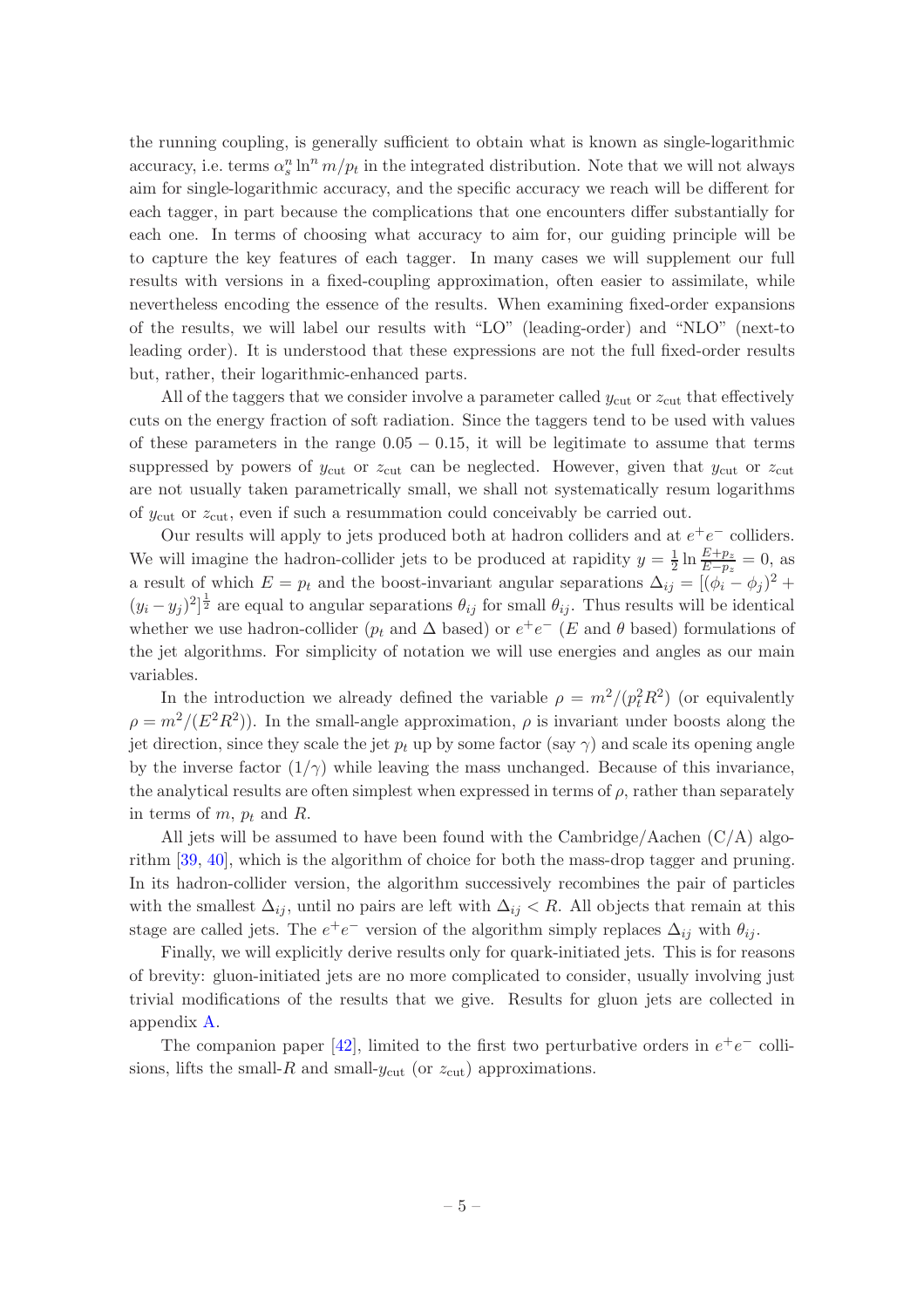<span id="page-7-2"></span>Figure 2. Lund diagrams [\[45\]](#page-54-11) represent emission kinematics in terms of two variables: vertically, the logarithm of an emission's transverse momentum  $k_t$  with respect to the jet axis, and horizontally, the logarithm of the inverse of the emission's angle  $\theta$ with respect to the jet axis, i.e. its rapidity with respect to the jet axis. Here the diagram shows a line of constant jet mass, together with a shaded region corresponding to the part of the kinematic plane where emissions are vetoed, leading to a Sudakov form factor.



#### <span id="page-7-0"></span>3 Recap of plain jet mass

For concreteness, and subsequent reference, it is perhaps worthwhile writing the integrated jet-mass distribution (for quark-initiated jets) with the approximations mentioned above. Let us define

<span id="page-7-5"></span>
$$
D(\rho) = \int_{\rho}^{1} \frac{d\rho'}{\rho'} \int_{\rho'}^{1} dz \ p_{gq}(z) \ \frac{\alpha_s (z \rho' R^2 p_t^2) C_F}{\pi}, \tag{3.1a}
$$

$$
\simeq \frac{\alpha_s C_F}{\pi} \left[ \frac{1}{2} \ln^2 \frac{1}{\rho} - \frac{3}{4} \ln \frac{1}{\rho} + \mathcal{O}(1) \right], \qquad \text{(fixed coupling approx.)}, \tag{3.1b}
$$

where  $p_{gq} = \frac{1 + (1 - z)^2}{2z}$  $\frac{1-z}{2z}$  is the quark-gluon splitting function, stripped of its colour factor, and the fixed-coupling approximation in the second line helps visualise the double-logarithmic structure of  $D(\rho)$ .

To NLL accuracy,<sup>[3](#page-7-1)</sup> i.e. control of terms  $\alpha_s^n L^{n+1}$  and  $\alpha_s^n L^n$  in  $\ln \Sigma(\rho)$ , where  $L \equiv \ln \frac{1}{\rho}$ , the integrated jet mass distribution is given by

<span id="page-7-4"></span><span id="page-7-3"></span>
$$
\Sigma(\rho) = e^{-D(\rho)} \cdot \frac{e^{-\gamma_E D'(\rho)}}{\Gamma(1 + D'(\rho))} \cdot \mathcal{N}(\rho).
$$
\n(3.2)

The first factor, which is double logarithmic, accounts for the Sudakov suppression of emissions that would induce a (squared, normalised) jet mass greater than  $\rho$ . In terms of the "Lund" representation of the kinematic plane  $[45]$ , Fig. [2,](#page-7-2) it accounts for the probability of there being no emissions in the shaded region, with the  $\frac{1}{2} \ln^2 1/\rho$  term in Eq. [\(3.1b\)](#page-7-3) for  $D(\rho)$  coming from the bulk of the area (soft divergence of  $p_{gq}$ ), while the  $-\frac{3}{4}$  $\frac{3}{4}\ln 1/\rho$  term comes from the hard collinear region (finite z). The second factor in Eq.  $(3.2)$ , defined in

<span id="page-7-1"></span><sup>&</sup>lt;sup>3</sup>Which requires the coupling in Eq.  $(3.1)$  to run with a two-loop  $\beta$ -function, and to be evaluated in the CMW scheme [\[46](#page-54-12)], or equivalently taking into account the two-loop cusp anomalous dimension.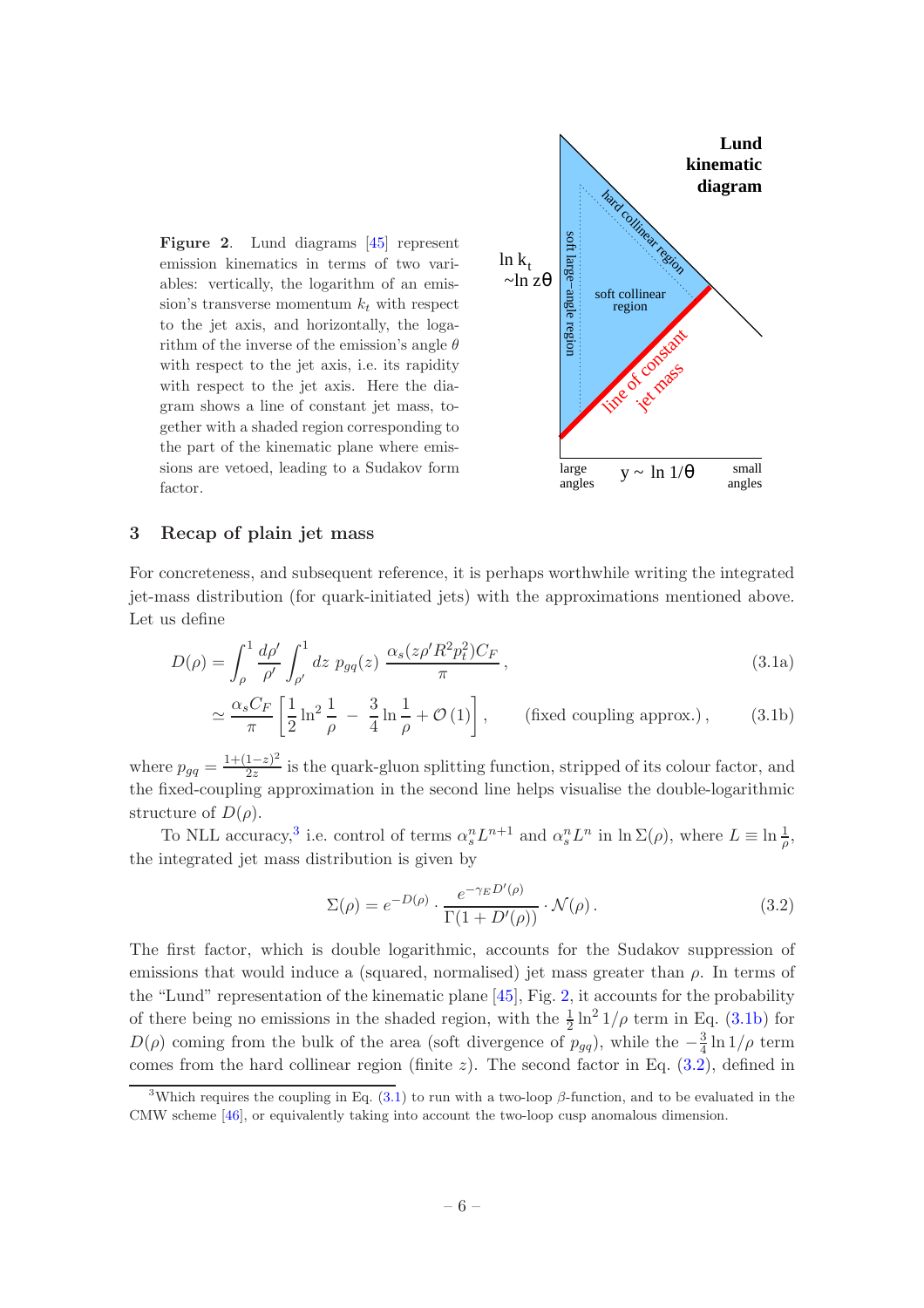terms of  $D'(\rho) \equiv \partial_L D$ , encodes the single-logarithmic corrections associated with the fact that the effects of multiple emissions add together to give the jet's overall mass. These emissions tend to be close to the constant-jet-mass boundary in Fig. [2.](#page-7-2) The third factor, also single logarithmic, accounts for modifications of the radiation pattern in the jet (nonglobal logarithms [\[47\]](#page-54-13)) and boundaries of the jet (clustering logarithms [\[48](#page-54-14)[–50](#page-54-15)]) induced by soft radiation near the jet's edge, i.e. near the left-hand, vertical edge of the shaded region. Had we been working with the anti- $k_t$  jet algorithm [\[51](#page-54-16)], only the non-global logarithms would have been present, which could then be parametrised (in the large- $N_C$ limit) as a function  $S(t)$  of a variable  $t(\rho) = \frac{1}{2\pi} \int_{\rho}^{1}$  $d\rho'$  $\frac{d\rho'}{\rho'}\alpha_s(\rho'^2p_t^2R^2)$  [\[47\]](#page-54-13). Note that nonglobal logarithms are moderately problematic, because their resummation [\[21](#page-53-9), [47](#page-54-13), [52](#page-54-17)[–54\]](#page-54-18) has until very recently always been restricted to the large- $N_C$  limit.<sup>[4](#page-8-1)</sup> In effect, non-global logarithms are the main reason why there does not exist a full resummation of the standard jet mass beyond NLL accuracy (for work towards higher accuracy, see Refs. [\[58](#page-54-19), [59](#page-54-20)]) and why even the NLL calculations have to neglect some of the terms suppressed by powers of  $1/N_C^2$ , as done in Ref. [\[44](#page-54-10)].

To visualize the expected behaviour of the jet mass distribution, we can resort to a fixed-coupling approximation, ignoring all but the first factor in Eq. [\(3.2\)](#page-7-4), leading to the following differential jet mass distribution

<span id="page-8-2"></span>
$$
\frac{\rho}{\sigma} \frac{d\sigma}{d\rho} \simeq \frac{\alpha_s C_F}{\pi} \left( \ln \frac{1}{\rho} - \frac{3}{4} \right) e^{-\frac{\alpha_s C_F}{2\pi} \left( \ln^2 \frac{1}{\rho} - \frac{3}{2} \ln \frac{1}{\rho} + \mathcal{O}(1) \right)}.
$$
\n(3.3)

This shows a characteristic initial growth linear in  $\ln \frac{1}{\rho}$  as  $\rho$  decreases, cut off by a Sudakov suppression (the exponent) as  $\rho$  decreases further. Both of those features are visible in Fig. [1.](#page-4-0) It is also simple to use Eq.  $(3.3)$  to analytically estimate the position of the peak in  $\rho d\sigma/d\rho$ . It is given by  $L_{\text{peak}} = 1/\sqrt{\bar{\alpha}_s} + \mathcal{O}(1)$ , where  $\bar{\alpha}_s = \alpha_s C_F/\pi$  for quark-jets and  $\bar{\alpha}_s = \alpha_s C_A/\pi$  for gluon-jets. Substituting  $\alpha_s = 0.12$  gives a reasonable degree of agreement with the Monte Carlo peak positions.

## <span id="page-8-0"></span>4 Trimming

Trimming [\[37](#page-54-3)], in the variant that is most widely used today, takes all the particles in a jet of radius R and reclusters them into subjets with a jet definition with radius  $R_{sub} < R$ . All resulting subjets that satisfy the condition  $p_t^{(\text{subject})} > z_{\text{cut}} p_t^{(\text{jet})}$  $t_t^{\text{(jet)}}$  are kept and merged to form the trimmed jet.<sup>[5](#page-8-3)</sup> The other subjets are discarded. While our Monte Carlo results are obtained using the Cambridge/Aachen algorithm (for both the original jet finding and the reclustering), at the accuracy that we shall consider here, our analytical results will hold independently of the jet algorithm used, at least for any member of the generalised- $k_t$ family [\[39](#page-54-5), [40](#page-54-6), [51,](#page-54-16) [60](#page-54-21), [61\]](#page-55-0).

<span id="page-8-1"></span> $4$  A resummation at finite  $N_C$  has been performed in Ref. [\[55](#page-54-22)], using an approach initially developed in Ref. [\[56\]](#page-54-23). Some of the complications that occur beyond leading  $N_C$  have also been explored in [\[57\]](#page-54-24), finding terms enhanced by additional logarithms that are associated with emissions collinear to the beam directions.

<span id="page-8-3"></span><sup>&</sup>lt;sup>5</sup>In usual formulations of trimming, the parameter that we refer to as  $z_{\text{cut}}$  is called  $f_{\text{cut}}$ . We use  $z_{\text{cut}}$  in order to emphasize the connection with the parameters used in other taggers.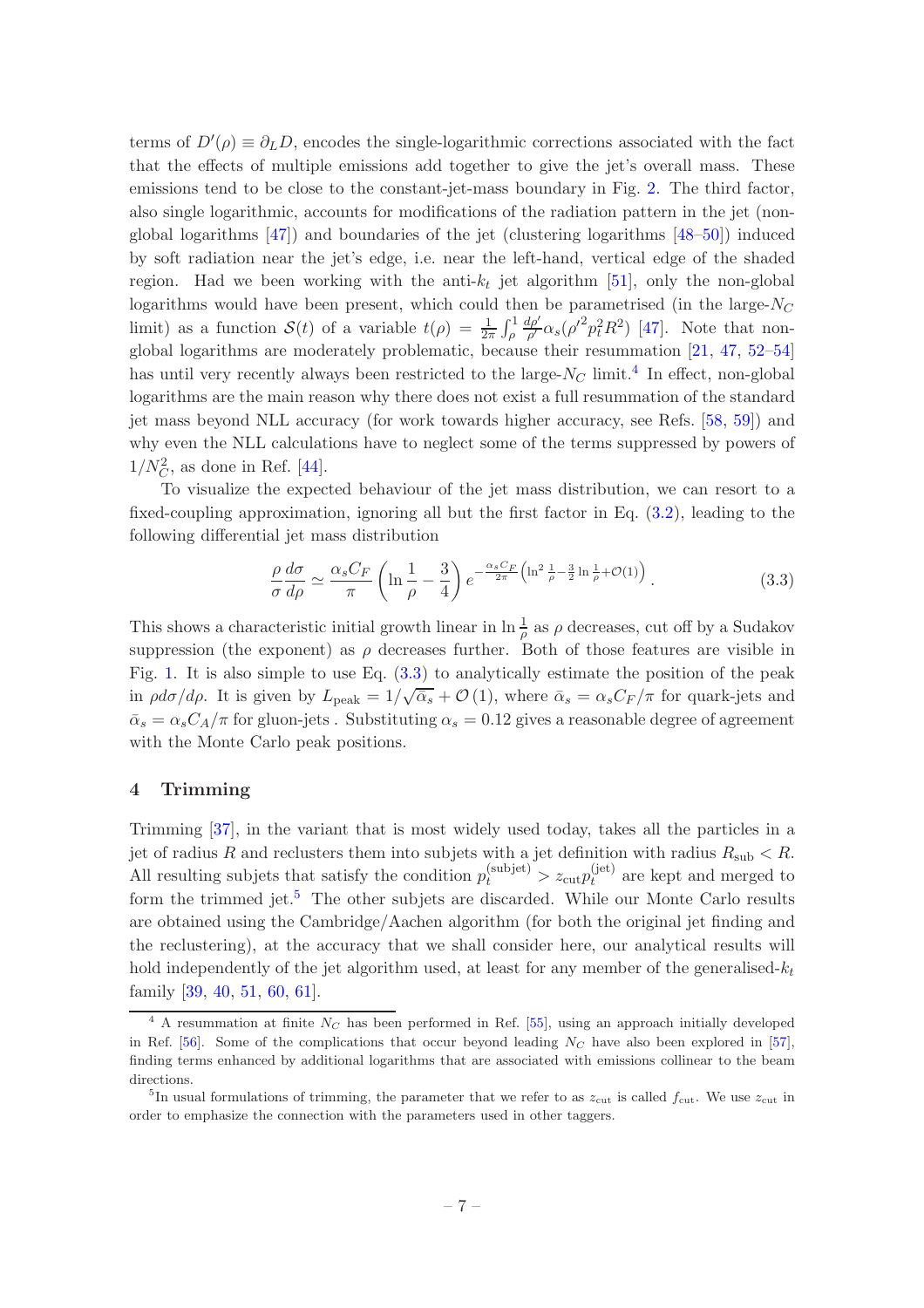#### <span id="page-9-0"></span>4.1 Leading-order calculation

Let us first consider the situation at leading order. If a gluon is emitted at an angle  $\theta > R_{\text{sub}}$  it will be included in the final trimmed jet only if it carries an energy fraction  $z > z_{\text{cut}}$ . On the other hand, if it is emitted at an angle  $\theta < R_{\text{sub}}$ , it will be included in the same subjet as the leading parton and will automatically pass the trimming condition. In this case it will contribute to the jet mass independently of its energy fraction  $z$ .

The above understanding leads to the following integral for the trimmed-mass distribution,

$$
\frac{1}{\sigma} \frac{d\sigma}{dm^2}^{(\text{trim, LO})} = \frac{\alpha_s C_F}{\pi} \int_0^1 dz \, p_{gq}(z) \int \frac{d\theta^2}{\theta^2} \delta(m^2 - z(1-z)p_t^2 \theta^2) \times
$$
\n
$$
\times \left[ \Theta(z - z_{\text{cut}}) \Theta(1 - z - z_{\text{cut}}) \Theta(\theta^2 - R_{\text{sub}}^2) + \Theta(R_{\text{sub}}^2 - \theta^2) \right] \Theta(R^2 - \theta^2). \tag{4.1}
$$

It is straightforward to evaluate this for any value of  $z_{\text{cut}}$  [\[42\]](#page-54-8), but the expressions that we obtain and the subsequent resummation will be much simpler if we assume that  $z_{\text{cut}}$  is small (as it usually is in practice), so that we can neglect terms suppressed by powers of  $z_{\text{cut}}$ . Working furthermore in the approximation  $m^2 \ll p_t^2 R^2$ , i.e.  $\rho \ll 1$ , and making use of the fact that  $p_{qq}(z)$  is finite for  $z \to 1$ , we can then discard the middle Θ-function in the first term in square brackets and ignore the  $(1-z)$  factors in the  $\delta$ -function. One may then reorganise the contents of the second line so as to obtain

$$
\frac{1}{\sigma} \frac{d\sigma}{dm^2}^{(\text{trim, LO})} = \frac{\alpha_s C_F}{\pi} \int_0^1 dz \, p_{gq}(z) \int \frac{d\theta^2}{\theta^2} \delta(m^2 - z p_t^2 \theta^2) \times \times \left[ \Theta \left( z - z_{\text{cut}} \right) \Theta \left( R^2 - \theta^2 \right) + \Theta \left( z_{\text{cut}} - z \right) \Theta \left( R^2_{\text{sub}} - \theta^2 \right) \right]. \tag{4.2}
$$

Carrying out the integration over  $\theta$ , and expressing the result in terms of  $\rho$  and  $r \equiv R_{sub}/R$ gives

$$
\frac{\rho}{\sigma} \frac{d\sigma}{d\rho}^{(\text{trim, LO})} = \frac{\alpha_s C_F}{\pi} \int_0^1 dz \, p_{gq}(z) \left[ \Theta \left( z - z_{\text{cut}} \right) \Theta \left( z - \rho \right) + \Theta \left( z_{\text{cut}} - z \right) \Theta \left( z r^2 - \rho \right) \right]. \tag{4.3}
$$

The remaining z integral is straightforward to evaluate and leads to the following result:

<span id="page-9-1"></span>
$$
\frac{\rho}{\sigma} \frac{d\sigma}{d\rho}^{(\text{trim, LO})} = \frac{\alpha_s C_F}{\pi} \left[ \Theta \left( \rho - z_{\text{cut}} \right) \ln \frac{1}{\rho} + \Theta \left( z_{\text{cut}} - \rho \right) \ln \frac{1}{z_{\text{cut}}} - \frac{3}{4} + \right. \\
\left. + \Theta \left( z_{\text{cut}} r^2 - \rho \right) \ln \frac{z_{\text{cut}} r^2}{\rho} \right].
$$
 (4.4)

For  $\rho > z_{\text{cut}}$  this is simply the same as the leading-order jet mass distribution, with a linear growth of the distribution as  $\ln 1/\rho$ . In the integrated distribution  $\Sigma(\rho)$ , this corresponds to an  $\alpha_s L^2$  growth, with the two powers of L associated with simultaneous soft and collinear divergences. For  $\rho < z_{\text{cut}}$  but  $\rho > r^2 z_{\text{cut}}$  still, the  $z_{\text{cut}}$  condition tames the soft divergence: the integrated distribution then goes as  $\alpha_s L \ln \frac{1}{z_{\text{cut}}}$ , dominated by just the collinear divergence. However, because the  $z_{\text{cut}}$  condition is applied only to subjets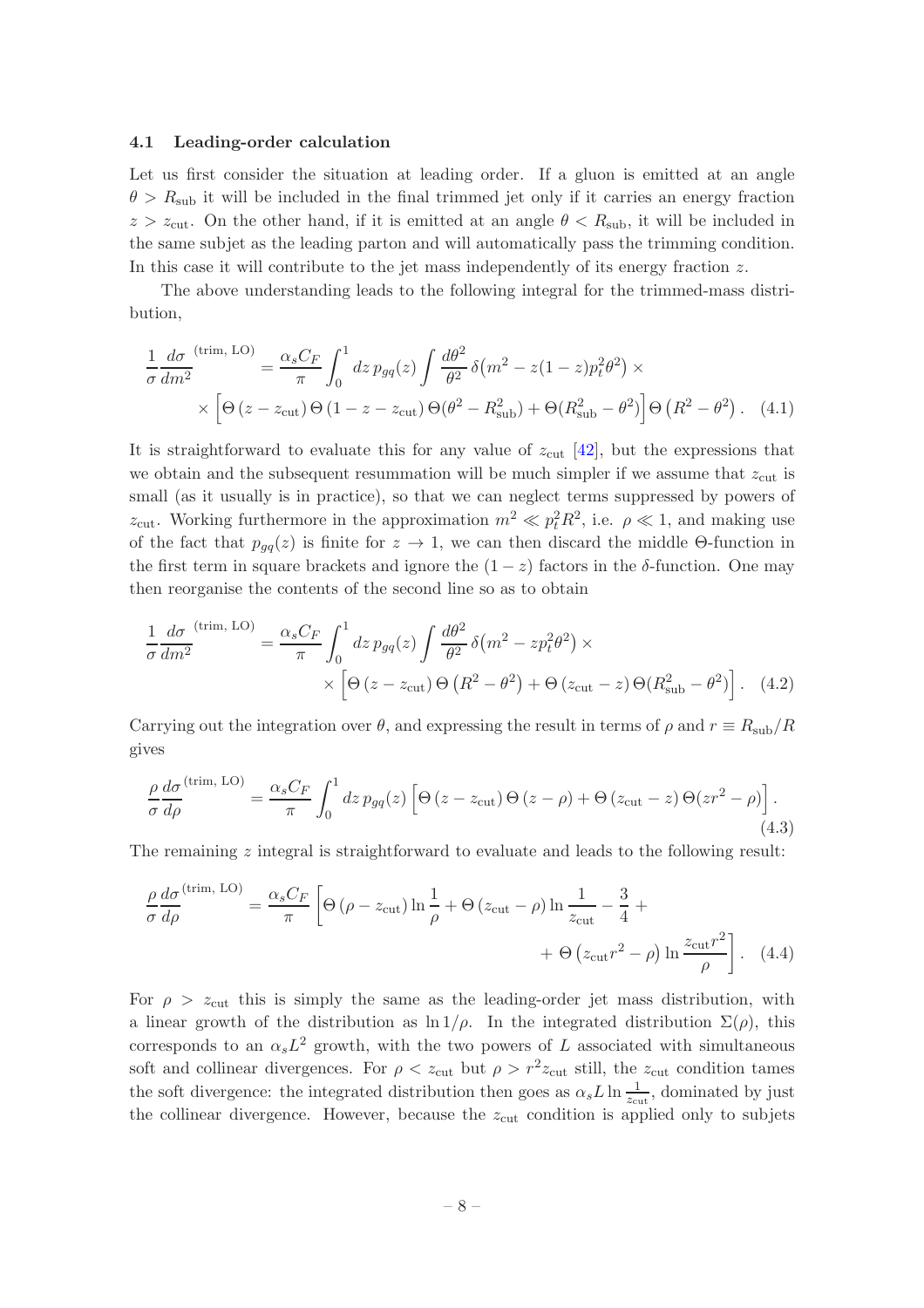

<span id="page-10-1"></span>Figure 3. Lund kinematic diagrams for trimming, considering three different possible values of  $\rho$ . In each case, to obtain the given value of  $\rho$ , there must be an emission somewhere along the thick (red) line, and there must be no emissions in the shaded region. Emissions in the unshaded regions have no impact on the trimmed jet mass. Dotted lines serve to indicate transition regions in the kinematic plane and their relation to the parameters of the trimmer.

separated by at least  $R_{sub}$  from the main jet, this taming is short-lived: small jet masses with arbitrarily small z values can come from angular regions  $\theta < R_{\text{sub}}$ . As a result, for  $\rho < r^2 z_{\text{cut}}$ , the structure of the result reverts to that for a standard jet mass,

$$
\frac{\rho}{\sigma} \frac{d\sigma}{d\rho}^{(\text{trim, LO})} = \frac{\alpha_s C_F}{\pi} \left[ \ln \frac{r^2}{\rho} - \frac{3}{4} \right], \qquad \rho < z_{\text{cut}} r^2, \qquad (4.5)
$$

albeit with a reduced radius,  $R_{sub} \equiv rR$ .

The three situations for the trimmed jet mass can be visualised in Fig. [3](#page-10-1) with the help of appropriate Lund kinematic diagrams. The LO integrated cross section  $\Sigma(\rho)$  is proportional to the area of the shaded regions, and the differential cross section proportional to the length of the thick (red) line. For  $\rho > z_{\text{cut}}$  the integrated cross section corresponds to a triangular region, hence a dependence on  $L^2$ . For  $\rho < z_{\text{cut}}$  but  $\rho > r^2 z_{\text{cut}}$ , the extra contribution to the integrated cross section comes from a rectangular region, with one side growing with L and the other of fixed length  $\simeq \ln 1/z_{\text{cut}}$ . This gives an integrated cross section that grows as  $L \ln 1/z_{\text{cut}}$ , i.e. with only one power of L. Finally for  $\rho < r^2 z_{\text{cut}}$  there is once more a triangular region, and so a dependence on  $L^2$ .

#### <span id="page-10-0"></span>4.2 Resummed calculation

Thanks to the above considerations it is relatively straightforward to obtain an understanding of the all-order trimmed jet-mass distribution. The key result that we use from the extensive literature on event-shape and jet-mass resummations (see e.g. Ref.[\[27,](#page-53-15) [62](#page-55-1)]) is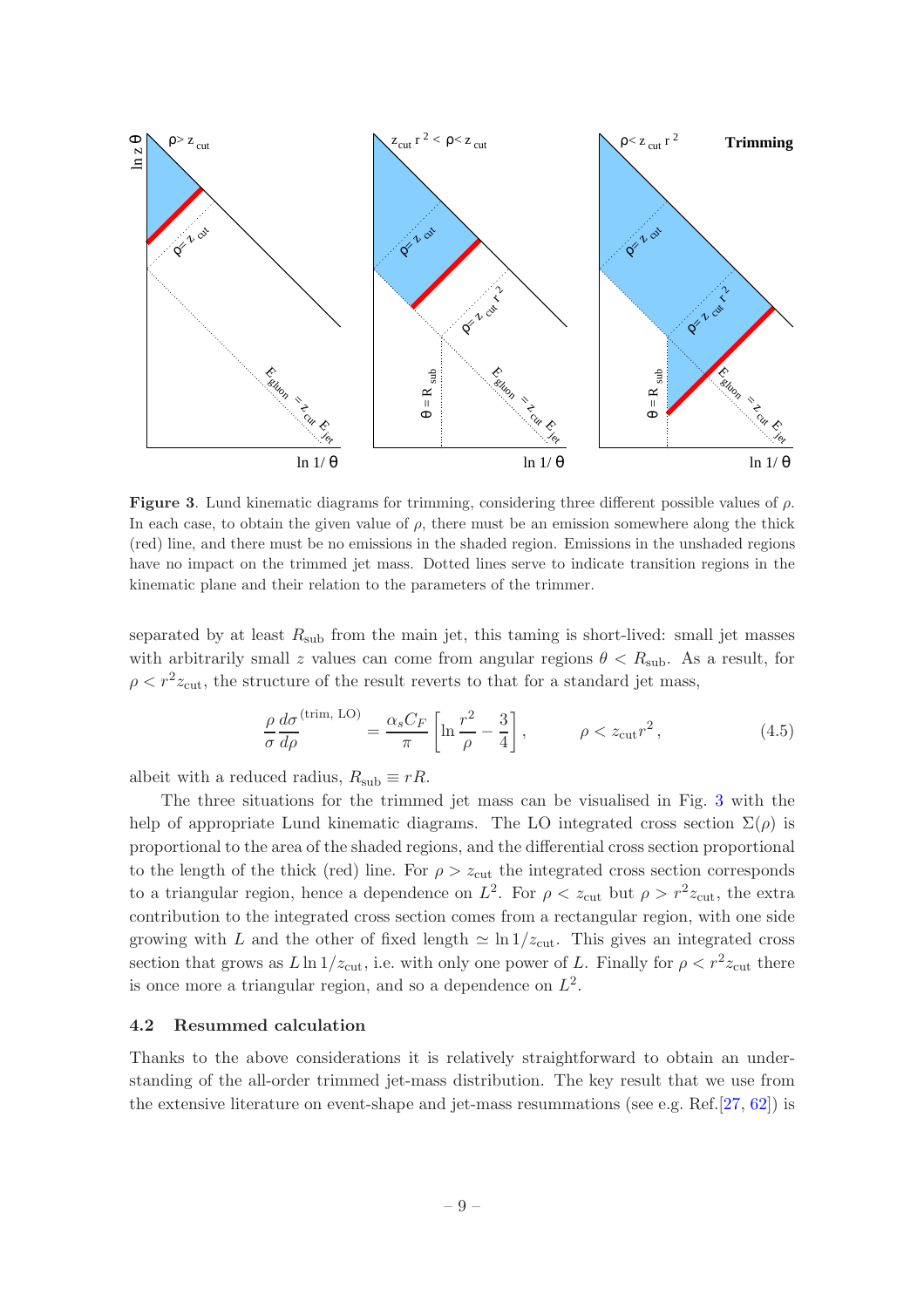that one can effectively use an independent-emission approximation, ignoring subsequent splittings of those emissions, other than in the treatment of the running coupling. This can be understood as a consequence of angular ordering and is sufficient to derive all of Eq. [\(3.2\)](#page-7-4) except for the non-global terms. This approach is not necessarily appropriate for all taggers, however it will be suitable for most of the cases in this paper where we give a final resummed answer. The resummation is most easily written for the integrated cross section, involving a sum over an arbitrary number of independent emissions and corresponding virtual corrections. We parametrise each emission in terms of its momentum fraction  $z_i = E_i/E_{\text{jet}}^6$  $z_i = E_i/E_{\text{jet}}^6$  and its individual contribution  $\rho_i = z_i \theta_i^2/R^2$  to the squared, normalised jet mass:

<span id="page-11-1"></span>
$$
\Sigma^{(\text{trim})}(\rho) = \sum_{n=0}^{\infty} \frac{1}{n!} \prod_{i=1}^{n} \int dz_i p_{gq}(z_i) \frac{d\rho_i}{\rho_i} \frac{\alpha_s(\rho_i z_i p_t^2 R^2) C_F}{\pi} \left[ \Theta(\rho - \rho_i) + \Theta(\rho_i - \rho) \Theta(z_{\text{cut}} - z_i) \Theta(\rho_i / r^2 - z_i) - 1 \right] \Theta(z_i - \rho_i), \quad (4.6)
$$

There are three terms in the square brackets: the last one corresponds to virtual corrections, while the first two correspond to different regions of real phase-space: the first states that we can sum over any emission whose individual contribution is  $\rho_i < \rho$ ; the second states that we can sum over emissions with  $\rho_i > \rho$ , *if* they are trimmed away, i.e. have  $z < z_{\text{cut}}$ and  $\theta_i > R_{\text{sub}}$  (which is straightforward to express as a condition on  $z_i < \rho_i/r^2$ ). The total contents within the square brackets equal −1 in the shaded kinematic regions of Fig. [3](#page-10-1) and 0 elsewhere.

The sum over n in Eq.  $(4.6)$  simply leads to an exponential and we can write the final result as

$$
\Sigma^{(\text{trim})}(\rho) = \exp\left[-D(\max(z_{\text{cut}}, \rho)) - S(z_{\text{cut}}, \rho)\Theta(z_{\text{cut}} - \rho)\right] - \Theta(z_{\text{cut}}r^2 - \rho)\int_{\rho}^{z_{\text{cut}}r^2} \frac{d\rho'}{\rho'} \int_{\rho'/r^2}^{z_{\text{cut}}} \frac{dz}{z} \frac{C_F}{\pi} \alpha_s(\rho' z p_t^2 R^2)\right].
$$
 (4.7)

where D was defined in Eq.  $(3.1)$  and the function S is given by

$$
S(a,b) \equiv \frac{C_F}{\pi} \int_b^a \frac{d\rho'}{\rho'} \int_{z_{\text{cut}}}^1 dz \, p_{gq}(z) \, \alpha_s(\rho' z \, p_t^2 R^2) \,, \tag{4.8a}
$$

<span id="page-11-3"></span><span id="page-11-2"></span>
$$
\simeq \frac{\alpha_s C_F}{\pi} \left[ \ln \frac{1}{z_{\text{cut}}} - \frac{3}{4} + \mathcal{O}\left(z_{\text{cut}}\right) \right] \ln \frac{a}{b}, \qquad \text{(fixed coupling approx.)} \tag{4.8b}
$$

and contains only single logarithms,  $\alpha_s^n \ln^n \frac{a}{b}$  (treating powers of  $\ln \frac{1}{z_{\text{cut}}}$  as finite coefficients). To help better visualise structure of Eq. [\(4.7\)](#page-11-2), one may prefer to examine its closed form

<span id="page-11-0"></span> $6$ There is a potential subtlety as to whether the denominator should be the jet energy or the energy that remains after all emissions  $1 \dots (i-1)$ . At our accuray the difference is irrelevant, as discussed in the context of the mass-drop tagger in appendix [B.](#page-49-3)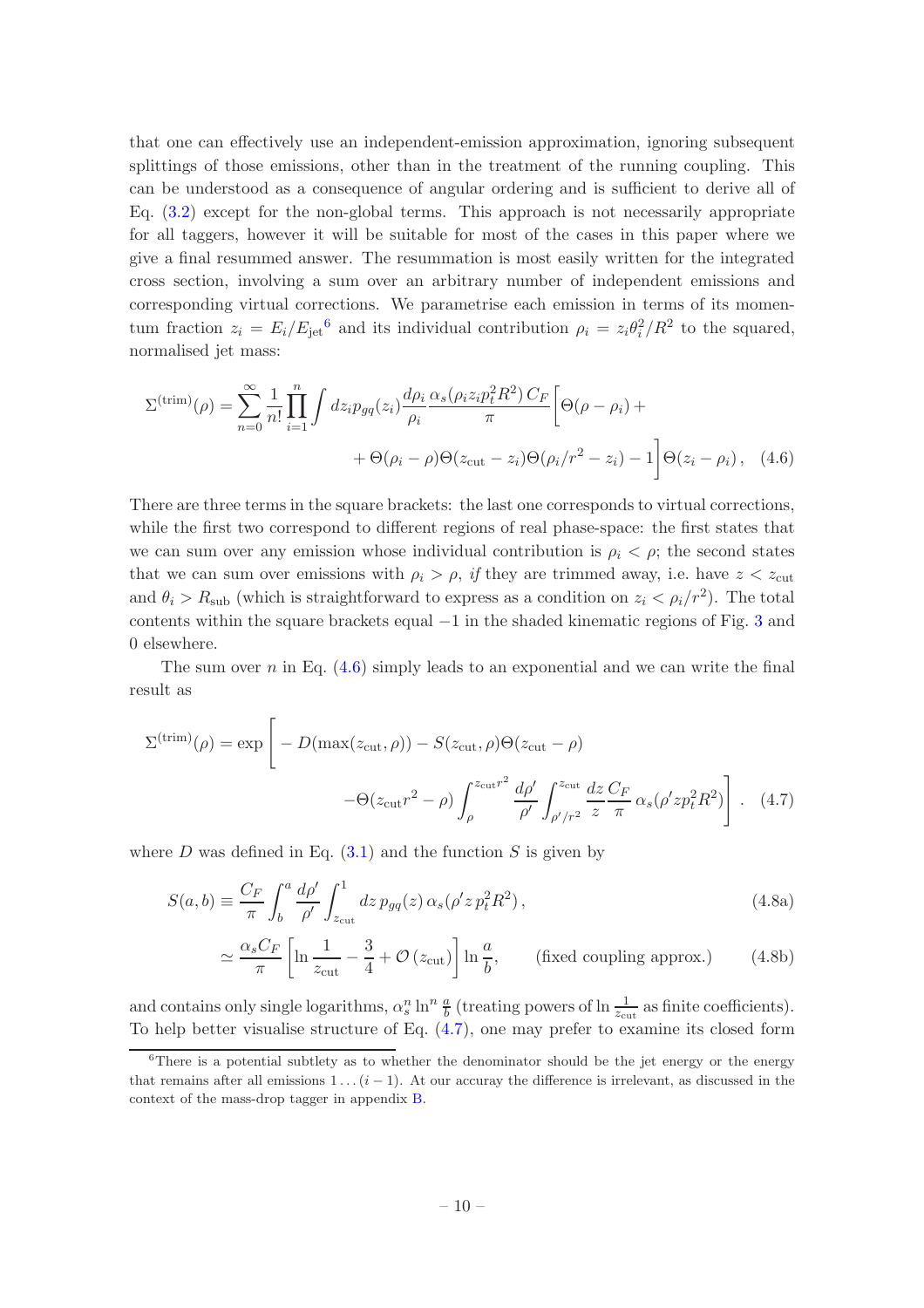for fixed coupling:

<span id="page-12-2"></span>
$$
\Sigma^{(\text{trim})}(\rho) \simeq \exp\left[-\frac{\alpha_s C_F}{2\pi} \left(-\frac{3}{2}\ln\frac{1}{\rho} + \Theta(\rho - z_{\text{cut}})\ln^2\frac{1}{\rho} + \Theta(z_{\text{cut}} - \rho)\left(\ln^2\frac{1}{z_{\text{cut}}} + 2\ln\frac{z_{\text{cut}}}{\rho}\ln\frac{1}{z_{\text{cut}}}\right) + \Theta(z_{\text{cut}}r^2 - \rho)\ln^2\frac{z_{\text{cut}}r^2}{\rho}\right)\right].
$$
 (4.9)

Eq. [\(4.7\)](#page-11-2) resums terms  $\alpha_s^n L^{2n}$  and  $\alpha_s^n L^{2n-1}$  in  $\Sigma(\rho)$  (neglecting finite  $z_{\text{cut}}$  effects and terms enhanced by powers of  $\ln z_{\text{cut}}$ ). It also resums all terms  $\alpha_s^n L^{n+1}$  in  $\ln \Sigma(\rho)$ . To obtain what is commonly referred to as NLL accuracy, i.e. all terms  $\alpha_s^n L^n$  in  $\ln \Sigma(\rho)$ , would require a treatment of several additional effects: the two-loop  $β$ -function and cusp anomalous dimension, non-global logarithms involving resummation of terms  $\ln(z_{\text{cut}}^2 r^2/\rho)$ , related clustering logarithms, and multiple-emission effects on the observable. The clustering logarithms will depend on the jet algorithm used for the trimming, but the rest of the structure will be independent of this (as long as the algorithm belongs to the generalised- $k_t$  family). These terms are all relatively straightforward to include, since they follow the structure of the plain jet-mass distribution. However, we leave their study to future work. Analogous results can be also derived for gluon-induced jets. Explicit expressions are collected in appendix [A.](#page-48-0)

#### <span id="page-12-0"></span>4.3 Comparison with Monte Carlo results

One test of Eq. [\(4.7\)](#page-11-2) is to compare it to the Monte Carlo results. We do this in Fig. [4](#page-13-0) where the left-hand plots show the trimmed-mass distribution as obtained with Monte Carlo simulation and the right-hand plots shows the corresponding analytical results.[7](#page-12-1) The upper row is for quark-initiated jets, while the lower one is for gluon-initiated jets. Two sets of trimming parameters are shown, to help visualize the dependence on them.

The three regions of  $\rho$  are clearly distinguishable in each plot, with a close correspondence of the Monte Carlo and analytic shapes and transition points, as well as their dependence on the trimming parameters. Specifically, in the case of quark jets, for  $\rho > z_{\text{cut}}$ , one sees a linear rise with  $\ln 1/\rho$ . For  $\rho < z_{\text{cut}}$ , down to  $\rho = r^2 z_{\text{cut}}$  there is an approximate plateau, whose height increases for smaller  $z_{\text{cut}}$ , as expected from the  $\ln 1/z_{\text{cut}}$  term for this region in the LO formula, Eq. [\(4.4\)](#page-9-1). For  $\rho < r^2 z_{\text{cut}}$ , the linear rise starts again, but is quickly suppressed by a Sudakov form factor, giving the usual jet-mass type peak. The case of gluon-initiated jets is similar, although the single-logarithmic region is not flat, because of the specific choices of  $z_{\text{cut}}$ .

$$
\alpha_s(k_t^2) = \alpha_s^{\text{1-loop}}(k_t^2) \Theta\left(k_t^2 - \mu_{\text{NP}}^2\right) + \alpha_s^{\text{1-loop}}(\mu_{\text{NP}}^2) \Theta\left(\mu_{\text{NP}}^2 - k_t^2\right),
$$

where  $\alpha_s^{1-loop}(k_t^2)$  is the usual one-loop expression for the strong coupling, i.e. its running is evaluated with  $\beta_0$  only. We use  $\alpha_s(m_Z) = 0.118$ ,  $n_f = 5$  and  $\mu_{NP} = 1$  GeV throughout this paper.

<span id="page-12-1"></span><sup>7</sup> Resummed expressions for the various taggers (as well as for the plain jet mass) contain integrals of the strong coupling  $\alpha_s(k_t^2)$ . In order to evaluate these integrals down to low scales, we must introduce a prescription to deal with the non-perturbative region. We decide to freeze the coupling below a nonperturbative scale  $\mu_{\text{NP}}$ :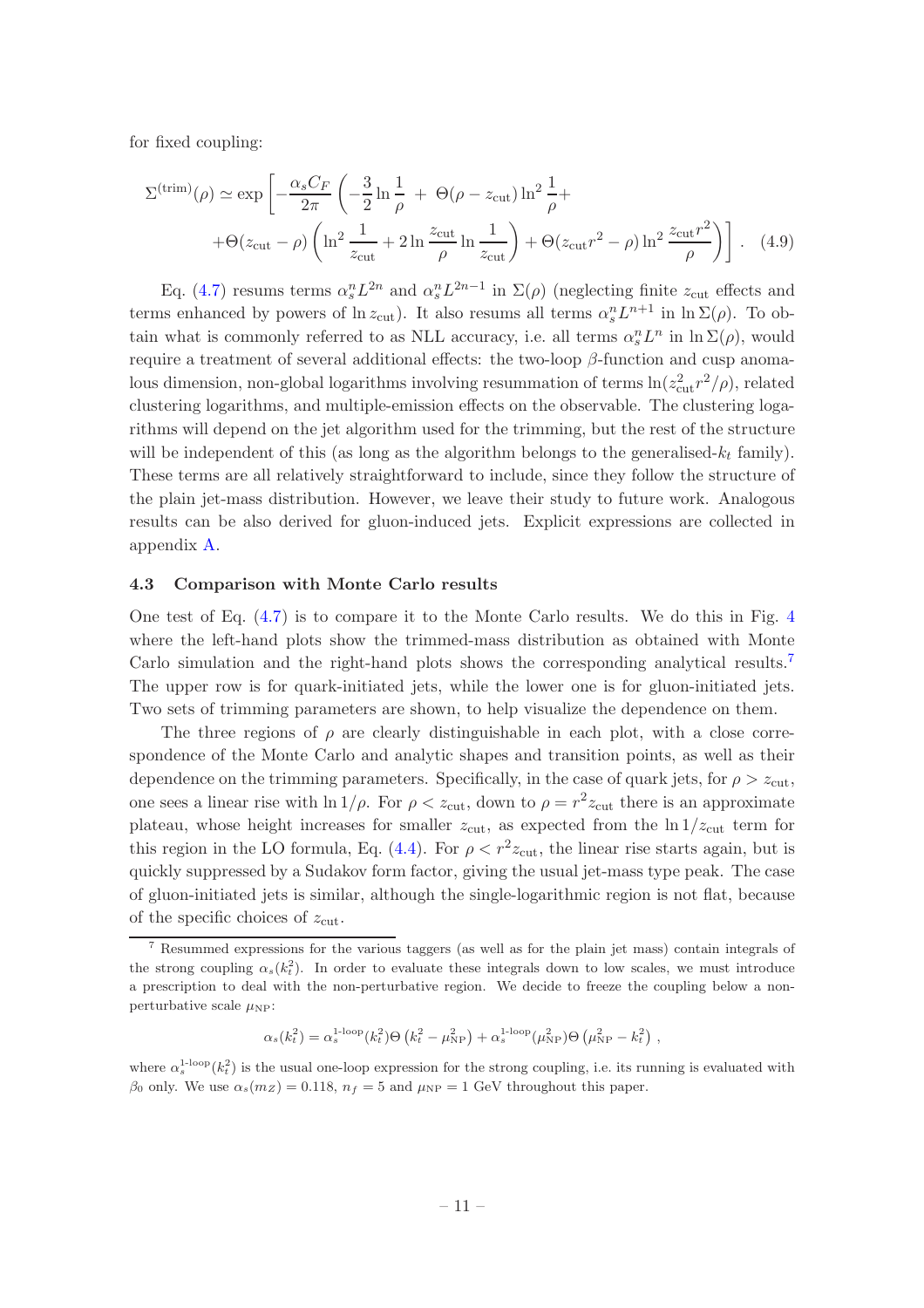

<span id="page-13-0"></span>Figure 4. Comparison of Monte Carlo (left panels) and analytic results (right panels) for trimming. The upper panels are for quark jets, the lower panels for gluon jets. Two sets of trimming parameters are illustrated. In the upper left panel, arrows indicate the expected transition points, at  $\rho = r^2 z_{\text{cut}}$ (in black) and  $\rho = z_{\text{cut}}$  (in grey), where  $r = R_{\text{sub}}/R$ . The details of the MC event generation are as for Fig. [1.](#page-4-0)

Insofar as  $z_{\text{cut}}$  and  $R_{\text{sub}}$  are not too small, the peak position is essentially given by the peak position for the mass of a jet of size  $R_{sub}$  rather than  $R$ ,

$$
L_{\text{peak}}^{\text{trim}} = \frac{1}{\sqrt{\bar{\alpha}_s}} - 2\ln r + \mathcal{O}(1) \tag{4.10}
$$

i.e. at a  $\rho$  value that is a factor  $r^2$  smaller than for the plain jet mass. This is consistent with what is observed comparing the Monte Carlo results for the plain and trimmed jet masses. A final comment is that while the peak position is independent of  $z_{\text{cut}}$ , its height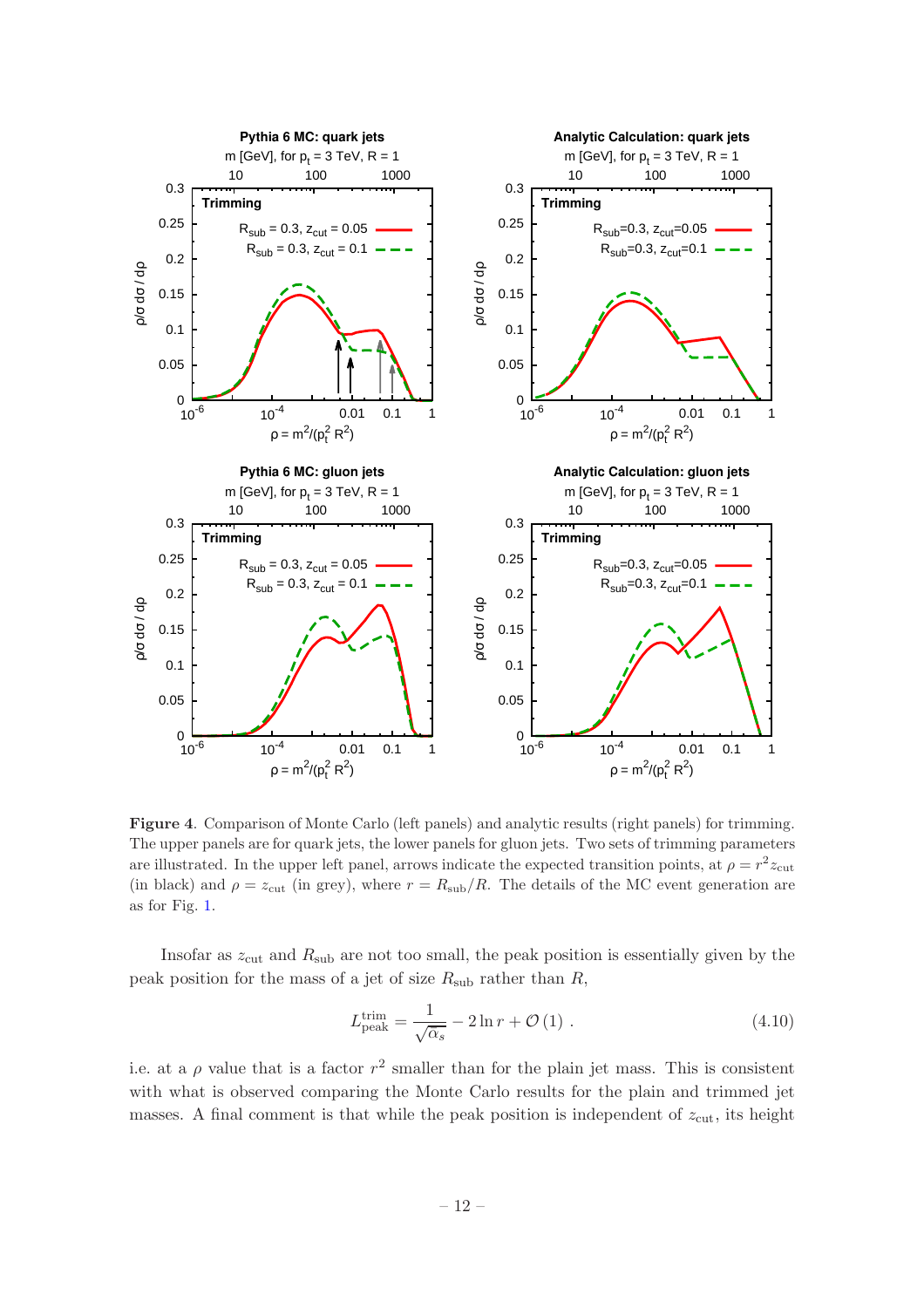is not: the smaller the value of  $z_{\text{cut}}$ , the greater the Sudakov suppression associated with vetoing emissions in the range  $z_{\text{cut}} r^2 < \rho < z_{\text{cut}}$ , and so the smaller the peak height, again in accord with the Monte Carlo results.

## <span id="page-14-0"></span>5 Pruning

Pruning [\[35](#page-54-1), [36\]](#page-54-2) takes an initial jet, and from its mass deduces a pruning radius  $R_{\text{prune}} =$  $R_{\text{fact}} \cdot \frac{2m}{p_t}$  $\frac{2m}{p_t}$ , where  $R_{\text{fact}}$  is a parameter of the tagger. It then reclusters the jet and for every clustering step, involving objects a and b, it checks whether  $\Delta_{ab} > R_{\text{prune}}$  and  $\min(p_{ta}, p_{tb}) < z_{\text{cut}} p_{t,(a+b)},$  where  $z_{\text{cut}}$  is a second parameter of the tagger. If so, then the softer of the a and b is discarded. Otherwise a and b are recombined as usual. Clustering then proceeds with the remaining objects, applying the pruning check at each stage.

In analysing pruning, we will take  $R_{\text{fact}} = \frac{1}{2}$  $\frac{1}{2}$ , i.e. its default suggested value [\[36\]](#page-54-2). In analogy with our approach for trimming, we will work in the limit of small  $z_{\text{cut}}$  (but  $\ln z_{\text{cut}}$  not too large). We will assume that the reclustering is performed with the Cambridge/Aachen algorithm, the most common choice, and that adopted by CMS [\[7](#page-53-0)]. AT-LAS [\[6](#page-52-4)] have instead performed the reclustering with the  $k_t$  algorithm [\[60,](#page-54-21) [61\]](#page-55-0)). Similar methods could be used to study that case, but we leave such an investigation to future work.

#### <span id="page-14-1"></span>5.1 Leading-order calculation

At leading order, i.e. a jet involving a single  $1 \rightarrow 2$  splitting,  $R_{\text{prune}} = \frac{m}{p_t}$  $\frac{m}{p_t} = \Delta_{ab} \sqrt{z(1-z)},$ which guarantees that  $\Delta_{ab}$  is always larger than  $R_{\text{prune}}$ . To establish the pruned jet mass, one then needs to examine the second part of the pruning condition: if  $min(z, 1-z) > z<sub>cut</sub>$ then the clustering is accepted and the pruned jet has a finite mass. Otherwise the pruned jet mass is zero. This pattern is true independently of the angle between the two prongs. This leads to the following result for the mass distribution:

$$
\frac{1}{\sigma} \frac{d\sigma}{dm^2}^{(\text{prune, LO})} = \frac{\alpha_s C_F}{\pi} \int dz \, p_{gq}(z) \, \frac{d\theta^2}{\theta^2} \, \delta(m^2 - z(1-z)p_t^2 \theta^2) \times \times \Theta(z - z_{\text{cut}}) \Theta((1-z) - z_{\text{cut}}) \Theta(R^2 - \theta^2),
$$
\n
$$
= \frac{\alpha_s C_F}{\pi} \int dz \, p_{gq}(z) \, \frac{1}{m^2} \Theta(z - z_{\text{cut}}) \Theta\left(z - \frac{m^2}{p_t^2 R^2}\right), \tag{5.2}
$$

where to obtain the last line we have made use of the fact that  $z_{\text{cut}}$  is small and that the integral is dominated by the region  $z \ll 1$ . The final z-integration is straightforward to perform and gives

<span id="page-14-2"></span>
$$
\frac{\rho}{\sigma} \frac{d\sigma}{d\rho}^{(\text{prune, LO})} = \frac{\alpha_s C_F}{\pi} \left[ \Theta(\rho - z_{\text{cut}}) \ln \frac{1}{\rho} + \Theta(z_{\text{cut}} - \rho) \ln \frac{1}{z_{\text{cut}}} - \frac{3}{4} \right]. \tag{5.3}
$$

This has the structure of a rise linear in  $\ln \rho$  for  $\rho$  down to  $z_{\text{cut}}$ , and then it is constant below. For small  $\rho$ , the corresponding integrated cross section has the remarkable property that it contains no double-logarithmic terms, i.e. no  $\alpha_s L^2$  contribution. This is, in a certain sense, what pruning was, in our understanding, intended to achieve: the double-log contribution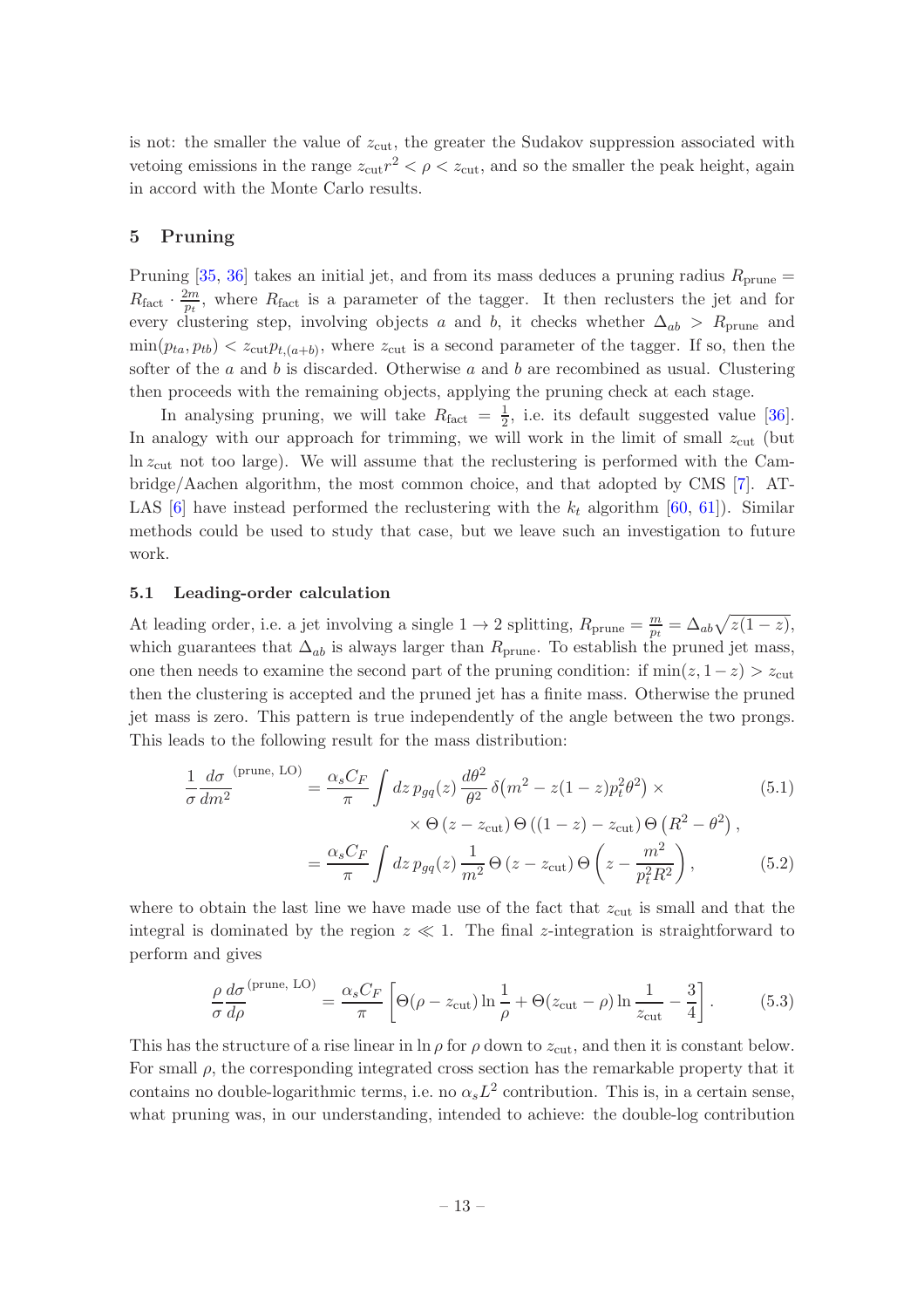

<span id="page-15-1"></span>**Figure 5.** Configuration that illustrates generation of double logs in pruning at  $\mathcal{O}(\alpha_s^2)$ . Soft gluon  $p_3$  dominates the jet mass, thus determining the pruning radius. However, because of  $p_3$ 's softness, it is then pruned away, leaving only the central core of the jet, which has a usual double-logarithmic type mass distribution.

comes from the region of arbitrarily soft gluon emission, and pruning removes such soft emissions.

## <span id="page-15-0"></span>5.2 3-particle configurations: Y-pruning and I-pruning

When we consider 3-particle configurations the behaviour of pruning develops a certain degree of complexity. Fig. [5](#page-15-1) illustrates the type of configuration that is responsible: there is a soft parton  $(p_3)$  that dominates the total jet mass and so sets the pruning radius, but it does not pass the pruning  $z_{\text{cut}}$  threshold, meaning that it does not contribute to the pruned mass; meanwhile there is another parton  $(p_2)$ , within the pruning radius, that contributes to the pruned jet mass independently of how soft it is. We call this "I-pruning", because at the angular scale  $R_{\text{prune}}$ , the final pruned jet consists of a single prong. It is to be contrasted with the type of configuration that contributed to the leading order result Eq.  $(5.3)$ , for which at an angular scale  $R_{\text{prune}}$ , the pruned jet always consisted of two prongs. That we call "Y-pruning".[8](#page-15-2)

Let us work through I-pruning quantitatively. For gluon 3 to be discarded by pruning it must have  $z_3 < z_{\text{cut}} \ll 1$ , i.e. it must be soft. Then the pruning radius is given by  $R_{\text{prune}}^2 = z_3 \theta_3^2$  and for  $p_2$  to be within the pruning core we have  $\theta_2 < R_{\text{prune}}$ . This implies  $\theta_2 \ll \theta_3$ , which allows us to treat  $p_2$  and  $p_3$  as being emitted independently (i.e. due to angular ordering) and also means that the  $C/A$  algorithm will first cluster  $1+2$  and then  $(1+2)+3$ . The leading-logarithmic contribution that one then obtains at  $\mathcal{O}(\alpha_s^2)$  is

<span id="page-15-3"></span>
$$
\frac{\rho}{\sigma} \frac{d\sigma^{(\text{I-prune, NLO})}}{d\rho} \simeq \left(\frac{C_F \alpha_s}{\pi}\right)^2 \int_0^{z_{\text{cut}}} \frac{dz_3}{z_3} \int_0^{R^2} \frac{d\theta_3^2}{\theta_3^2} \int_0^1 \frac{dz_2}{z_2} \int_0^{z_3 \theta_3^2} \frac{d\theta_2^2}{\theta_2^2} \rho \delta\left(\rho - z_2 \frac{\theta_2^2}{R^2}\right)
$$
\n
$$
= \left(\frac{C_F \alpha_s}{\pi}\right)^2 \frac{1}{6} \ln^3 \frac{z_{\text{cut}}}{\rho} + \mathcal{O}\left(\alpha_s^2 \ln^2 \frac{1}{\rho}\right), \qquad \text{(valid for } \rho < z_{\text{cut}}), \tag{5.4b}
$$

<span id="page-15-2"></span><sup>8</sup> In preliminary presentations given about this work, the working names that had been used for Y-pruning and I-pruning were, respectively, "sane" and "anomalous" pruning.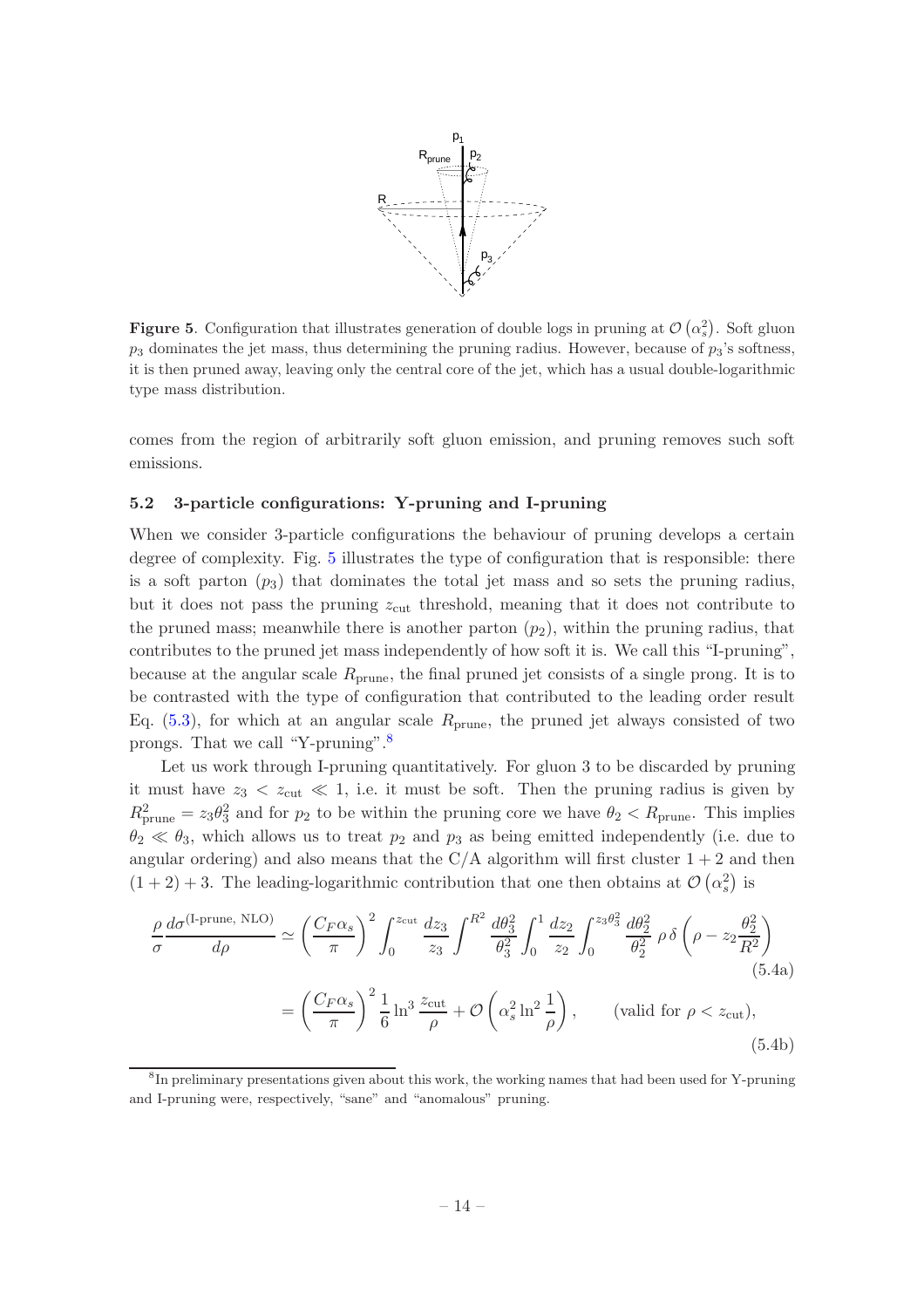where we have directly taken the soft limits of the relevant splitting functions.

The  $\ln^3 \rho$  contribution that one observes here in the differential distribution corresponds to a double logarithmic  $(\alpha_s^2 \ln^4 \rho)$  behaviour of the integrated cross-section, i.e. it has as many logs as the raw jet mass, with both soft and collinear origins. This term is the first of a whole tower of terms  $\alpha_s^n \ln^{2n} \rho$ , all associated with configurations where the emission(s) that set the total jet mass are discarded during pruning, leaving just the mass of the core of the jet (at angles smaller than  $R_{\text{prune}}$ ).

In general, substructure taggers aim to eliminate contributions from soft emission. What we see here is that this is not entirely the case for pruning. However, in an experimental analysis, it is easy to diagnose whether configurations such as that in Fig. [5](#page-15-1) have arisen. Accordingly, we introduce explicit operative definitions for I-pruning and its converse, Y-pruning:

Y-pruning: if at any stage during the sequential recombination there was a clustering that satisfied the  $\Delta_{ab} > R_{\text{prune}}$  condition and the requirement  $\frac{\min(p_{t,a}, p_{t,b})}{p_{t,(a+b)}} > z_{\text{cut}}$ , the jet is deemed to pass the Y-pruning (i.e. two-prong) requirement. The jet mass was dominated by (semi)-hard radiation and it is likely that the pruning radius was set appropriately for that radiation.<sup>[9](#page-16-0)</sup>

I-pruning: if during the sequential recombination there was never a clustering satisfying the  $\Delta_{ab} > R_{\text{prune}}$  condition and the requirement  $\frac{\min(p_{t,a},p_{t,b})}{p_{t,(a+b)}} > z_{\text{cut}}$ , the jet is deemed to belong to the I- (i.e. one-prong) pruned class. Typically, for this class of jets, the jet mass was dominated by soft emissions, leading to a pruning radius that had no relation to any hard substructure potentially present in the jet.

According to our first definition of grooming and tagging in section [2,](#page-5-0) generic pruning is a grooming procedure: given an initial jet, there is always a corresponding pruned jet, though often with a different mass. In contrast, according to that same definition, Y-pruning is a tagger: i.e. given some initial jet, there will not always be a corresponding Y-pruned jet. In the Monte Carlo results that we will discuss below in section [5.4,](#page-21-0) for our default choice of pruning parameters, Y-pruning tags about 40% of QCD jets.

Let us examine the  $\alpha_s^2$  contribution for Y-pruning. Physically, the key addition relative to the LO result (for which we exclusively have Y-pruning) is the requirement that there should have been no radiation  $p_3$  that would set a pruning radius larger than  $\theta_2$ , i.e. no radiation with  $\rho_3 \equiv z_3 \theta_3^2 > \theta_2^2$ . Insofar as we neglect logarithms of  $z_{\text{cut}}$ , we can replace this with the condition  $\rho_3 > \rho_2 \equiv \rho$ , resulting in a structure up to  $\alpha_s^2$  of

<span id="page-16-1"></span>
$$
\frac{\rho}{\sigma} \frac{d\sigma^{(\text{Y-prune, NLO})}}{d\rho} \simeq \frac{\alpha_s C_F}{\pi} \left( \ln \frac{1}{z_{\text{cut}}} - \frac{3}{4} \right) \times \left[ 1 - \frac{\alpha_s C_F}{2\pi} \ln^2 \frac{1}{\rho} \right], \qquad \rho < z_{\text{cut}}^2. \tag{5.5}
$$

where the round bracket comes (as at LO), from the integral over allowed  $z_2$  values, and we have used a double-logarithmic approximation for the contents of the square brackets.

<span id="page-16-0"></span><sup>&</sup>lt;sup>9</sup>It is equally possible to define "Y-trimming", which supplements trimming with the requirement that at least two subjets must pass the trimming cuts. Because Y-trimming involves a fixed subjet radius, it is of more limited phenomenological interest than Y-pruning, and we leave its discussion to appendix [C.](#page-50-0)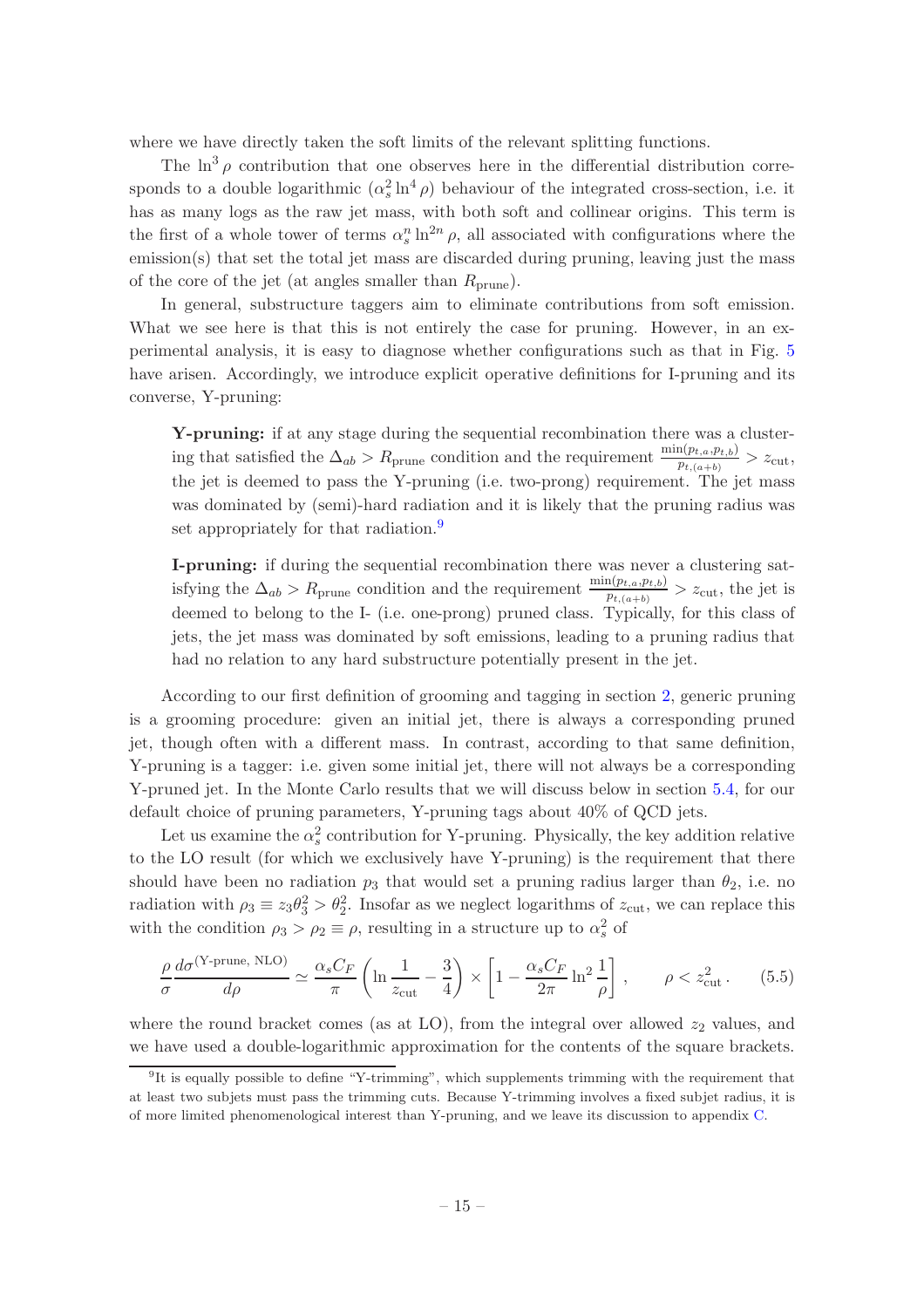

<span id="page-17-1"></span>Figure 6. Lund kinematic diagrams for pruning, considering three different possible values of ρ. In each case, to obtain the given value of ρ, there must be an emission somewhere along the thick (red) line, and there must be no emissions in the shaded region. The solid part of the thick line corresponds to Y-pruning, while the dashed part gives I-pruning. Emissions in the unshaded regions have no impact on the pruned jet mass. The behaviour of the pruner can be affected by the presence of an emission that dominates  $\rho_{\text{fat}}$  (and so sets the pruning radius), but is discarded because it is below the pruning energy cut. The dotted line that shows the pruning energy cut is parametrised in terms of the jet energy; this is a simplification, insofar as pruning uses the local subjet to provide its reference energy.

Translating to the integrated distribution, Eq. [\(5.5\)](#page-16-1) implies the presence of a term of the form  $\alpha_s^2 \ln^3 1/\rho$ , i.e. with one logarithm fewer than the I-pruning contribution. As we shall see below, this difference will be related to highly distinct resummation structures for the two types of contribution.

#### <span id="page-17-0"></span>5.3 Resummed results

To understand how to resum the pruned jet mass, for both the Y and I components, it is useful to refer to Fig. [6.](#page-17-1) The left-most figure corresponds to the the region  $\rho > z_{\text{cut}}$  and is essentially identical to the plain jet mass (as for trimming in this region). In this region we only have Y-pruning.

The middle and right-hand plots illustrate two of the main configurations that are relevant when  $\rho < z_{\text{cut}}$ . Both show an emission (small black disk) that dominates the total jet mass  $(\rho_{\text{fat}})$  and so sets the pruning radius

<span id="page-17-2"></span>
$$
R_{\text{prune}}^2 = \rho_{\text{fat}} R^2. \tag{5.6}
$$

It will always be at an angle larger than  $R_{\text{prune}}$ , and for the discussion here it will be interesting to consider the cases where it has a momentum fraction  $z_{\text{fat}} < z_{\text{cut}}$ , so that it is pruned away. We then need to consider a second emission, somewhere along the thick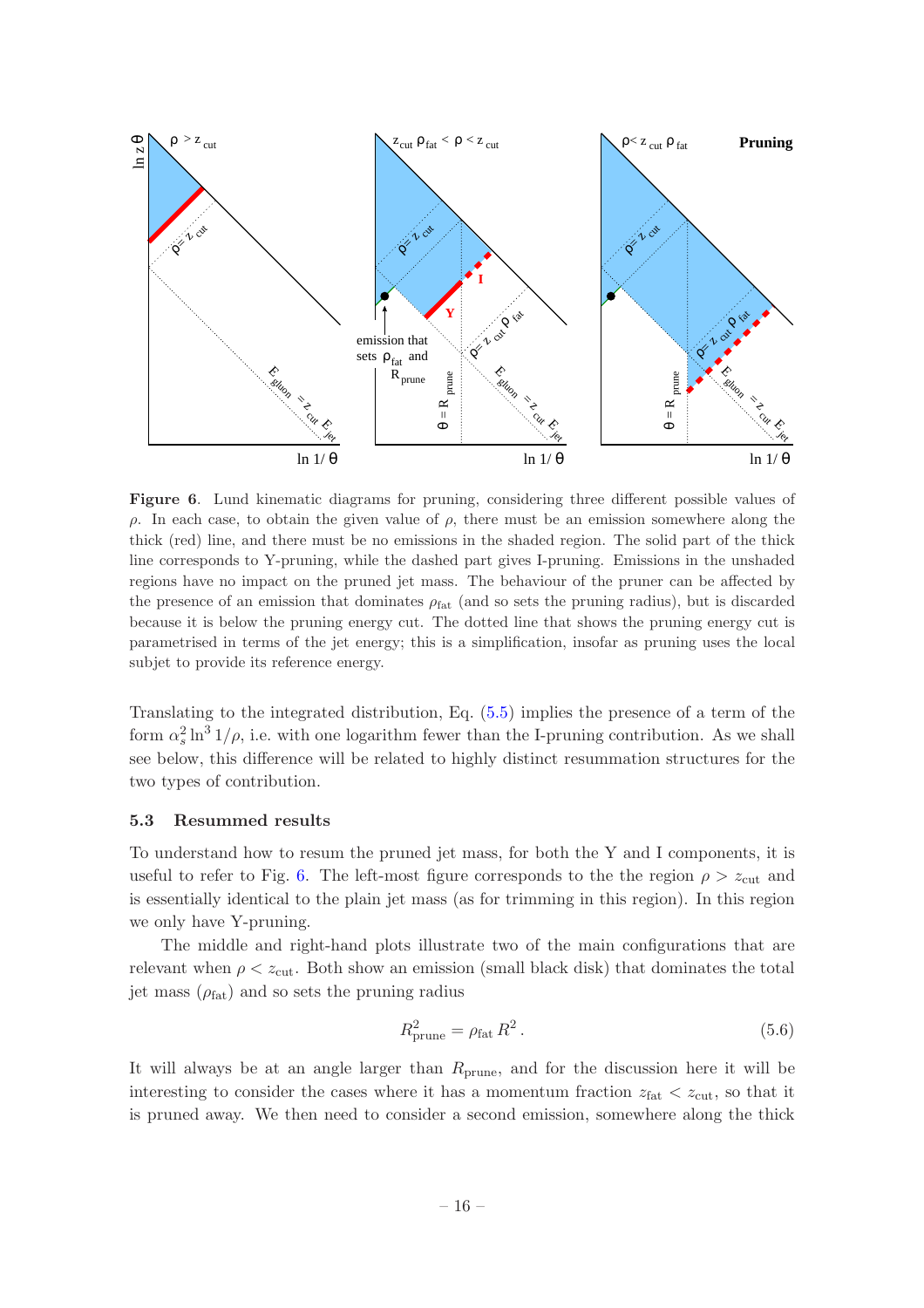(red) solid and dashed lines, with momentum fraction z and angle  $\theta$ , that sets the final pruned mass  $\rho$ . The two possible situations are:

$$
Y-pruning: \quad \theta > R_{prune}, \ z > z_{cut} \quad \longrightarrow \quad z_{cut} < z < \frac{\rho}{\rho_{fat}}, \tag{5.7a}
$$

I-pruning: 
$$
\theta < R_{\text{prune}}
$$
,  $\longrightarrow z > \frac{\rho}{\rho_{\text{fat}}},$  (5.7b)

where the conditions on z have been derived by combining the relation  $\theta^2 = \rho R^2/z$  with Eq.  $(5.6)$ .

In the middle panel of Fig. [6,](#page-17-1) the Y-pruning region is represented by a thick (red) solid line, while the I-pruning region is represented by a thick (red) dashed line.

In the rightmost panel, with  $\rho/\rho_{\text{fat}} < z_{\text{cut}}$ , there can be no Y-pruning, because emissions with  $\theta > R_{\text{prune}}$  necessarily have  $z < \rho/\rho_{\text{fat}} < z_{\text{cut}}$ . There is then only I-pruning, and because there is no direct constraint on the momentum fraction of emissions with  $\theta < R_{\text{prune}}$ , any  $z > \rho/\rho_{\text{fat}}$  contributes to the I-pruning, even if  $z < z_{\text{cut}}$ . Given that  $\rho_{\text{fat}} < z_{\text{cut}}$ , I-pruning with  $z < z_{\text{cut}}$  starts to appear only for  $\rho < z_{\text{cut}}^2$ .

To determine the distributions for Y- and I-pruning, we will work, as for trimming, in an independent emission picture. However, for brevity, we will not explicitly write the independent emissions here, but instead make use of the result that when one forbids emissions (i.e. the shaded regions of Fig.  $6$ ), one simply includes a factor corresponding to the exponential of (minus) the integral of the coupling times the splitting function over the forbidden region.

#### <span id="page-18-0"></span>5.3.1 Y-pruning

For Y-pruning, one way of writing the result is as an integral over the momentum fraction  $z$  of the emission that gives the final pruned mass. For a given  $z$  to contribute it must obviously satisfy  $z > z_{\text{cut}}$ . In addition the fat jet mass must be smaller than  $\rho/z$ . From the considerations of the previous section, this then gives us, for  $\rho < z<sub>cut</sub>$ ,

<span id="page-18-1"></span>
$$
\frac{\rho}{\sigma} \frac{d\sigma^{(\text{Y-prune})}}{d\rho} = \int_{z_{\text{cut}}}^{1} dz \ p_{gq}(z) \ e^{-D\left(\min(z_{\text{cut}}, \frac{\rho}{z})\right) - S\left(\min(z_{\text{cut}}, \frac{\rho}{z}), \rho\right)} \frac{\alpha_s(\rho z \ p_t^2 R^2) \ C_F}{\pi} \,. \tag{5.8}
$$

The D (min( $z_{\text{cut}}, \frac{\rho}{z}$ )  $\binom{p}{z}$ ) terms accounts for the suppression of all emissions that would produce a  $\rho_{\text{fat}} > \rho/z$  (or  $\rho_{\text{fat}} > z_{\text{cut}}$ ). The term  $S(\min(z_{\text{cut}}, \frac{\rho}{z}))$  $(\frac{\rho}{z}), \rho$  accounts for the further required suppression of emissions with  $z > z_{\text{cut}}$  contributing a mass between  $\rho/z$  and  $\rho$ .

<span id="page-18-2"></span>Another, equivalent way of writing the result makes the  $\rho_{\text{fat}}$  integral more explicit:

$$
\frac{\rho}{\sigma} \frac{d\sigma^{(\text{Y-prune})}}{d\rho} = e^{-D(\rho)} \int_{z_{\text{cut}}}^{1} dz \ p_{gq}(z) \frac{\alpha_s (\rho z \ p_t^2 R^2) C_F}{\pi} +
$$

$$
+ \int_{\rho}^{\min(z_{\text{cut}}, \rho/z_{\text{cut}})} \frac{d\rho_{\text{fat}}}{\rho_{\text{fat}}} \left( e^{-D(\rho_{\text{fat}})} \int_{\rho_{\text{fat}}}^{z_{\text{cut}}} \frac{dz'}{z'} \frac{\alpha_s (\rho_{\text{fat}} z' \ p_t^2 R^2) C_F}{\pi} \right) \times
$$

$$
\times e^{-S(\rho_{\text{fat}}, \rho)} \int_{z_{\text{cut}}}^{\rho/\rho_{\text{fat}}} dz \ p_{gq}(z) \frac{\alpha_s (\rho z \ p_t^2 R^2) C_F}{\pi} . \quad (5.9)
$$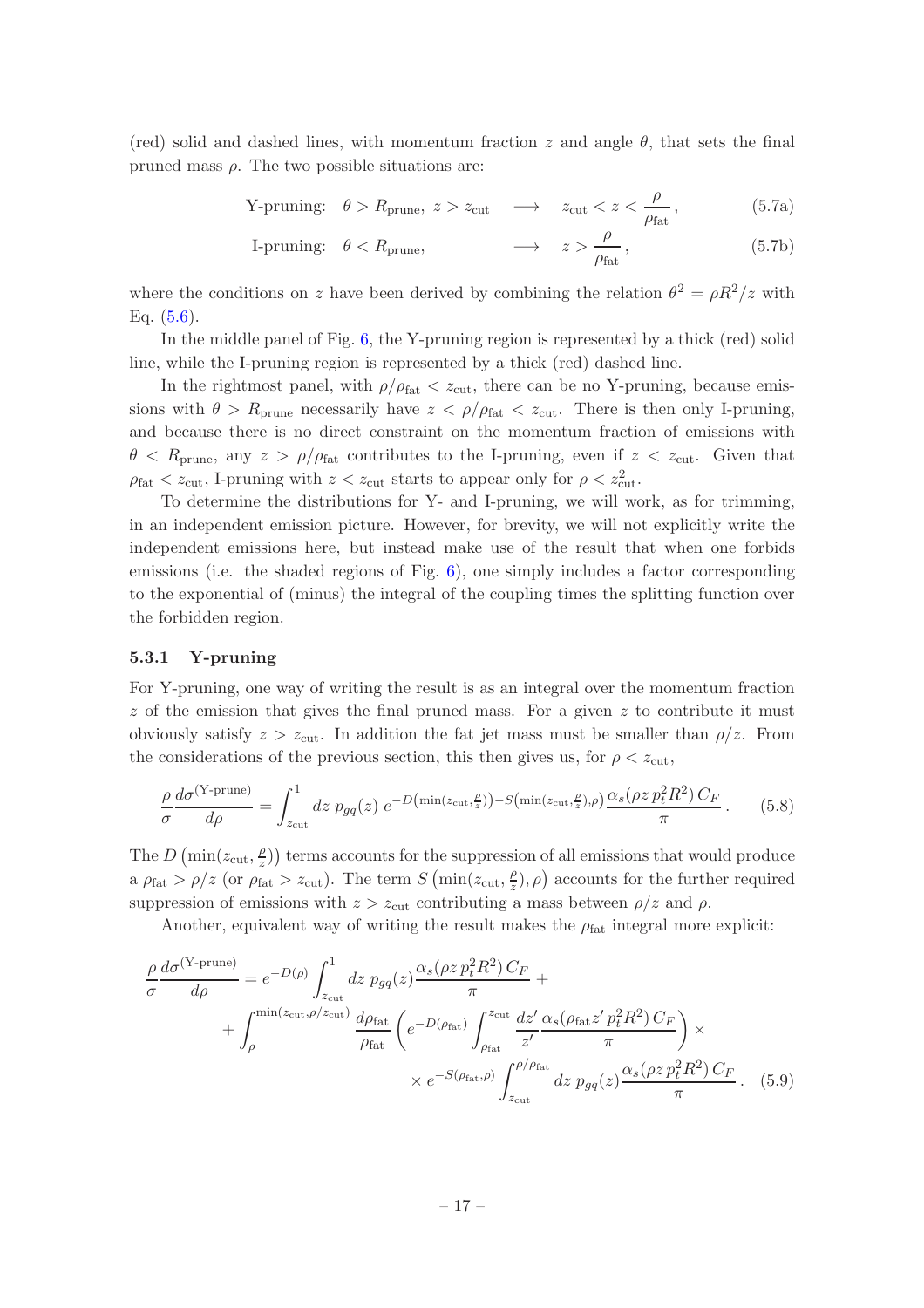The term on the first line corresponds to configurations in which the emission that dominates the pruned mass also dominates the overall fat-jet mass. The term on the second and third lines corresponds to situations where there is an explicit emission with momentum fraction  $z' < z_{\text{cut}}$  that gets pruned away.<sup>[10](#page-19-1)</sup> It sets a fat-jet mass substantially larger than the final pruned mass,  $\rho_{\text{fat}} \gg \rho$ , while the emission that dominates the pruned mass still has  $\theta > R_{\text{prune}}$ .

The above two expressions should capture terms  $\alpha_s^n L^{2n-1}$  and  $\alpha_s^n L^{2n-2}$  in  $\Sigma^{(\text{Y-prune})}(\rho)$ . It is less straightforward to discuss the accuracy for  $\ln \Sigma^{(Y\text{-prune})}(\rho)$ : this is because unlike the cases of plain jet mass and trimming, pruning does not lead to a simple exponentiated structure. Analogous results for gluon-initiated jets are given in appendix [A.3.](#page-49-1)

To help understand the structure of Eqs.  $(5.8)$  and  $(5.9)$ , it is useful to evaluate them in a fixed-coupling approximation, neglecting terms  $\sim \alpha_s \ln^2 z_{\text{cut}}$ , which for  $\rho < z_{\text{cut}}^2$  yields

$$
\frac{\rho}{\sigma} \frac{d\sigma^{(\text{Y-prune})}}{d\rho} \simeq e^{-D(\rho)} \left[ \left( e^{\frac{\alpha_s C_F}{\pi} \ln \frac{1}{z_{\text{cut}}} \ln \frac{1}{\rho}} - 1 \right) \frac{1}{\ln \frac{1}{\rho}} - \frac{3}{4} \frac{\alpha_s C_F}{\pi} \right]
$$
(5.10a)

<span id="page-19-3"></span><span id="page-19-2"></span>
$$
\simeq e^{-D(\rho)} \frac{\alpha_s C_F}{\pi} \left[ \ln \frac{1}{z_{\text{cut}}} - \frac{3}{4} \right] , \qquad \alpha_s \ln \frac{1}{z_{\text{cut}}} \ln \frac{1}{\rho} \ll 1 , \tag{5.10b}
$$

where the second line provides a further simplification for situations where  $\rho$  is not too small and illustrates the consistency with Eq.  $(5.5)$ .

## <span id="page-19-0"></span>5.3.2 I-pruning

The resummed result for I-pruning reads for  $\rho < z_{\text{cut}}$ 

$$
\frac{\rho}{\sigma} \frac{d\sigma^{(\text{I-prune})}}{d\rho} = \int_{\rho}^{z_{\text{cut}}} \frac{d\rho_{\text{fat}}}{\rho_{\text{fat}}} \left( e^{-D(\rho_{\text{fat}})} \int_{\rho_{\text{fat}}}^{z_{\text{cut}}} \frac{dz'}{z'} \frac{\alpha_s(\rho_{\text{fat}} z' p_t^2 R^2) C_F}{\pi} \right) \times
$$
  
×  $e^{-S(\rho_{\text{fat}}, \rho)} \int_{\rho/\rho_{\text{fat}}}^{1} dz p_{gq}(z) \frac{\alpha_s(\rho z p_t^2 R^2) C_F}{\pi} \left[ \Theta \left( \frac{\rho}{\rho_{\text{fat}}} - z_{\text{cut}} \right) +$   
+  $\Theta \left( z_{\text{cut}} - \frac{\rho}{\rho_{\text{fat}}} \right) \exp \left( - \int_{\rho}^{z_{\text{cut}} \rho_{\text{fat}}} \frac{d\rho'}{\rho'} \int_{\rho'/\rho_{\text{fat}}}^{z_{\text{cut}}} \frac{dz'}{z'} \frac{C_F}{\pi} \alpha_s(\rho' z' p_t^2 R^2) \right) \right].$  (5.11)

In order to have I-pruning, there must be an emission that sets the fat-jet mass and pruning radius such that that first emission gets pruned away and a second emission falls within the pruning radius. The first line of Eq.  $(5.11)$  gives the distribution for the fatjet mass, assuming that the corresponding emission has  $z < z<sub>cut</sub>$ , i.e. gets pruned away. The second line includes a Sudakov suppression  $e^{-S(\rho_{\text{fat}}, \rho)}$  for forbidding emissions with  $z > z_{\text{cut}}$  between the scales of  $\rho_{\text{fat}}$  and  $\rho$ , and also includes an integral over the allowed z values for emissions that fall within the pruning radius. This multiplies a square bracket containing two terms: the first corresponds to the middle diagram of Fig. [6,](#page-17-1) while the second corresponds to the right-hand diagram, and accounts for the required additional Sudakov suppression of emissions with  $z < z_{\text{cut}}$  and  $\theta < R_{\text{prune}}$ . In this factor, we have directly replaced  $dz p_{qq}(z)$  with  $dz/z$ , neglecting corrections suppressed by powers of  $z_{\text{cut}}$ .

<span id="page-19-1"></span><sup>&</sup>lt;sup>10</sup>In integrating over z' we have replaced  $p_{gq}(z') \rightarrow 1/z'$ , because  $z' < z_{\text{cut}} \ll 1$ .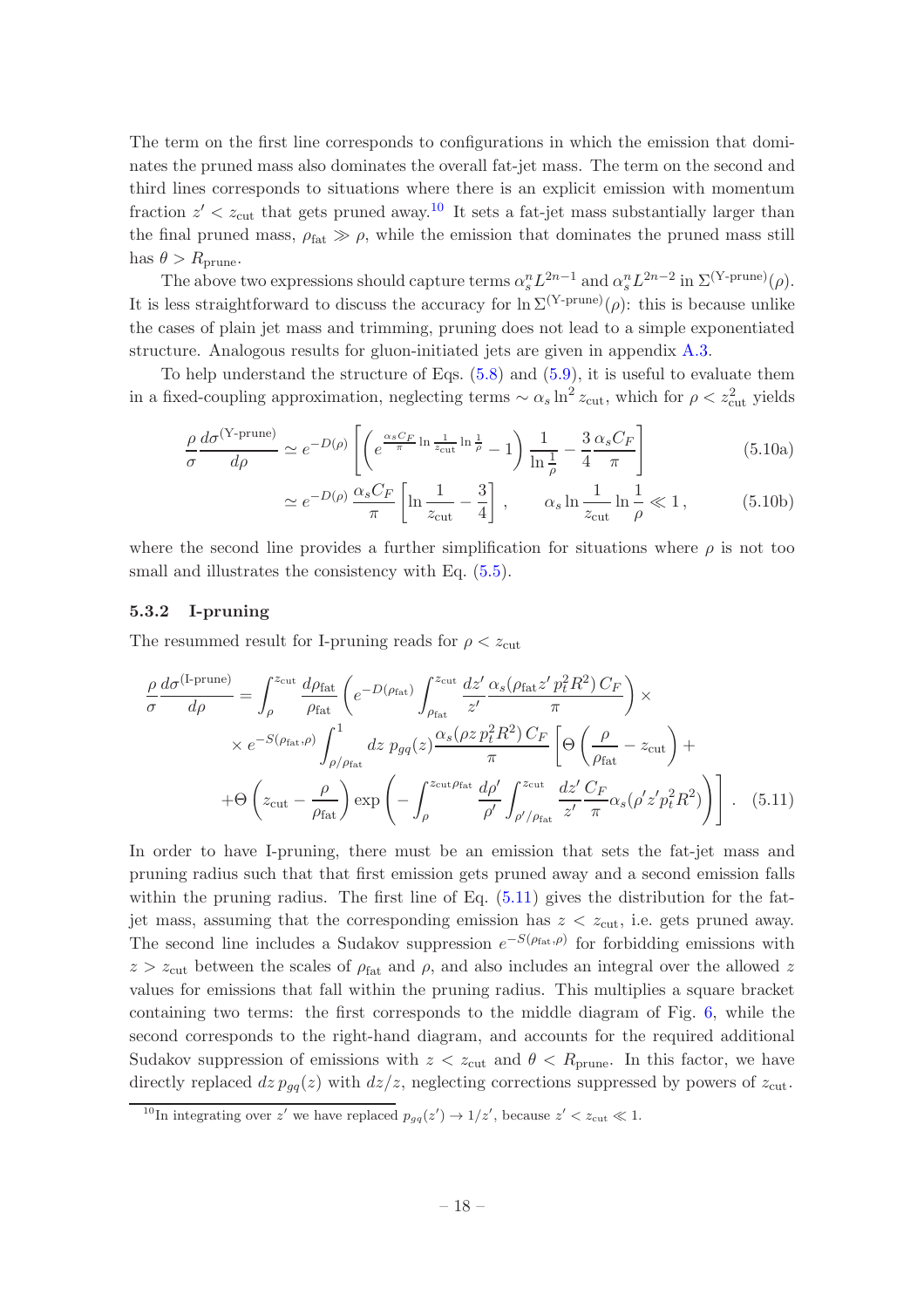Eq. [\(5.11\)](#page-19-2) should account for terms  $\alpha_s^n L^{2n}$  and  $\alpha_s^n L^{2n-1}$  in  $\Sigma^{(\text{I-prune})}$ , i.e. the first two towers of logarithms. Note that overall we have one power of L more than for Y-pruning. As for the case of Y-pruning, it is less straightforward to discuss the accuracy for  $\ln \Sigma^{(I-prune)}$ . Analogous results for gluon-initiated jets are given in appendix [A.3.](#page-49-1) A calculation beyond the small- $z<sub>cut</sub>$  limit reveals that there are flavour-changing contributions that mix quarkinitiated and gluon-initiated jets. They give rise to terms  $\sim z_{\text{cut}} \alpha_s^n L^{2n-1}$  [\[42](#page-54-8)], and they are neglected here because they vanish as  $z_{\text{cut}} \rightarrow 0$ .

The structure of Eq. [\(5.11\)](#page-19-2) is relatively complicated. Accordingly, to gain some insight into it we will make a double logarithmic approximation, considering just terms  $\alpha_s^n L^{2n}$  in  $\Sigma^{(I-prune)}(\rho)$ . Within this approximation we can replace  $p_{gq}(z)$  with  $1/z$ , assume  $z_{\text{cut}}$  to be of order 1 and take  $\alpha_s$  fixed. This then gives

<span id="page-20-1"></span>
$$
\frac{\rho}{\sigma} \frac{d\sigma^{(\text{I-prune})}}{d\rho} \simeq \left(\frac{\alpha_s C_F}{\pi}\right)^2 \int_{\rho}^1 \frac{d\rho_{\text{fat}}}{\rho_{\text{fat}}} \ln \rho_{\text{fat}} e^{-\frac{1}{2}\frac{\alpha_s C_F}{\pi} \ln^2 \frac{1}{\rho_{\text{fat}}}} \ln \frac{\rho}{\rho_{\text{fat}}} e^{-\frac{1}{2}\frac{\alpha_s C_F}{\pi} \ln^2 \frac{\rho_{\text{fat}}}{\rho}} ,\quad (5.12)
$$

which integrates to

<span id="page-20-2"></span>
$$
\frac{\rho}{\sigma} \frac{d\sigma^{(\text{I-prune})}}{d\rho} \simeq \frac{\bar{\alpha}_s L}{2} e^{-\frac{1}{2}\bar{\alpha}_s L^2} + \frac{\sqrt{\bar{\alpha}_s \pi}}{4} e^{-\frac{1}{4}\bar{\alpha}_s L^2} (-2 + \bar{\alpha}_s L^2) \operatorname{Erf}\left(\frac{\sqrt{\bar{\alpha}_s} L}{2}\right). \tag{5.13}
$$

It is straightforward to verify that this has no  $\alpha_s$  term and is equivalent to Eq. [\(5.4a\)](#page-15-3) at order  $\alpha_s^2$ . The structure involving the factor  $L^2 e^{-\frac{1}{4}\bar{\alpha}_s L^2}$  can be seen to arise from the point where the integrand in Eq.  $(5.12)$  is maximal. Insofar as it is legitimate to consider just this structure, one might expect the I-pruned mass distribution to have a maximum situated near  $L = 2/\sqrt{\bar{\alpha}_s}$ . Using the full form of Eq. [\(5.13\)](#page-20-2), the maximum is at  $L \simeq 2.284/\sqrt{\bar{\alpha}_s}$ , which is to be compared to the maximum of the plain jet-mass distribution, situated at  $L = 1/\sqrt{\bar{\alpha}_s}$ . We will return to these observations when we discuss comparisons with Monte Carlo below.

#### <span id="page-20-0"></span>5.3.3 Sum of Y and I components

Finally let us add together Y- and I-pruning in the region  $z_{\text{cut}}^2 < \rho < z_{\text{cut}}$ , working in a fixed-coupling approximation for simplicity. In this region, the upper limit of the  $\rho_{\text{fat}}$ integrals in Eqs.  $(5.9)$  and  $(5.11)$  becomes  $z_{\text{cut}}$ . In the square brackets of Eq.  $(5.11)$ , it is the first of the  $\Theta$ -functions that is relevant (because we have  $\rho_{\text{fat}} < z_{\text{cut}}$  and  $\rho > z_{\text{cut}}^2$ ). The z integrals in Eqs. [\(5.9\)](#page-18-2) and [\(5.11\)](#page-19-2) are associated with the same prefactors and  $\rho_{\text{fat}}$ integration, and have complementary limits in z,  $z_{\text{cut}} < z < \rho/\rho_{\text{fat}}$  and  $\rho/\rho_{\text{fat}} < z < 1$ respectively and so add together to give an integral over  $z$  from  $z_{\text{cut}}$  to 1. We can therefore write the sum as

$$
\frac{\rho}{\sigma} \frac{d\sigma^{\text{(prune)}}}{d\rho} = \int_{z_{\text{cut}}}^{1} dz \ p_{gq}(z) \bar{\alpha}_s \left( e^{-D(\rho)} + \int_{\rho}^{z_{\text{cut}}} d\rho_{\text{fat}} \left( e^{-D(\rho_{\text{fat}}) - S(\rho_{\text{fat}}, \rho)} \int_{\rho_{\text{fat}}}^{z_{\text{cut}}} \frac{dz'}{z'} \bar{\alpha}_s \right) \right). \tag{5.14}
$$

Using a fixed-coupling approximation for simplicity, and making use of the fact that

$$
D(\rho) = D(z_{\text{cut}}) + S(z_{\text{cut}}, \rho) + \frac{\bar{\alpha}_s}{2} \ln^2 \frac{z_{\text{cut}}}{\rho} + \mathcal{O}\left(\bar{\alpha}_s z_{\text{cut}}\right),\tag{5.15}
$$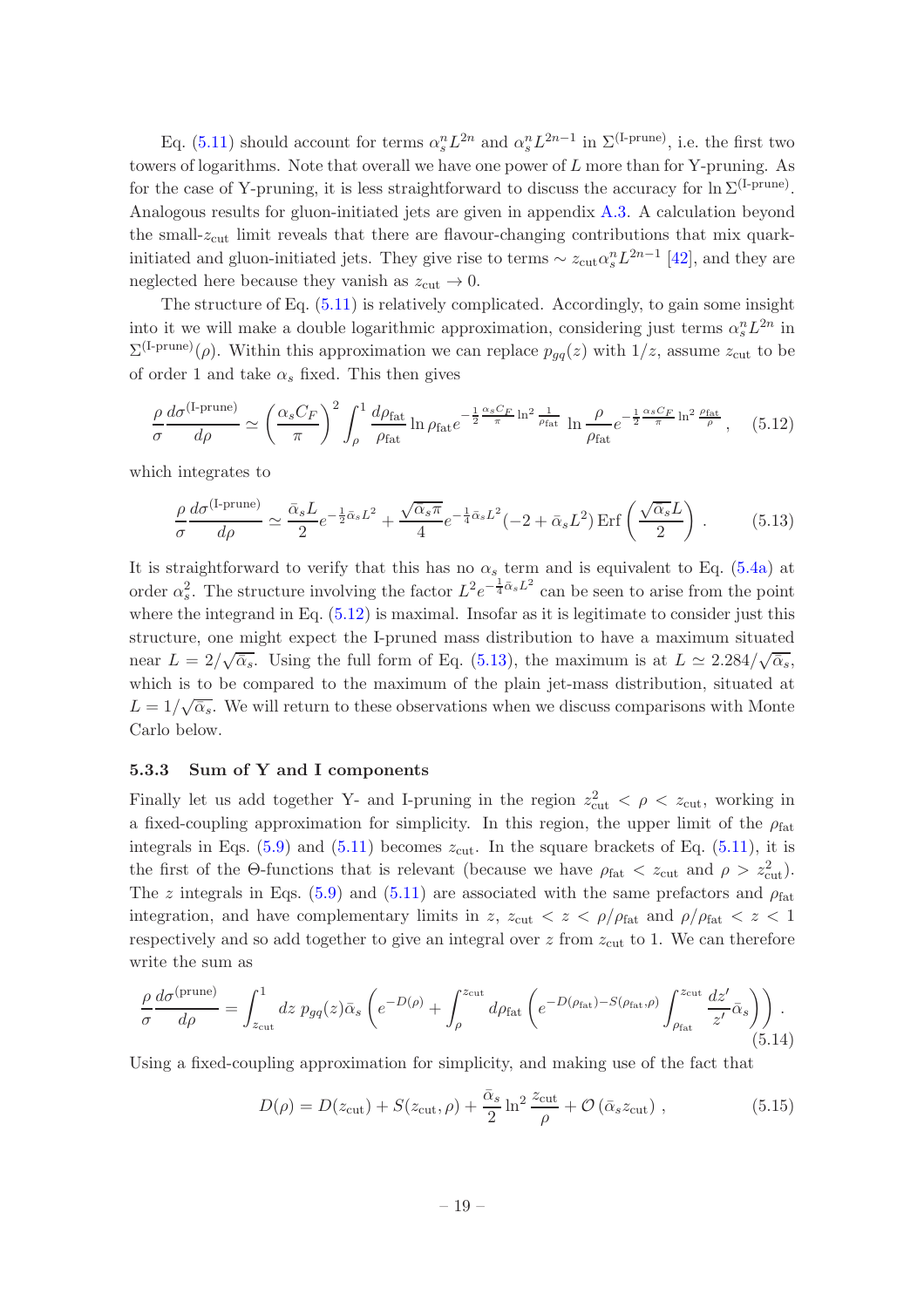we then obtain the simple result

$$
\frac{\rho}{\sigma} \frac{d\sigma^{\text{(prune)}}}{d\rho} = e^{-D(z_{\text{cut}}) + S(z_{\text{cut}}, \rho)} \bar{\alpha}_s \left( \ln \frac{1}{z_{\text{cut}}} - \frac{3}{4} \right) , \qquad z_{\text{cut}}^2 < \rho < z_{\text{cut}} , \tag{5.16}
$$

which corresponds to the following integrated cross section:

<span id="page-21-1"></span>
$$
\Sigma^{\text{(prune)}}(\rho) = e^{-D(z_{\text{cut}}) + S(z_{\text{cut}}, \rho)}, \qquad z_{\text{cut}}^2 < \rho < z_{\text{cut}}.
$$
\n
$$
(5.17)
$$

This second form holds also with running coupling effects included.

Several comments can be made about Eq. [\(5.17\)](#page-21-1). Relative to the middle panel of Fig. [6,](#page-17-1) the key point is that for  $z_{\text{cut}}^2 < \rho < z_{\text{cut}}$ , the presence or not of a distinct "fat-jet" emission (one with  $z' < z_{\text{cut}}$ ) only modifies the separation between I and Y-pruning, but not their sum. As a result,  $-\ln \Sigma(\rho)$  is effectively just the integral of the leading order distribution, Eq. [\(5.3\)](#page-14-2). This is the pattern that is seen also for trimming and the plain jet mass (at NLL accuracy in  $\Sigma$ ), but with the difference that in the case of pruning the pattern breaks down for  $\rho < z<sub>cut</sub><sup>2</sup>$ , whereas for trimming and plain jet mass it holds for all  $\rho$  values.

Another point of interest is that Eq.  $(5.17)$  is identical to the result for trimming, Eq. [\(4.9\)](#page-12-2), in the corresponding region  $r^2 z_{\text{cut}} < \rho < z_{\text{cut}}$ . Trimming and pruning are also identical, at our accuracy, for  $\rho > z_{\text{cut}}$ . We will return to this point later when we discuss the comparisons between taggers in section [8.1.](#page-33-2)

Finally, as in the case of trimming, to go beyond the accuracy aimed for in this paper for pruning would require the treatment of several additional effects: non-global logarithms and related clustering logarithms, multiple-emission effects on the observable and the twoloop cusp anomalous dimension.

Non-global logarithms enter in a number of ways: in particular, from the boundary at  $\theta \sim R$ , they affect the fat-jet mass, and through it the distribution of the pruning radius. This has implications for both the Y and I components starting, in the small- $z_{\text{cut}}$  limit, from order  $\alpha_s^3$ . Moreover, at finite  $z_{\text{cut}}$ , I-pruning receives non-global contributions already at order  $\alpha_s^2$  [\[42](#page-54-8)]. We leave a full resummation of pruning to single-logarithmic accuracy to future work.

#### <span id="page-21-0"></span>5.4 Comparison with Monte Carlo results

Figure [5.4](#page-21-0) shows predictions for the pruned mass distribution from Pythia in the left-hand panels and from our analytical calculation in the right-hand panels. Upper and lower rows correspond to quark jets and gluon jets respectively. As was the case with trimming, the agreement between the MC and analytical results is reasonable. The expected transition points at  $\rho = z_{\text{cut}}$  and  $z_{\text{cut}}^2$  are labelled with arrows in the upper MC plot. Above  $\rho = z_{\text{cut}}$ we see a similar behaviour as for the plain jet mass. For  $z_{\text{cut}}^2 < \rho < z_{\text{cut}}$ , we see a flat region in the quark case, akin to the leading-order result, however in the gluon case that flatness is strongly modified by higher orders (the exact impact of these higher orders depends strongly on  $z_{\text{cut}}$ ). The transition at  $\rho = z_{\text{cut}}^2$  is much smoother than that at  $z_{\text{cut}}$ . Recall that the transition occurs because phase space opens for emissions with  $z < z<sub>cut</sub>$  to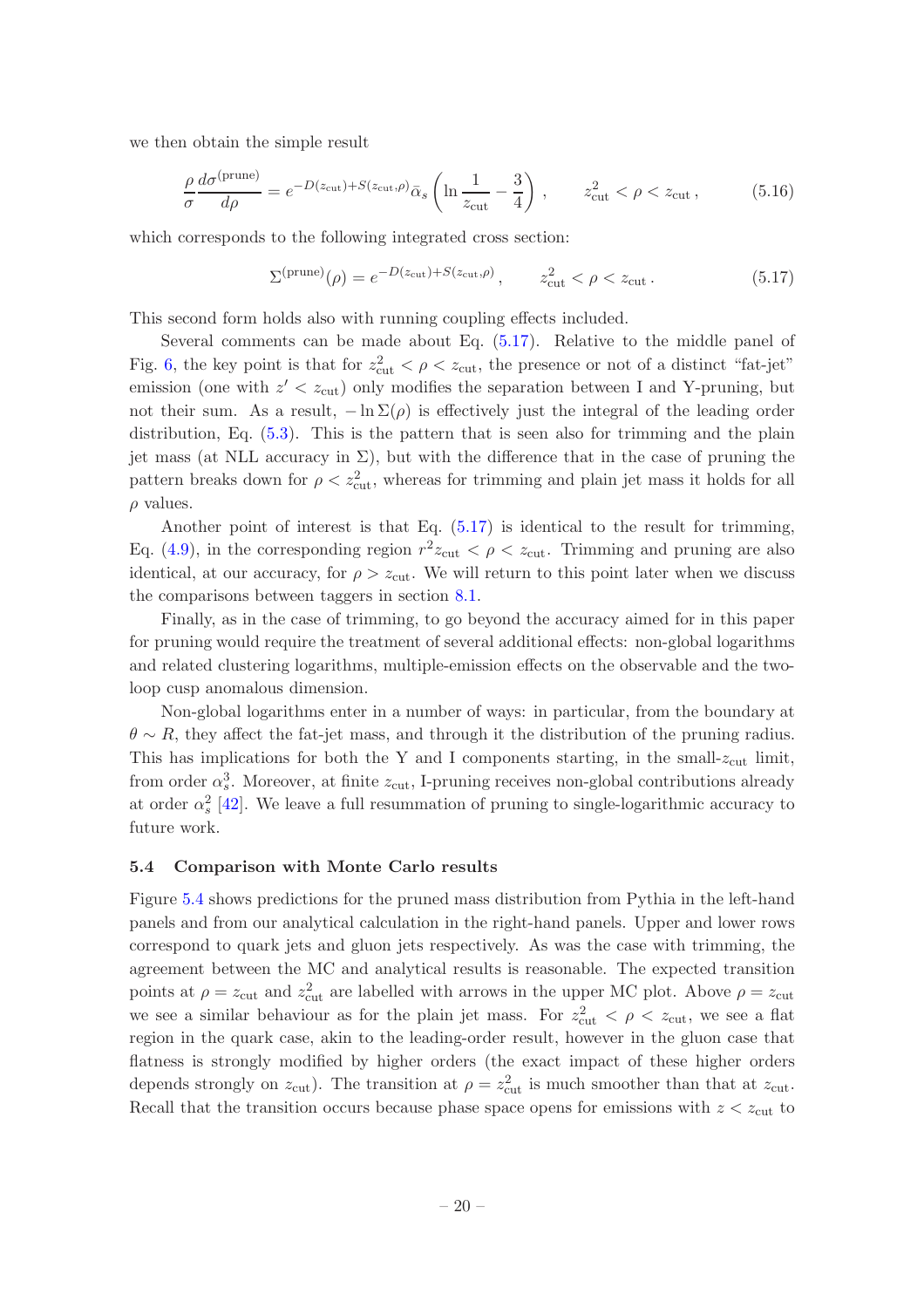

Figure 7. Comparison of Monte Carlo (left panels) and analytic results (right panels) for pruning. The upper panels are for quark jets, the lower panels for gluon jets. The plots show full pruning as well as its breakdown into Y and I components. In the upper left panel, arrows indicate the expected transition points, at  $\rho = z_{\text{cut}}^2$  (in black) and  $\rho = z_{\text{cut}}$  (in grey). The details of the MC event generation are as for Fig. [1.](#page-4-0)

dominate the pruned jet mass. As one can verify analytically, that phase space initially opens up slowly (cf. also Fig. [6\)](#page-17-1) and the most singular contribution for pruning  $(Y+I)$ components) goes as  $\alpha_s^2 \ln^3 z_{\text{cut}}^2/\rho$ . The transition is therefore gradual.

Going substantially below  $\rho = z_{\text{cut}}^2$ , for quark jets, one sees a clear peak in total pruning, which results from the I component. In the gluon case, while that peak is similarly visible in the I component, in the sum with Y-pruning it manifests itself as a shoulder, because the peak occurs in a region where the Y-pruning component is not entirely suppressed. As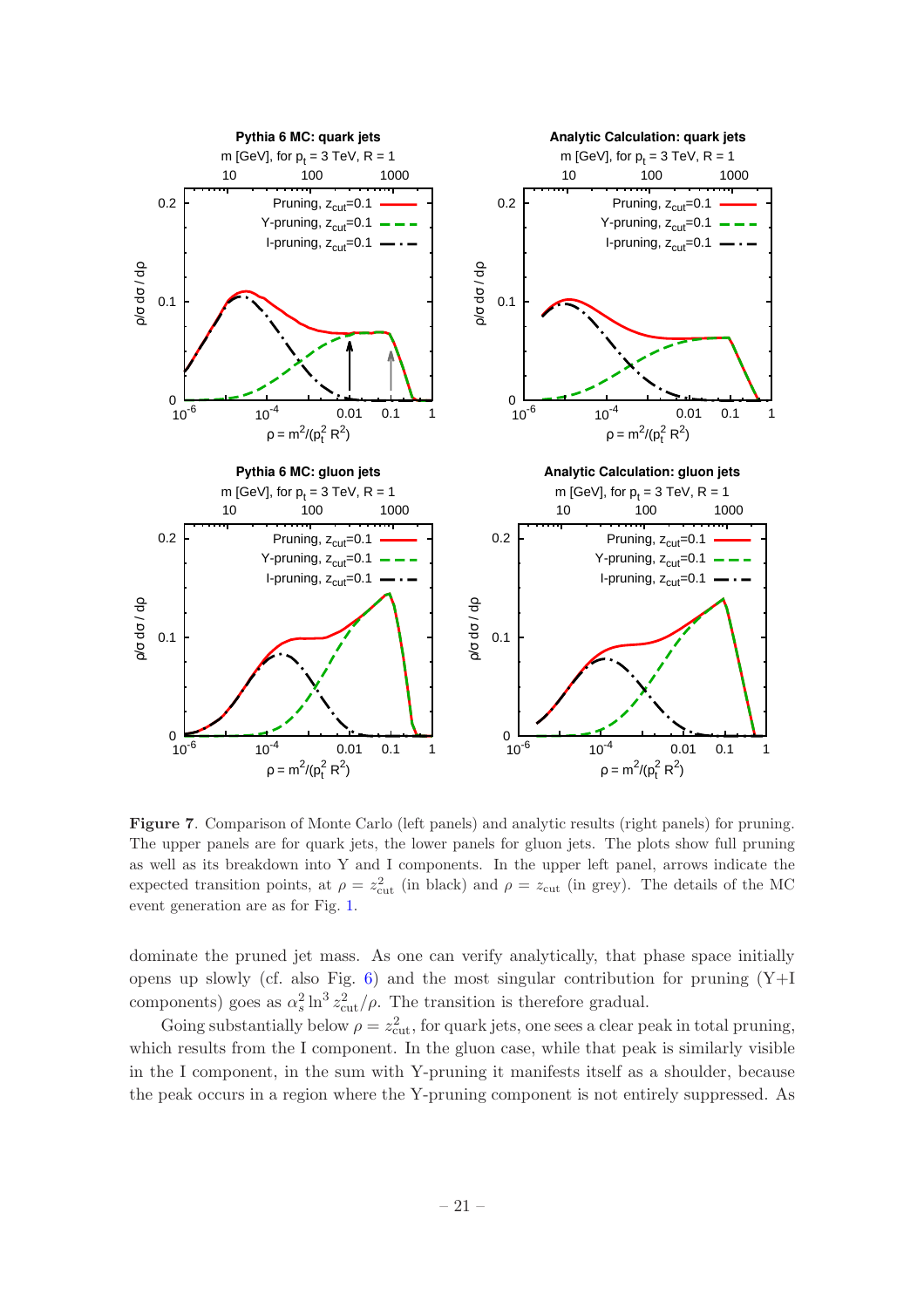before, this precise picture holds for our specific choice of  $z_{\text{cut}}$ .

The position of the peak for the I component, in the case of quark-initiated jets, is in reasonable agreement with the one determined by the fixed-coupling approximation, Eq. [\(5.13\)](#page-20-2), though the agreement is poorer for gluon jets: for a reliable quantitative treatment of the peak region it is important to include subleading terms.

## <span id="page-23-0"></span>6 Mass Drop Tagger

The mass-drop tagger [\[23\]](#page-53-11) was designed to be used with jets found by the Cambridge/Aachen algorithm [\[39](#page-54-5), [40\]](#page-54-6). It involves two parameters  $y_{\text{cut}}$  and  $\mu$  and, for an initial jet labelled j, proceeds as follows:

- 1. Break the jet j into two subjets by undoing its last stage of clustering. Label the two subjets  $j_1, j_2$  such that  $m_{j_1} > m_{j_2}$ .
- 2. If there was a significant mass drop,  $m_{j_1} < \mu m_j$ , and the splitting is not too asymmetric,  $y = \min(p_{ij_1}^2, p_{ij_2}^2) \Delta R_{j_1 j_2}^2 / m_j^2 > y_{\text{cut}}$ , then deem j to be the tagged jet.
- <span id="page-23-2"></span>3. Otherwise redefine j to be equal to  $j_1$  and go back to step 1 (unless j consists of just a single particle, in which case the original jet is deemed untagged).

Typical parameter choices are for example  $\mu = 2/3$  and  $y_{\text{cut}}$  in the range 0.09 – 0.15. While the  $y_{\text{cut}}$  parameter will appear explicitly in our results,  $\mu$  will not, and indeed we shall see that its exact value is not critical as long as it is not parametrically small.

#### <span id="page-23-1"></span>6.1 Leading order calculation

As usual, it is useful to start with a leading-order configuration, for which the jet consists of just two partons. When the jet is declustered, each of the prongs is massless, so that the mass-drop condition is automatically satisfied, rendering the  $\mu$  parameter irrelevant. There are then two possibilities: if the asymmetry condition is satisfied the jet is tagged, with the tagged mass equal to the original jet mass. Otherwise the jet does not contribute to the tagged jet mass distribution.

Considering a quark that splits into a quark with momentum fraction  $1 - z$  and a gluon with momentum fraction z, we have  $m_j^2 = z(1-z)E^2$ . The asymmetry condition then becomes  $\frac{z}{1-z} > y_{\text{cut}}$  and  $\frac{1-z}{z} > y_{\text{cut}}$ .

We may now write the differential cross section for the jet to have a given tagged mass:

$$
\frac{1}{\sigma} \frac{d\sigma}{dm^2}^{(\text{MDT, LO})} = C_F \frac{\alpha_s}{\pi} \int dz p_{gq}(z) \frac{d\theta^2}{\theta^2} \delta(m^2 - z(1-z)p_t^2 \theta^2) \times \times \Theta\left(\frac{z}{1-z} - y_{\text{cut}}\right) \Theta\left(\frac{1-z}{z} - y_{\text{cut}}\right) \Theta\left(R^2 - \theta^2\right). \tag{6.1}
$$

Proceeding as with our other LO calculations, including a requirement  $y_{\text{cut}} \ll 1$ , leads us to the following result

<span id="page-23-3"></span>
$$
\frac{\rho}{\sigma} \frac{d\sigma}{d\rho}^{(\text{MDT, LO})} = \frac{\alpha_s C_F}{\pi} \left[ \Theta(\rho - y_{\text{cut}}) \ln \frac{1}{\rho} + \Theta(y_{\text{cut}} - \rho) \ln \frac{1}{y_{\text{cut}}} - \frac{3}{4} \right].
$$
 (6.2)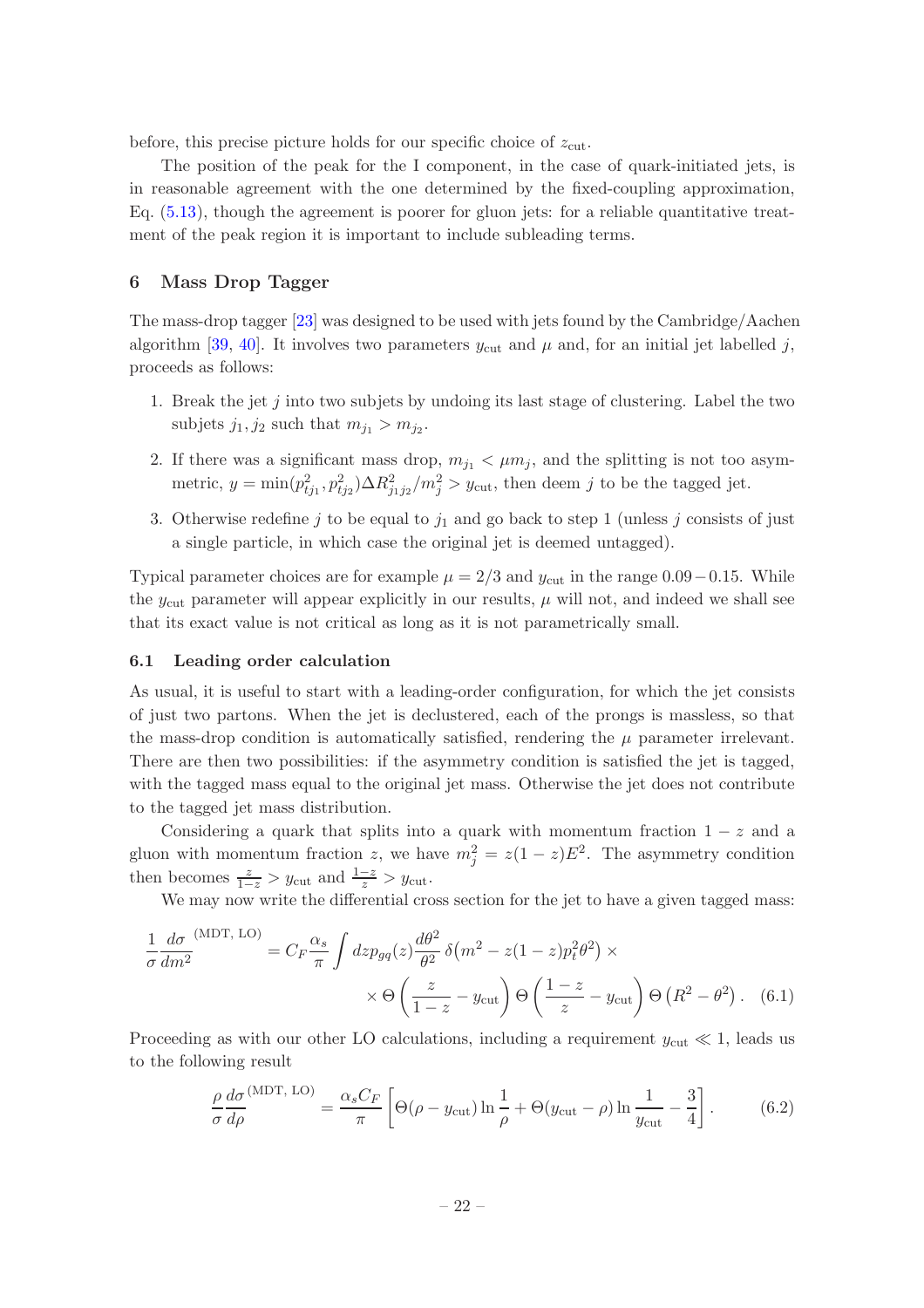

<span id="page-24-1"></span>**Figure 8.** Two characteristic partonic configurations that arise at in the tree-level  $\mathcal{O}(\alpha_s^2)$  contribution. The dashed cone provides a schematic representation of the boundary of the jet.

Modulo the replacement  $z_{\text{cut}} \rightarrow y_{\text{cut}}$ , this is identical to the result for pruning, Eq. [\(5.3\)](#page-14-2), and in particular has two regimes: it is linear in  $\ln \frac{1}{\rho}$  when  $\rho > y_{\text{cut}}$ , and saturates at a constant value ( $\ln \frac{1}{y_{\text{cut}}} - \frac{3}{4}$  $\frac{3}{4}$ ) for  $\rho < y_{\text{cut}}$ . In contrast to the case of pruning, it is intriguing that this structure appears rather similar to what is observed in the Monte Carlo results for quark jets in Fig. [1.](#page-4-0) This would suggest that there are cases where effects beyond LO might be modest.

## <span id="page-24-0"></span>6.2 3-particle configurations

The next step in understanding the mass-drop tagger is to consider 3-particle configurations, where for the first time one encounters the recursive nature of the tagger and potentially also the dependence on  $\mu$ .

Since we will be mainly interested in logarithmically enhanced contributions, we can exploit the fact that these come from configurations in which momenta are ordered in angle and/or energy. Some interesting such configurations are illustrated in Fig. [8.](#page-24-1)

Configuration (a) has the ordering  $\theta_{13} \gg \theta_{12}$ , with the ordering sufficiently strong that we can assume  $m_{\text{jet}} = m_{123} \gg m_{12}$ . Because the jet was clustered with the angular-ordered C/A algorithm, the MDT first splits the jet into  $j_{12}$  and  $j_3$ . If  $E_3/E_{12} > y_{\text{cut}}$  then the declustering passes the asymmetry cut; the strong angular ordering ensures that it also passes the mass-drop condition and so the jet as a whole is tagged. If  $E_3/E_{12} < y_{\text{cut}}$ , then the MDT recurses, into the heavier of the two subjets, i.e.  $j_{12}$ , which can be analysed as in the previous, LO section. The key point here is that in the limit in which  $E_3 \ll E_{\text{jet}}$ , the presence of gluon 3 has no effect on whether the  $j_{12}$  system gets tagged. This is true even though we chose a configuration where  $m_{\text{jet}}$  is dominated by emission 3. This was part of the intended design of the MDT: if the jet contains hard substructure, the tagger should find it, even if there is other soft structure (including underlying event and pileup) that strongly affects the original jet mass. It is possible to show that if one combines the NLO contribution that comes from configurations like (a) with the corresponding virtual graphs, one obtains a contribution to  $\Sigma^{\text{(MDT)}}(\rho)$  that goes as  $\alpha_s^2 L^2$  for arbitrarily large L. This involves fewer logarithms than any of the plain jet mass, trimming or pruning. However it turns out not to be the leading contribution in terms of a counting of logarithms and therefore we postpone its detailed discussion.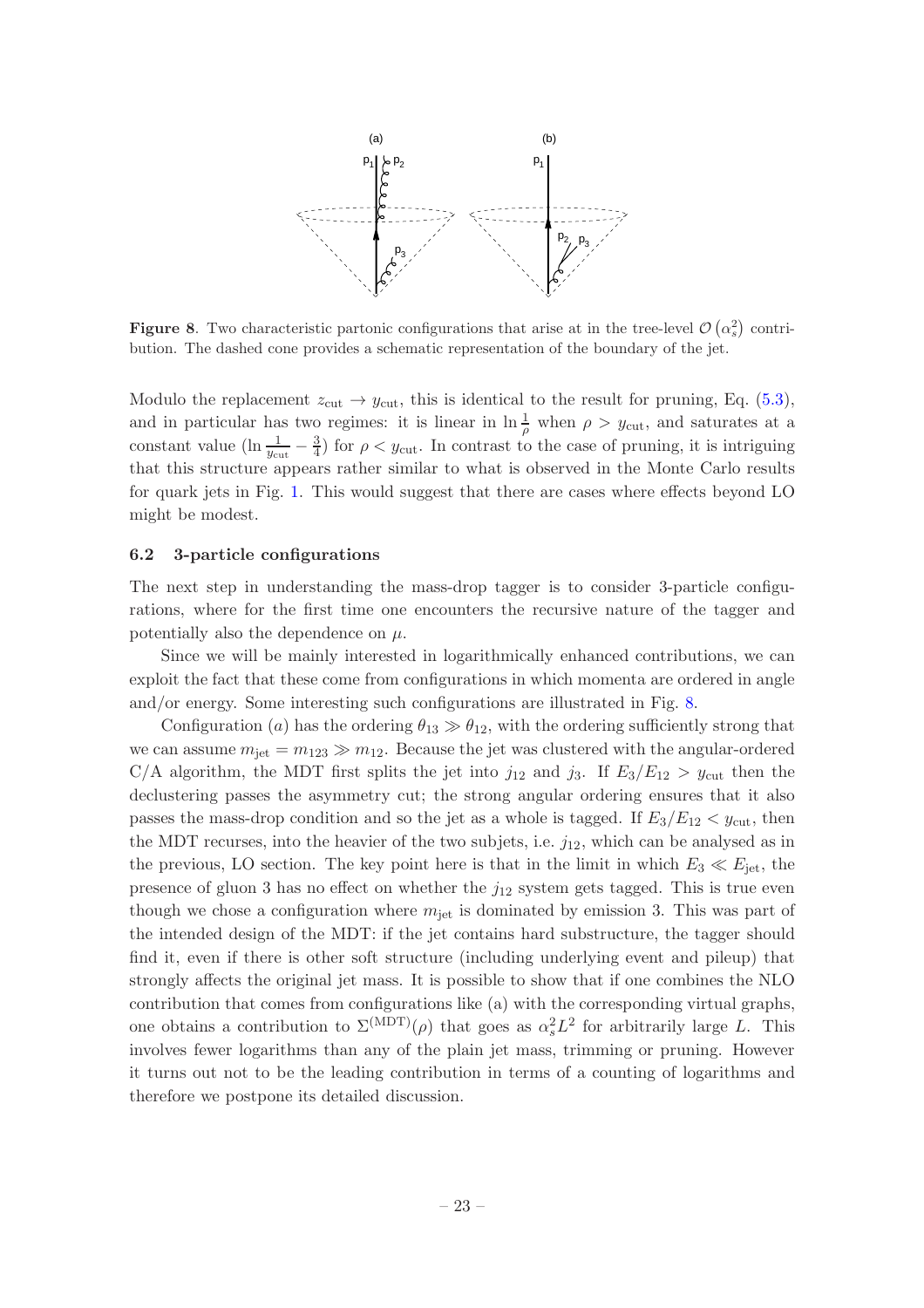Configuration (b) in Fig. [8](#page-24-1) reveals an unintended behaviour of the tagger. Here we have  $\theta_{23} \ll \theta_{12} \simeq \theta_{13}$ , so the first unclustering leads to  $j_1$  and  $j_{23}$  subjets. It may happen that the parent gluon of the  $j_{23}$  subjet was soft, so that  $E_{23} < y_{\text{cut}} E_{\text{jet}}$ . The jet therefore fails the symmetry requirement at this stage, and so recurses one step down. The formulation of the MDT is such that it recurses into the more massive of the two prongs, i.e. only follows the  $j_{23}$  prong, even though this is soft. This was not what was intended in the original design, and is to be considered a flaw — in essence one follows the wrong branch.

It is interesting to determine the logarithmic structure that results from the wrongbranch issue. Exceptionally, we are going to work in an approximation in which we treat logarithms of  $y_{\text{cut}}$  on the same footing as logarithms of  $\rho$ . We will, however, neglect terms that do not have the maximal number of logarithms of either argument. The wrong-branch distribution can then be written as

$$
\frac{\rho}{\sigma} \frac{d\sigma}{d\rho}^{(\text{MDT,NLO}_{\text{flaw}})} = \rho \ C_F C_A \left(\frac{\alpha_s}{\pi}\right)^2 \int \frac{dx}{x} \frac{d\theta^2}{\theta^2} \Theta \left(R^2 - \theta^2\right) \Theta \left(y_{\text{cut}} - x\right) \times \\ \times \int^1 \frac{dz}{z} \Theta(z - y_{\text{cut}}) \int \frac{d\theta_{23}^2}{\theta_{23}^2} \delta \left(\rho - zx^2 \frac{\theta_{23}^2}{R^2}\right) \Theta(\theta - \theta_{23}) \tag{6.3}
$$

where  $\theta$  is the angle between  $j_1$  and the  $j_{23}$  system, while  $x = E_{23}/E_{\text{jet}}$  and  $z = E_2/E_{23}$ . In writing the constraints on the angles, we have assumed strong-ordering of the angles. We are also working in a soft approximation,  $x \ll 1$  and  $z \ll 1$ . The answer is non-zero only for  $\rho \lesssim y_{\text{cut}}^2$ , because x must be less than  $y_{\text{cut}}$ , while the maximum  $\theta_{23}$  angle is of order  $R^2$ .<sup>[11](#page-25-0)</sup> If  $\rho \gtrsim y_{\text{cut}}^3$  then the y<sub>cut</sub> condition in the second line of Eq. [\(6.3\)](#page-25-1) does not play a role, and one obtains

<span id="page-25-1"></span>
$$
\frac{\rho}{\sigma} \frac{d\sigma}{d\rho}^{(\text{MDT,NLO}_{\text{flaw}})} = \frac{C_F C_A}{12} \left(\frac{\alpha_s}{\pi}\right)^2 \ln^3 \frac{y_{\text{cut}}^2}{\rho}, \qquad y_{\text{cut}}^3 \lesssim \rho \lesssim y_{\text{cut}}^2, \tag{6.4}
$$

otherwise the result is

$$
\frac{\rho}{\sigma} \frac{d\sigma}{d\rho}^{(\text{MDT,NLO}_{\text{flaw}})} = \frac{C_F C_A}{4} \left(\frac{\alpha_s}{\pi}\right)^2 \left(\ln^2 \frac{y_{\text{cut}}^3}{\rho} \ln \frac{1}{y_{\text{cut}}} + \ln \frac{y_{\text{cut}}^2}{\rho} \ln^2 \frac{1}{y_{\text{cut}}} - \frac{2}{3} \ln^3 \frac{1}{y_{\text{cut}}}\right), \quad \rho \lesssim y_{\text{cut}}^3. \quad (6.5)
$$

Considering just the asymptotically small- $\rho$  region, which starts for  $\rho \lesssim y_{\text{cut}}^3$ , the integrated distribution,  $\Sigma^{(\text{MDT})}(\rho)$  has a logarithmic structure  $\alpha_s^2 L^3 \ln \frac{1}{y_{\text{cut}}}$ , i.e. enhanced by  $\alpha_s L^2$ relative to the LO result and by a power of  $L/\ln \frac{1}{y_{\text{cut}}}$  relative to configurations of type (a).

Based on the above calculation, one might expect the "wrong-branch" contributions to dominate over the LO type behaviour. In practice they don't. Part of the reason for this

<span id="page-25-0"></span><sup>&</sup>lt;sup>11</sup>In the phase-space region where  $\theta \sim \theta_{23} \sim R$ , the approximation of strongly ordered angles is inappropriate. The determination of the exact onset of the wrong-branch issue would require a full treatment of that region. One would also need to go beyond the small-z approximation: insofar as the squared jet mass involves a factor  $z(1-z)$  rather than simply z, one would then expect an onset in the neighbourhood of  $\rho \sim y_{\text{cut}}^2/4$  rather than  $y_{\text{cut}}^2$ . However, in terms of a logarithmic counting, these considerations should only affect subleading logarithms.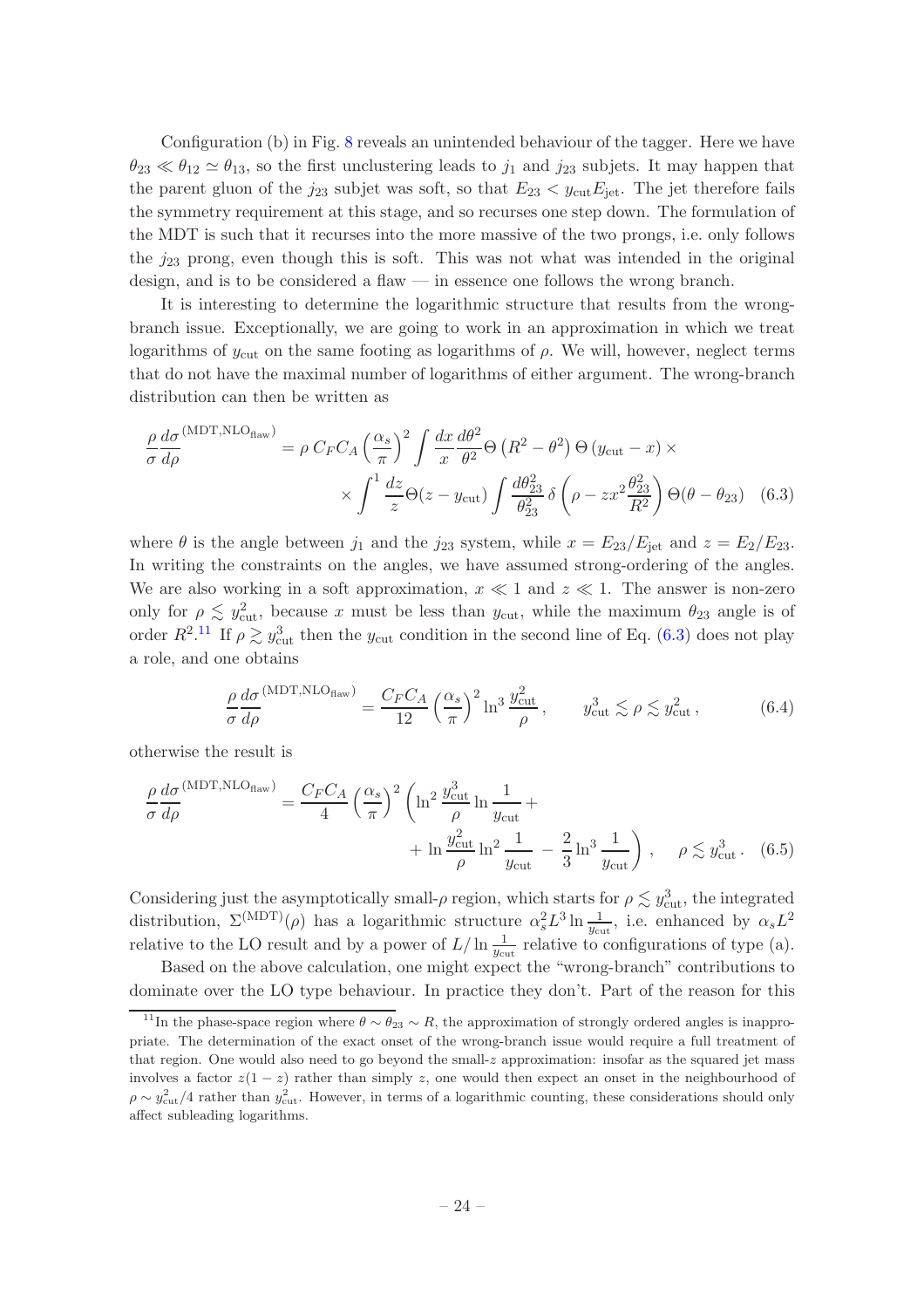

<span id="page-26-1"></span>Figure 9. The MDT mass distribution, from Monte Carlo simulation (same as Fig. [1\)](#page-4-0), with the contribution originating from wrong branches shown as a dashed line. Wrong branches are those for which, at some stage during the declustering, the tagger followed a prong whose  $m^2 + p_t^2$  was smaller than that of its partner prong.

is visible in the fixed-order result: these terms set in only for relatively small values of jet mass,  $\rho \lesssim y_{\text{cut}}^2$ , with a small coefficient, and the logarithm itself is reduced in size because it involves either  $y_{\text{cut}}^2/\rho$  or  $y_{\text{cut}}^3/\rho$ , depending on the region. Another part of the reason is that at higher orders the wrong-branch contribution involves a Sudakov-type suppression, coming from the probability that the harder prong of the jet was less massive than the softer one, even though it has an energy that is at least a factor of  $1/y_{\text{cut}}$  larger than the softer prong. The small contribution from the wrong-branch configurations is illustrated in Fig. [9,](#page-26-1) obtained in Monte Carlo simulation, where events with a wrong-branch tag are defined as those for which at some stage during the declustering, the tagger followed a prong whose  $m^2 + p_t^2$  was smaller than that of its partner prong.

While the wrong branch issue is numerically small, it is an undesirable characteristic of the MDT and calls for being eliminated. Rather than pursuing a full (and non-trivial) calculation of the resummed mass distribution for the MDT, we therefore propose in the next section that the MDT be modified.

## <span id="page-26-0"></span>7 Modified Mass-Drop Tagger

The modification of the mass-drop tagger that we propose is to replace step [3](#page-23-2) of the definition on p. [22,](#page-23-2) with

[3.](#page-23-2) Otherwise redefine j to be that of  $j_1$  and  $j_2$  with the larger transverse mass  $(m^2 + p_t^2)$ and go back to step  $1$  (unless  $j$  consists of just a single particle, in which case the original jet is deemed untagged).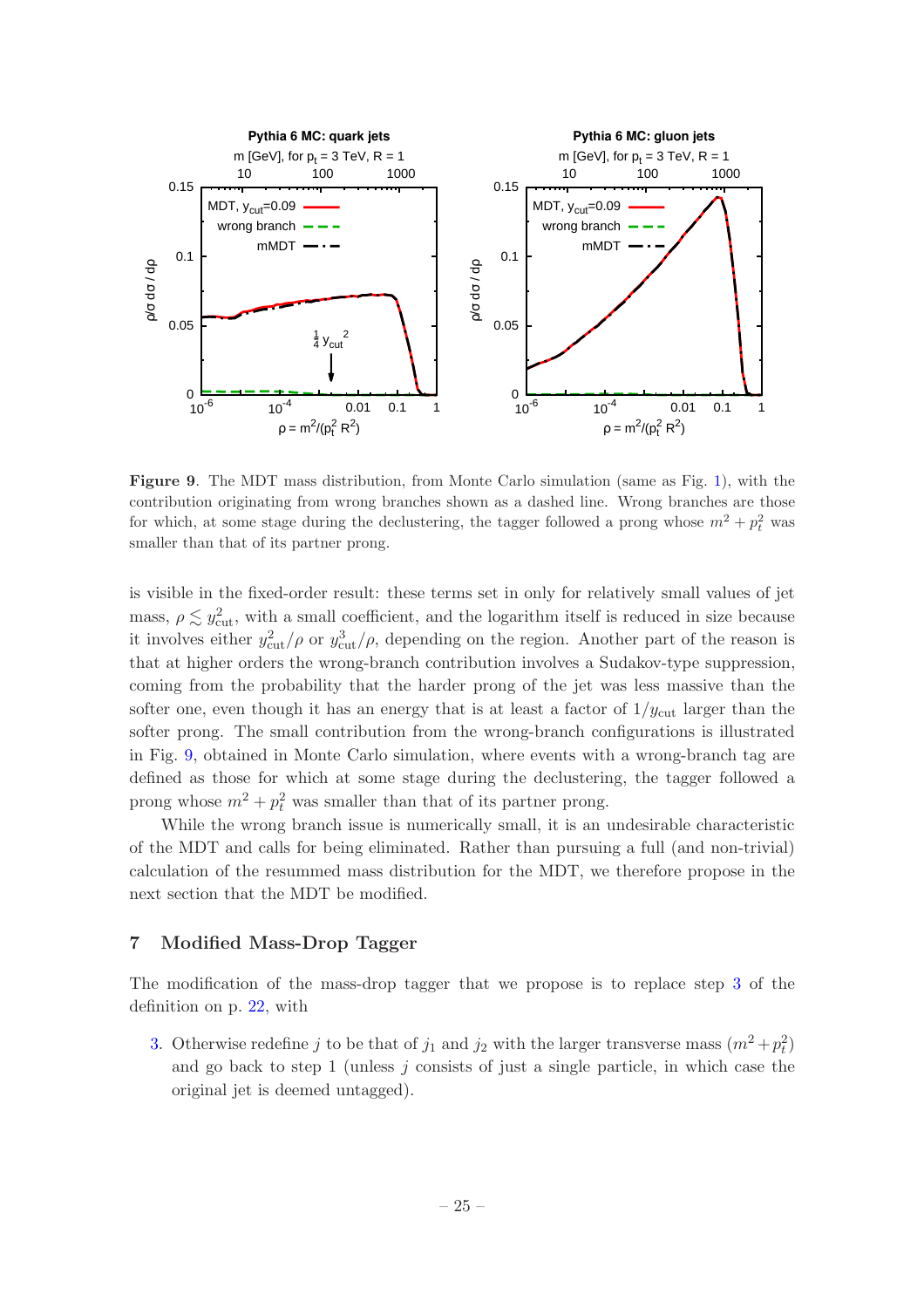

<span id="page-27-1"></span>Figure 10. Lund kinematic diagram for the modified Mass-Drop Tagger (mMDT), concentrating on the region  $\rho < z<sub>cut</sub>$ . The emissions labelled a and b are relevant to the discussion of angular versus mass ordering and the treatment of terms involving powers of  $\alpha_s \ln^2 y_{\text{cut}}$ .

At leading order, since there is no recursion, this modified MDT (mMDT) behaves identically to the original MDT. However, in the case of configurations like those of Fig. [8b](#page-24-1), the tagger will follow the  $j_1$  branch rather than the  $j_{23}$  branch thus eliminating the wrongbranch issues and the associated terms in Eq. [\(6.3\)](#page-25-1).

Fig. [9](#page-26-1) includes the tagged-mass spectrum from the modified mass-drop tagger in Monte Carlo simulation. One sees that, phenomenologically, the modification is a minor one, as can be checked also on events where the jet stems from a resonance decay (i.e. signal rather than background).

## <span id="page-27-0"></span>7.1 All-order tagged-mass distribution

Not only does the mMDT eliminate the wrong-branch issue, but it also turns out to greatly facilitate the resummation of the tagged mass distribution.

As usual, we will work in the limit in which  $y_{\text{cut}}$  is small, but  $\alpha_s \ln y_{\text{cut}}$  is also small. To avoid complicating our formulae with excessive Θ-functions, we will only quote explicit results in the plateau region of the LO calculation, i.e.  $\rho < y_{\text{cut}}$ . For  $\rho > y_{\text{cut}}$ , one simply obtains the plain jet-mass distribution.

It is useful to carry out the calculation in an angular ordered formulation, reflecting the inherent angular ordering that is present in the unclustering sequence followed by the tagger, a consequence of the fact that it is based on the  $C/A$  algorithm. We consider any number *n* of emissions, strongly ordered in angle,  $\theta_i \ll \theta_{i-1}$ , in configurations such that the  $n<sup>th</sup>$  emission has a momentum fraction greater than  $y<sub>cut</sub>$ , while all the others, at larger angles, have momentum fractions smaller than  $y_{\text{cut}}$ . The latter are simply unclustered and discarded by the mMDT and it is only when it reaches gluon  $n$ , the first with a momentum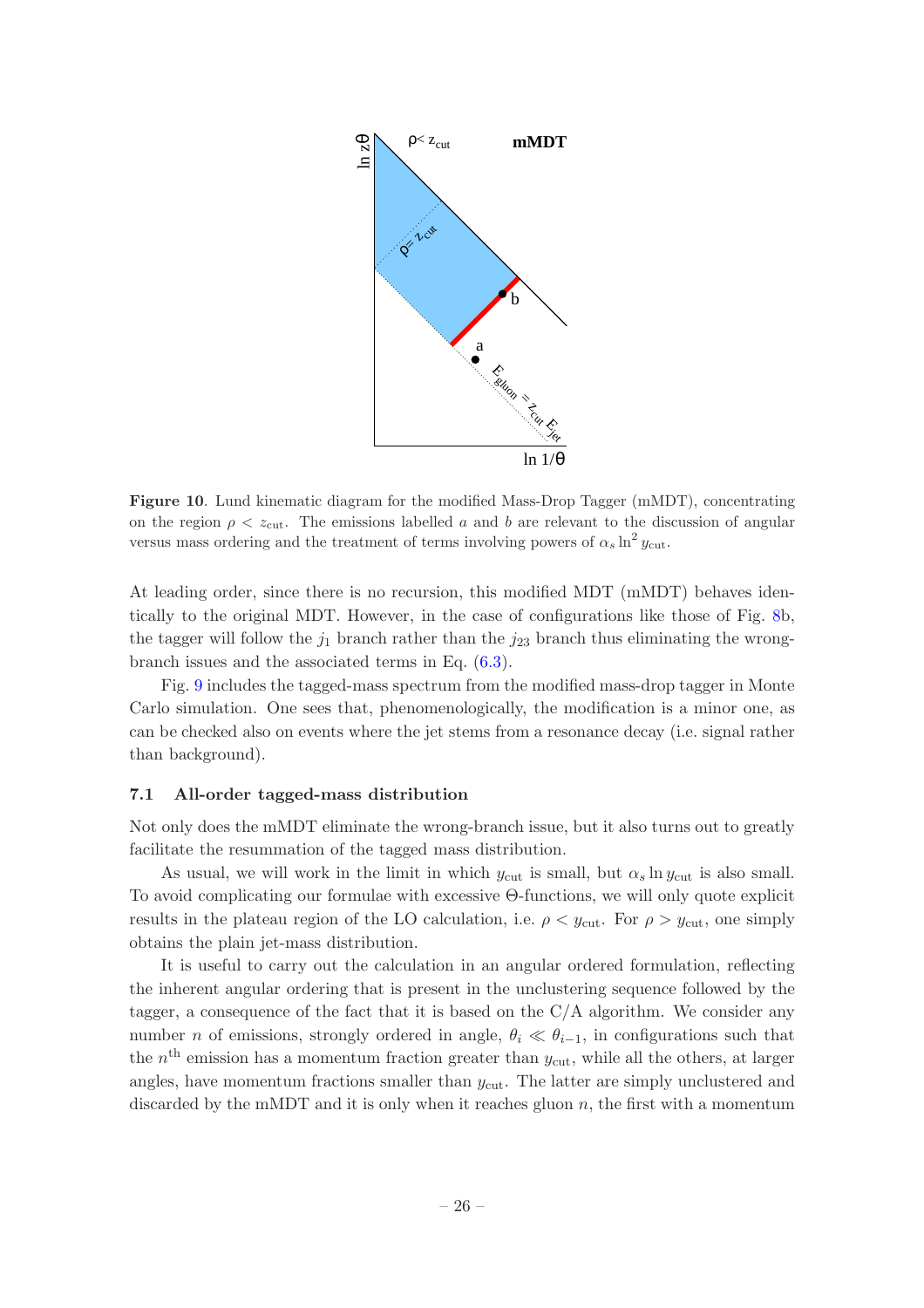fraction greater than  $y_{\text{cut}}$ , that it tags the structure. This leads to the following all-order result for the mass distribution:

<span id="page-28-0"></span>
$$
\frac{1}{\sigma} \frac{d\sigma}{d\rho}^{(\text{mMDT})} = \sum_{n=1}^{\infty} \int \frac{\alpha_s C_F}{\pi} dz_n \, p_{gq}(z_n) \frac{d\theta_n^2}{\theta_n^2} \Theta \left(z_n - y_{\text{cut}}\right) \delta \left(\rho - z_n \frac{\theta_n^2}{R^2}\right) \Theta(\theta_{n-1} - \theta_n)
$$

$$
\times \prod_{i=1}^{n-1} \int \frac{\alpha_s C_F}{\pi} dz_i \, p_{gq}(z_i) \frac{d\theta_i^2}{\theta_i^2} \left[\Theta \left(y_{\text{cut}} - z_i\right) - 1\right] \Theta(\theta_{i-1} - \theta_i), \quad (7.1)
$$

In this formula,  $z_i$  is the fraction of energy carried by gluon i relative to that of the original jet. Because  $y_{\text{cut}} \ll 1$ , all emissions  $i < n$  carry away only a negligible fraction of the jet's energy, so that one can consider the jet as always having the same energy even after multiple declusterings. As well as including real emissions, we have accounted for virtual corrections, the −1 contribution in the square brackets; from unitarity considerations, these can be treated as having the same phase-space integration as the real corrections, but obviously without the constraint  $z_i < y_{\text{cut}}$  imposed by the mass drop tagger.

The terms in square brackets in Eq. [\(7.1\)](#page-28-0) can be rewritten  $-\Theta(z_i - y_{\text{cut}})$ . This makes it clear that all the  $z_i$  in the integrals are restricted to be larger than  $y_{\text{cut}}$ . Insofar as we neglect logarithms of  $y_{\text{cut}}$ , we can then replace the ordering of  $\theta_i$  with an ordering in the variable  $\rho_i \equiv z_i \theta_i^2 / R^2$ , allowing us to rewrite Eq. [\(7.1\)](#page-28-0) in terms of integrals over (strongly) ordered  $\rho_i$  values, i.e.  $\rho_i < \rho_{i-1}$ . The result for the integral of the  $\rho$  distribution is then straightforward to express as an exponential,

$$
\Sigma^{(\text{mMDT})}(\rho) = \exp\left[-\int_{\rho}^{1} \frac{d\rho'}{\rho'} \int_{\max(y_{\text{cut}}, \rho')}^{1} dz \, p_{gq}(z) \frac{C_F}{\pi} \, \alpha_s(z \rho' p_t^2 R^2)\right],\tag{7.2a}
$$

<span id="page-28-1"></span>
$$
= \exp[-D(\max(y_{\text{cut}}, \rho)) - S(y_{\text{cut}}, \rho)\Theta(y_{\text{cut}} - \rho)] \tag{7.2b}
$$

where we have now explicitly written in the scale for the coupling and taken care of the modified z integration limit for  $\rho' > y_{\text{cut}}$ .

As usual, it can be convenient to examine Eq. [\(7.2\)](#page-28-1) in the fixed coupling approximation. It is given by

<span id="page-28-2"></span>
$$
\Sigma^{(\text{mMDT})}(\rho) = \exp\left[-\frac{\alpha_s C_F}{\pi} \left(\ln \frac{y_{\text{cut}}}{\rho} \ln \frac{1}{y_{\text{cut}}} - \frac{3}{4} \ln \frac{1}{\rho} + \frac{1}{2} \ln^2 \frac{1}{y_{\text{cut}}}\right)\right], \quad (\text{for } \rho < y_{\text{cut}}),\tag{7.3}
$$

which is simply the exponential of the integral of the LO result, Eq.  $(6.2)$ .

Eq. [\(7.2\)](#page-28-1) corresponds to evaluating the probability for excluding the shaded region shown in Fig. [10.](#page-27-1) From this, and the explicit fixed-coupling form, Eq. [\(7.3\)](#page-28-2), it is straightforward to see that the most logarithmically divergent term in  $\Sigma^{(mMDT)}$  at any order in  $\alpha_s$  is  $\alpha_s^n L^n$ , i.e. there are no terms beyond single logarithms. Considering that all other taggers had terms  $\alpha_s^n L^p$  with p up to 2n or  $2n - 1$ , this is a striking result.

Note that the strong ordering approximation for  $\rho_i$  values that is implicit in obtaining Eq. [\(7.2\)](#page-28-1) is the main reason why we are able to neglect the effect of the mass-drop condition in the tagger: for  $\mu$  not too small, each time that one unclusters a subjet j into a  $j_1$  and  $j_2$ , if  $z > y_{\text{cut}}$ , then one knows that  $m_{j_1} \ll m_j$  and so the mass-drop condition  $m_{j_1} < \mu m_j$  is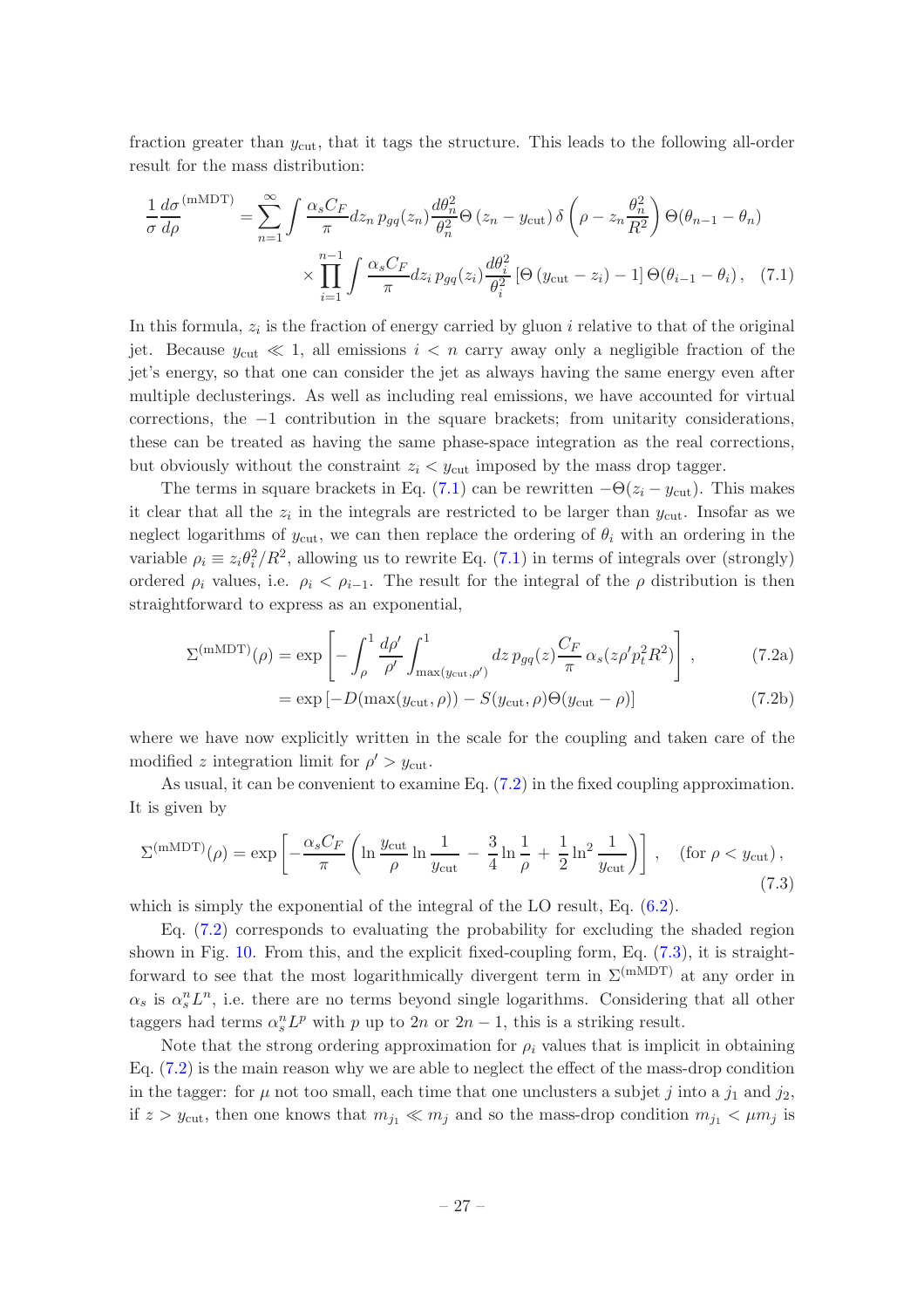automatically satisfied. Of course, for finite  $\mu$  values, there is a relative order  $\alpha_s$  probability that  $m_{i_1} > \mu m_i$ , so causing the mass-drop condition to fail. Insofar as we control terms  $\alpha_s^n \ln^n \rho$  in  $\Sigma^{(mMDT)}$ , this corresponds to corrections  $\alpha_s^{n+1} \ln^n \rho$ , which are beyond our accuracy.

It is interesting that Eq. [\(7.2\)](#page-28-1), evaluated with a coupling that freezes in the infrared, tells us that every jet should be successfully mass-drop tagged, albeit possibly with a very small tagged mass. In practice, confinement modifies this picture and in Monte Carlo studies at hadron-level about 90% of jets pass the mMDT procedure.

So far we have concentrated on a limit where  $y_{\text{cut}} \ll 1$ , while at the same time neglecting logarithms of  $y_{\text{cut}}$ . It is interesting to explore what happens when we go beyond this limit. For sufficiently small  $y_{\text{cut}}$ , one might also aim to control terms  $(\alpha_s \ln^2 y_{\text{cut}})^m (\alpha_s \ln \rho)^n$ for any  $m, n$ . In this case a potential subtlety is that one should account for the difference between angular and mass ordering, because given some emission a with  $z > y<sub>cut</sub>$ , there is a probability  $\sim \alpha_s \ln^2 y_{\text{cut}}$  of having a second emission b with  $z > y_{\text{cut}}$ , at a smaller angle than  $a$  but contributing more than  $a$  to the jet mass. Such a configuration is illustrated in Fig. [10.](#page-27-1) Here, emission  $\alpha$  will be unclustered before emission  $\beta$ . Its contribution to the squared mass  $m_{a_1}^2$  will in general be much smaller than that from b,  $m_{b_1}^2$ . Consequently  $m_{ab1} - m_{b1} \ll m_{ab1}$ , i.e. there is no substantial mass drop when unclustering a. Emission  $a$  is therefore discarded and it is only when  $b$  is unclustered that the jet is tagged. This type of configuration might appear to complicate the treatment of the tagger, but actually it simply implies that it is irrelevant whether emission  $a$  is present or not. For this reason, we believe that Eq. [\(7.2\)](#page-28-1), written in terms of mass ordering, is correct for all terms  $(\alpha_s \ln^2 y_{\text{cut}})^m (\alpha_s \ln \rho)^n$ . Accordingly, we have chosen to explicitly include terms that are subleading in a counting of powers of  $\ln \rho$ , but  $\ln^2 y_{\text{cut}}$ -enhanced, in our expressions Eqs. [\(7.2\)](#page-28-1), [\(7.3\)](#page-28-2).<sup>[12](#page-29-1)</sup> We believe the result is identical also for  $\mu = 1$ : there will be an infinitesimal mass drop when emission  $a$  is unclustered, which is now sufficient to trigger the mass-drop condition; however, the masses  $m_{ab1}$  and  $m_{b1}$  differ little in most of the relevant phase space, so that once again it is irrelevant whether emission  $a$  is present or not.

It is also possible to examine the mass-drop tagger for moderate  $y_{\text{cut}}$  values. One of the key new features that arises at single-logarithmic accuracy in this limit is that one now discards emissions with moderate  $z$ , and these have a finite probability for modifying the flavour of the remaining hard prong. Therefore Eq.  $(7.2)$  needs to be extended to account for a matrix structure in flavour space. This, and other aspects of the moderate- $y_{\text{cut}}$  case, are discussed in detail in appendix [B.](#page-49-3)

## <span id="page-29-0"></span>7.2 Absence of non-global logarithms

As we have already observed, there are no terms in the integrated tagged mass distribution of the form  $\alpha_s^n \ln^m \rho$  with  $m > n$ . In other words, there is at most one logarithm of  $\rho$  for each power of  $\alpha_s$ . It is to our knowledge the first time that a jet-mass type observable is found with this property. The reason that there are only single logarithms is that the

<span id="page-29-1"></span><sup>&</sup>lt;sup>12</sup> For pruning and trimming, where for small  $z_{\text{cut}}$  we explicitly control terms  $\alpha_s^n \ln^{2n-q} \rho$  (q = 0,1 for trimming and I-pruning,  $q = 1, 2$  for Y-pruning), it is possible that our formulae also control all terms  $(\alpha_s \ln^2 z_{\text{cut}})^m \alpha_s^n \ln^{2n-q} \rho$ . However we leave the detailed verification of this conjecture to future work.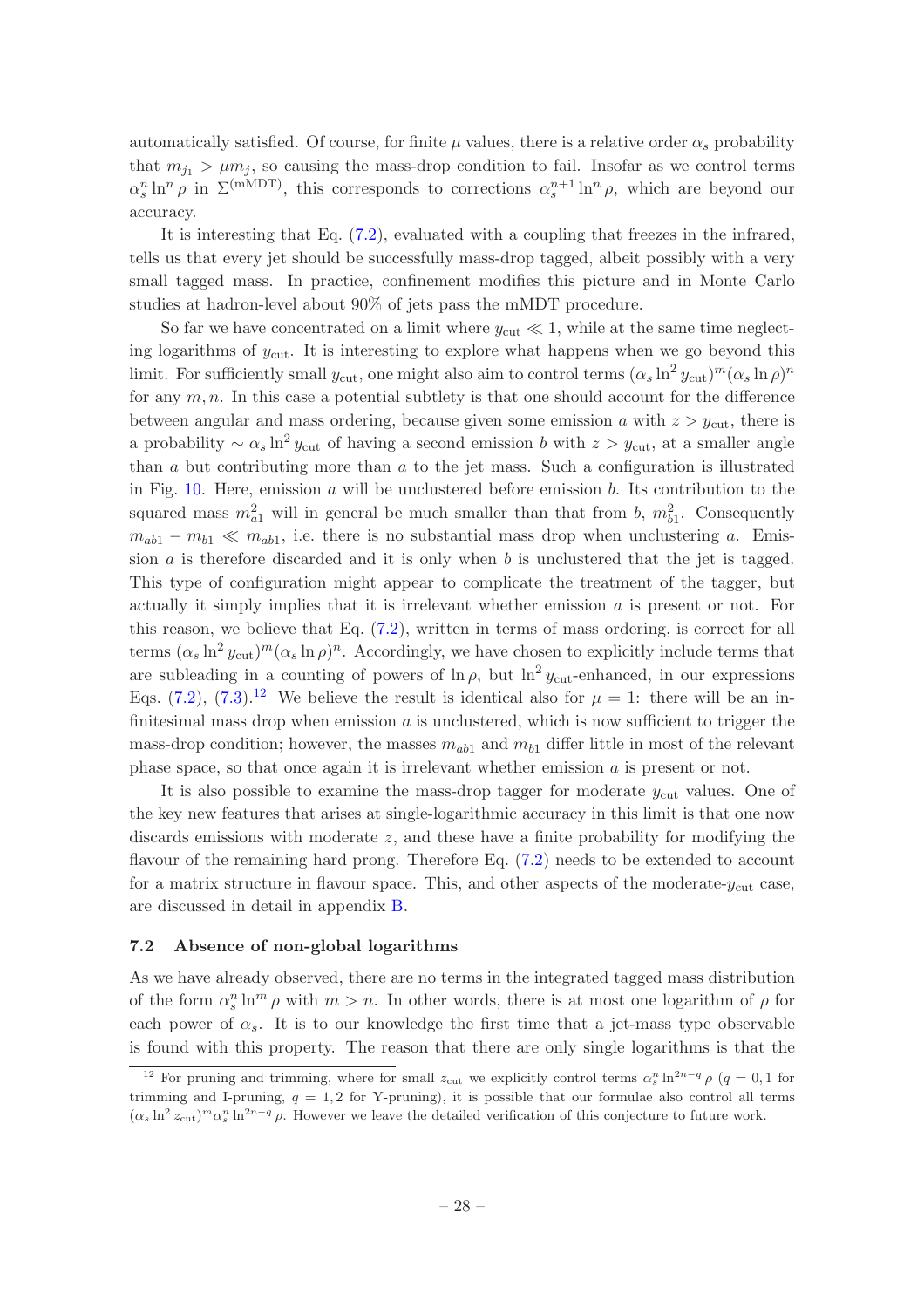mMDT completely removes contributions from soft emissions, i.e. one is left only with collinear divergences, but not soft-collinear ones, or pure soft ones.

The absence of pure soft divergences has a particularly interesting consequence, namely the absence of non-global logarithms. As we explained in section [3,](#page-7-0) non-global logarithms are potentially problematic. They typically arise from situations where a soft emission outside a (sub)jet emits a yet softer emission into the (sub)jet. Soft emissions inside the jet are systematically discarded by mMDT (or, in the situations where they're kept, don't affect the final tagged jet mass) and so the non-global logarithms are eliminated. The same mechanism ensures the absence of related "clustering" logarithms [\[48](#page-54-14), [49\]](#page-54-25). This makes the mMDT particularly interesting, as the only infrared and collinear safe single-jet observable that can be straightforwardly calculated to single logarithmic accuracy with the full  $N_C$ dependence. It also suggests that the mMDT should be given priority in calculations aiming for accuracy beyond single logarithms.

#### <span id="page-30-0"></span>7.3 Comparison with Monte Carlo results

Our analytical results are shown in Fig. [11](#page-31-1) (right-hand plots) compared to parton-level Monte Carlo predictions with Pythia 6 (left, virtuality ordered shower). The upper panels show the results for quark jets, the lower panels for gluon jets. Three choices of  $y_{\text{cut}}$  are shown. The agreement between Monte Carlo and the analytical results is striking. In particular, we note that there are two particular values of asymmetry parameter, namely  $y_{\text{cut}} = 0.13$  for quark-initiated jets, and  $y_{\text{cut}} = 0.35$  in the case of gluon-initiated jets, for which the mMDT mass distribution is essentially flat. We will come back to this observation in section [8.2,](#page-34-0) where we discuss background shapes in more detail.

Note that for the  $y_{\text{cut}} = 0.35$  choice, the analytical results have been supplemented with a subset of the finite  $y_{\text{cut}}$  effects, specifically, those that are flavour-diagonal. Further details are given in appendix [B.](#page-49-3) Residual small differences between the Monte Carlo and analytical results for  $y_{\text{cut}} = 0.13$  are in part due to the fact that we have left out finite  $y_{\text{cut}}$ effects there.

#### <span id="page-30-1"></span>7.4 Dependence on  $\mu$  parameter

As we have already discussed in section [7.1,](#page-27-0) the dependence of the mass-drop parameter  $\mu$ enters beyond the single-logarithmic accuracy we achieve for mMDT. Fig. [12](#page-32-0) (left panel) shows the results of a simple Monte Carlo study to numerically investigate the impact of the mass-drop parameter on the tagged mass distribution. One sees that for  $0.4 \leq \mu \leq 1$ there is essentially no dependence on  $\mu$ . For smaller values of  $\mu$  the background tagging rate drops. This is caused by contributions that are subleading in terms of the number of logarithms of  $\rho$ , but enhanced by powers of  $\ln^2 \mu$ , and associated with the Sudakov suppression for requiring that each of the two prongs of the tagged jet have a very small mass.

In light of these theoretical and Monte Carlo observations it seems that one could use mMDT entirely without any mass-drop condition. We believe that this simplification of the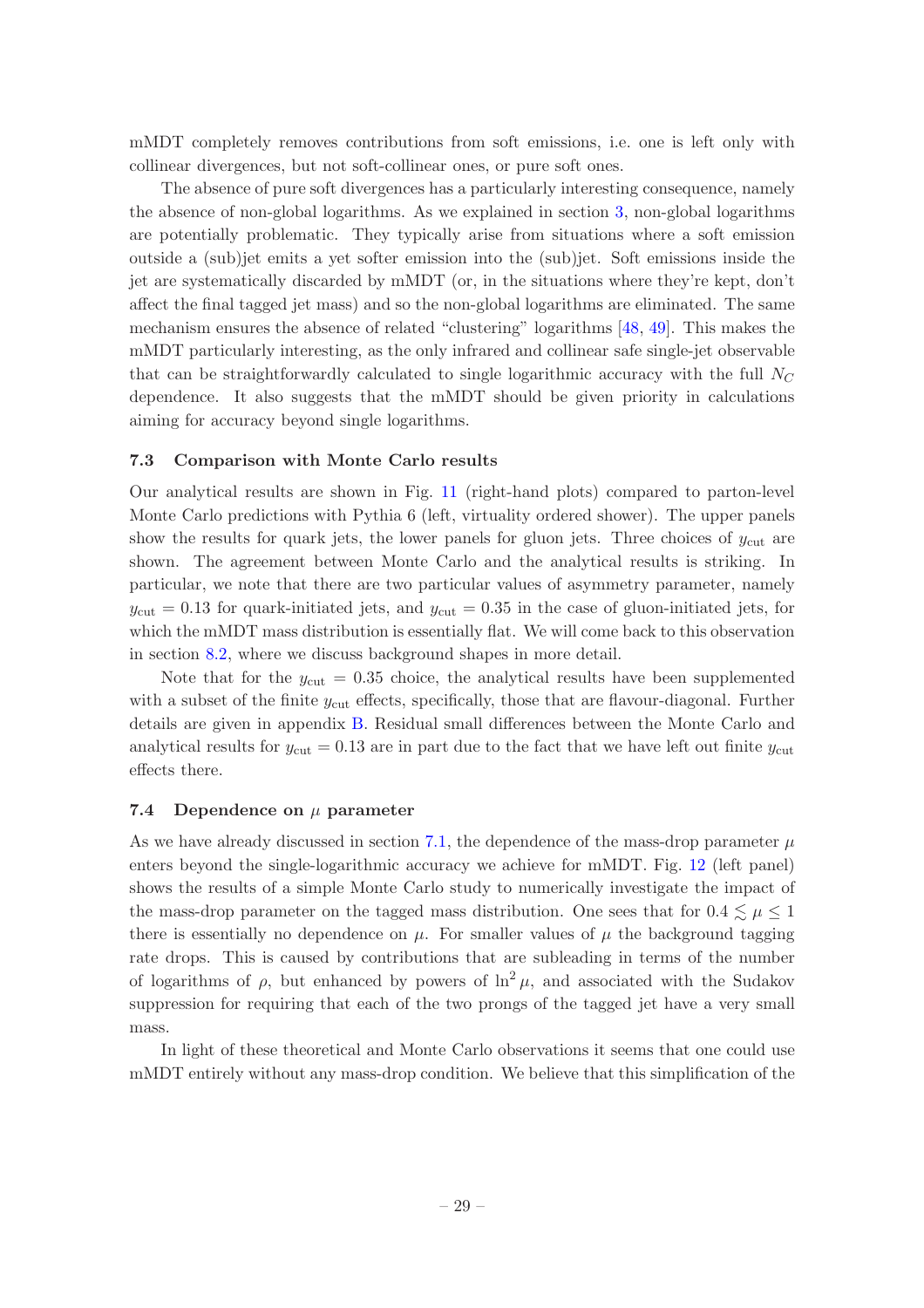

<span id="page-31-1"></span>Figure 11. Comparison of Monte Carlo (left panels) and analytic results (right panels) for the modified mass-drop tagger (mMDT). The upper panels are for quark jets, the lower panels for gluon jets. Three values of  $y_{\text{cut}}$  are illustrated, while  $\mu$  is always taken to be 0.67 (its precise value has no impact on the results, as long as it is not substantially smaller than this). The details of the MC event generation are as for Fig. [1.](#page-4-0)

tagger deserves further investigation in view of possibly becoming the main recommended variant of mMDT.<sup>[13](#page-31-2)</sup>

## <span id="page-31-0"></span>7.5 Interplay with filtering

The mass-drop tagger is often used together with a filtering procedure, which reduces sensitivity to underlying event and pileup. In its original incarnation a filtering radius  $R_{\text{filt}}$ 

<span id="page-31-2"></span><sup>&</sup>lt;sup>13</sup>This would of course leave "modified Mass Drop Tagger" as a somewhat inappropriate name!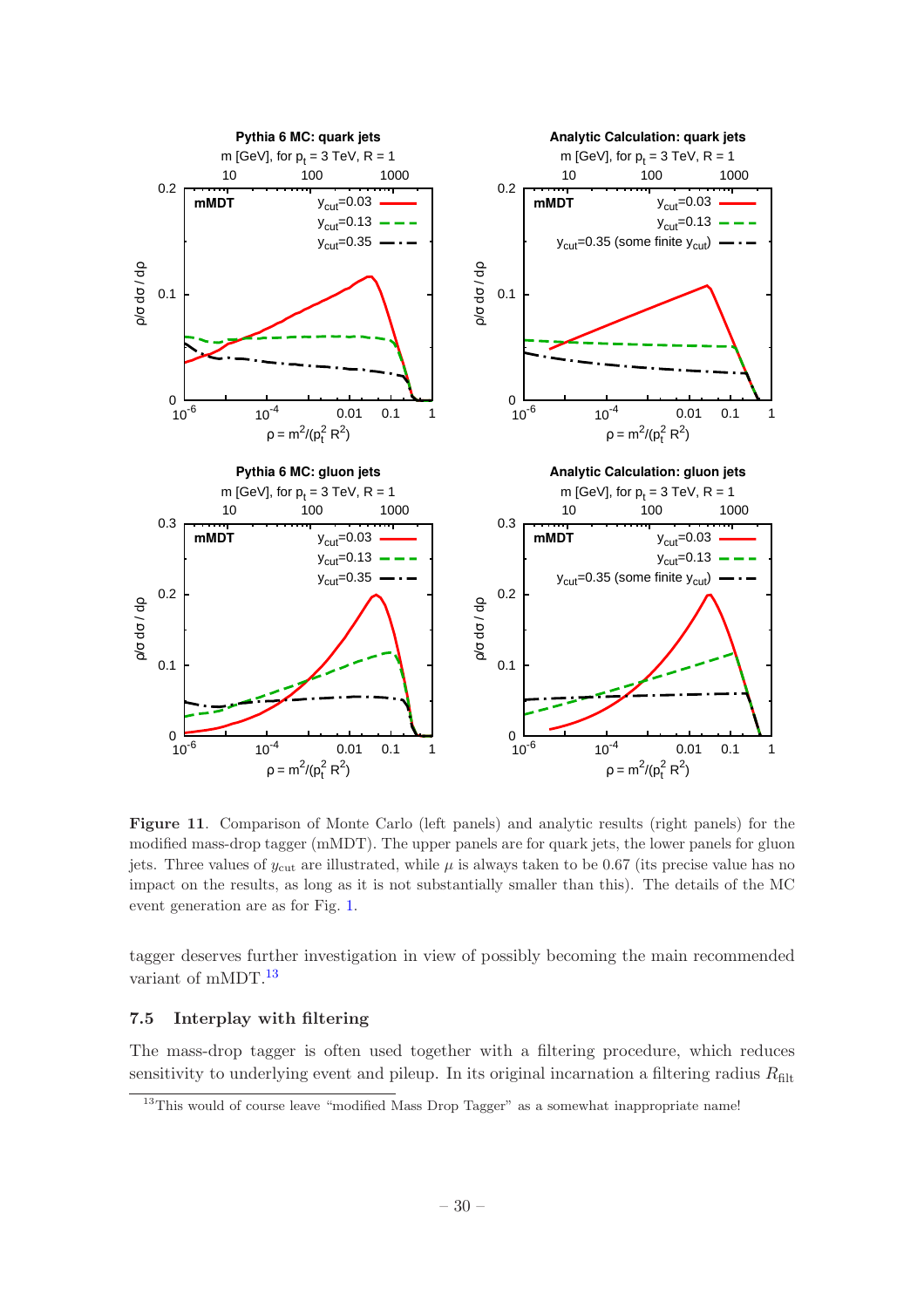

<span id="page-32-0"></span>**Figure 12.** MC study of the impact of the mass-drop parameter  $(\mu)$  on the mMDT mass distribution (left panel) and of filtering (right panel) for quark jets. Filtering is carried out with  $R_{\text{filt}} = \min(\frac{1}{2}\Delta_{12}, 0.3)$  and  $n_{\text{filt}} = 3$ . The details of the MC event generation are as for Fig. [1.](#page-4-0) Gluon-initiated jets behave in a similar way.

was chosen equal to min( $\Delta_{12}/2, 0.3$ ) [\[23\]](#page-53-11), where  $\Delta_{12}$  is the angular separation between the two prongs of the jet after tagging (for brevity, we call this the tagged jet). The tagged jet was then reclustered with radius  $R_{\text{filt}}$ , and only its  $n_{\text{filt}}$  hardest prongs are kept.

From the point of a general analytical discussion of the effect of filtering, it is immaterial whether one use  $R_{\text{filt}} = \min(\Delta_{12}/2, 0.3)$  or simply some moderate fixed fraction of  $\Delta_{12}$ .<sup>[14](#page-32-1)</sup> What matters more is the choice of  $n_{\text{filt}}$ : for a tagged jet with n particles, filtering will always leave the jet unmodified if  $n \leq n_{\text{filt}}$ . It is only if the jet has more than  $n_{\text{filt}}$ subprongs on an angular scale  $R_{\text{filt}}$  that filtering will change its mass. This occurs with relative probability  $\alpha_s^{n_{\text{filt}}-1}$  (e.g. for  $n_{\text{filt}} = 3$  there must be at least two additional gluons in order for filtering to discard anything).

Naively one would therefore think that filtering introduces a modification at order N<sup>n<sub>filt</sub>−1</sup>LL. However one should keep in mind that filtering doesn't cause the jet to be discarded, but instead simply changes its mass. Suppose, for instance, that it reduces the mass by some factor f with a probability  $\alpha_s^{n_{\text{filt}}-1}$ . Given a pre-filtering integrated mass distribution of  $\Sigma(\rho) = \sum_n c_n \alpha_s^n L^n$ , the post-filtering distribution will be

$$
\Sigma^{(\text{filt})}(\rho) = \Sigma(\rho) + \alpha_s^{n_{\text{filt}} - 1} \left( \Sigma(\rho/f^2) - \Sigma(\rho) \right)
$$
\n(7.4a)

<span id="page-32-2"></span>
$$
= \sum_{n} c_n \alpha_s^n L^n + \sum_{n} c_n \alpha_s^{n_{\text{filt}} + n - 1} \left[ (L + 2 \ln f)^n - L^n \right] \tag{7.4b}
$$

The right-hand term of Eq. [\(7.4b\)](#page-32-2) goes as  $\alpha_s^{n_{\text{filt}}+n-1}L^{n-1}$ , i.e. it is N<sup>n<sub>filt</sub>LL. Accordingly,</sup> with the common choice  $n_{\text{filt}} = 3$ , it is unlikely that there will be a need to perturbatively

<span id="page-32-1"></span><sup>14</sup>An extensive analytical study of the optimal choice for signal reconstruction was given by Rubin in Ref. [\[21](#page-53-9)].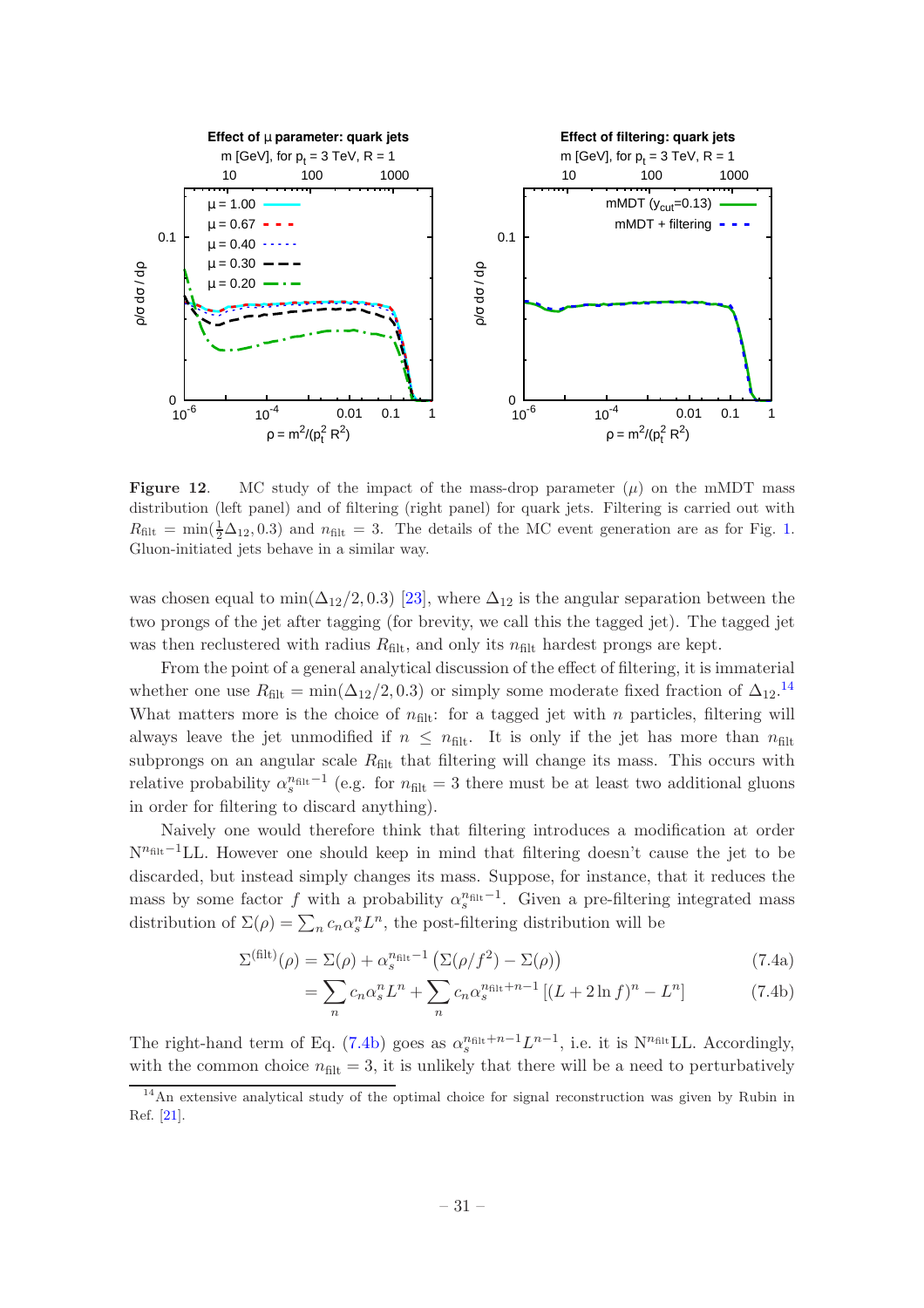calculate filtering's impact on the background in the near future!

We can verify this conclusion numerically with the help of a Monte Carlo study. This is shown in Fig. [12](#page-32-0) (right), where mMDT mass distributions are compared with and without filtering, using  $n_{\text{filt}} = 3$ . The difference between them is hardly perceptible.

#### <span id="page-33-0"></span>7.6 Calculability at fixed order

An interesting consequence of the presence of only single logarithms relates to the extent to which fixed-order calculations are reliable. For observables with terms  $\alpha_s^n L^{2n}$ , fixed-order perturbation theory breaks down when  $L \sim 1/\sqrt{\alpha_s}$  and becomes unreliable somewhat earlier. Instead, for observables whose most divergent terms are  $\alpha_s^n L^n$ , the breakdown occurs when  $L \sim 1/\alpha_s$ , i.e. fixed-order perturbation theory has a parametrically larger domain of applicability. We have not investigated the behaviour of the fixed-order predictions in detail, however such a study would be worthwhile and is straightforward to perform to NLO in the jet mass distribution with tools such as MCFM  $[63]$  and NLOJet++  $[64]$ .

#### <span id="page-33-2"></span><span id="page-33-1"></span>8 Phenomenological considerations

## 8.1 Comparisons between taggers

We have commented in previous sections on similarities between the taggers for regions of intermediate tagged mass. In particular if one chooses  $y_{\text{cut}} = \frac{z_{\text{cut}}}{1 - z_{\text{cut}}},$  then one expects trimming and pruning to be nearly identical to mMDT in the regions  $\rho > z_{\text{cut}}(R_{\text{sub}}/R)^2$ and  $\rho > z_{\text{cut}}^2$  respectively.



<span id="page-33-3"></span>Figure 13. Comparisons of Monte Carlo distributions for trimming, pruning and mMDT for equivalent parameters, i.e. identical  $z_{\text{cut}} = 0.1$  for trimming and pruning, while for mMDT we use  $y_{\text{cut}} = z_{\text{cut}}/(1 - z_{\text{cut}})$ . We also show the  $z_{\text{cut}}$ -variant of mMDT defined in the text, with  $z_{\text{cut}} = 0.1$ . The details of the MC event generation are as for Fig. [1.](#page-4-0)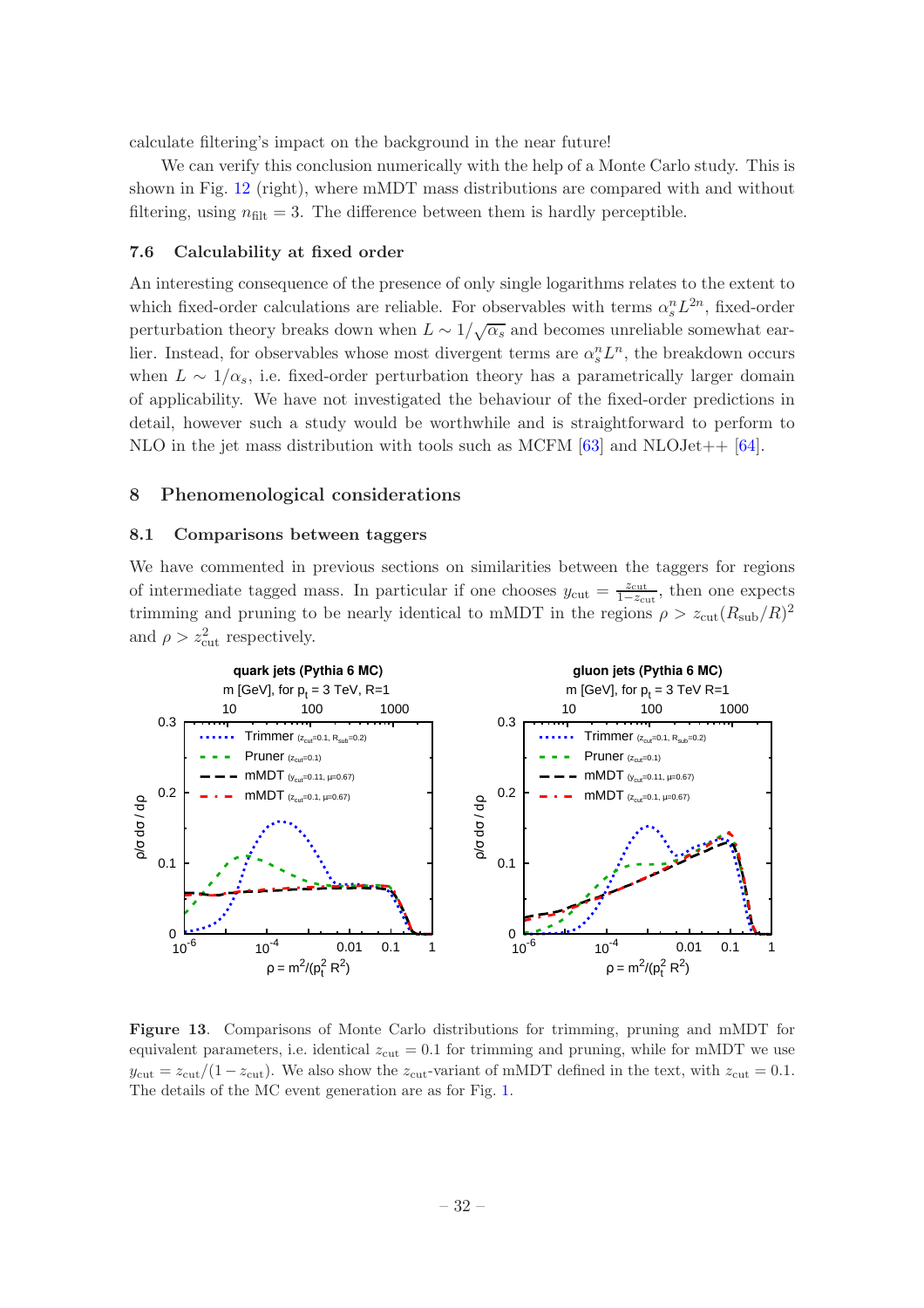Choosing  $y_{\text{cut}} = 0.11$  and  $z_{\text{cut}} = 0.1$ , this feature is evident in Fig. [13.](#page-33-3) There are remaining small differences between the tools, and in particular in the gluon case, for  $\rho < z<sub>cut</sub>$  one sees that trimming and pruning are closer to each other than either is to mMDT. With the help of further Monte Carlo studies, we have traced the difference to fact that both trimming and pruning directly cut on transverse momentum fractions (albeit normalised slightly differently), while mMDT cuts on a ratio of a  $k_t$ -distance to a mass, which only indirectly translates to a cut on momentum fractions. If, for instance, in step 2 of the definition of (m)MDT one replaces the cut  $y = \min(p_{tj_1}^2, p_{tj_2}^2) \Delta R_{j_1j_2}^2/m_j^2 > y_{\text{cut}}$  with  $\min(p_{tj_1}, p_{tj_2})/(p_{tj_1} + p_{tj_2}) > z_{\text{cut}}$ , then the small differences between mMDT and pruning in the region  $\rho > z<sub>cut</sub><sup>2</sup>$  disappear almost entirely, as can be seen. It is straightforward to show that this change does not affect the resummation at the order we have considered.

These observations are important, because previous discussions that have commented on differences between groomers (e.g.  $[1]$ ) were considering them with non-equivalent parameters. As we see here, a suitable choice of parameters is essential for the comparisons to be as informative as possible.

Among the groomers examined in Ref. [\[1](#page-52-0)], there was also filtering (without the massdrop procedure and with a fixed  $R_{\text{filt}}$ . While we have not investigated plain filtering in a similar level of detail to trimming, pruning and mMDT, preliminary investigations suggest that it leads to a background jet mass distribution that is very similar to that for the plain jet mass, in particular as concerns the leading-log structure  $\alpha_s^n L^{2n}$ .

#### <span id="page-34-0"></span>8.2 Background shapes

From the point of view of searches with a small signal-to-background ratio, the reliability of the prediction for the background and especially its shape is crucial.

The background may be predicted with the aid of perturbation theory, for which our resummation, merged with fixed-order calculations, would be the state-of-the-art. Alternatively, backgrounds may be predicted with data-driven methods. One example of such a method is to measure the background mass distribution to the left and right of an expected W/Z or H mass peak and use that to predict the background mass distribution in the peak location. One may also take the shape of the background for moderate  $p_t$  jets, and attempt to use it to predict the shape for higher  $p_t$  jets. From this point of view the structures present in the mass distribution are of importance: for example Sudakov peaks, as they appear in the normal jet mass, in trimming and in pruning, can considerably complicate data-driven methods: they prevent one from reliably interpolating the background between two sidebands, because the peak may lie over one of the sidebands, or even worse, in between them; they also make it more complicated to use a mass distribution at one  $p_t$ to predict the distribution at another  $p_t$ , because Sudakov peak positions depend on the jet  $p_t$ .<sup>[15](#page-34-1)</sup>

The (modified) mass-drop tagger is particularly interesting in this respect for two reasons. Firstly it is free of Sudakov peaks. Secondly it has an interesting feature that can

<span id="page-34-1"></span><sup>&</sup>lt;sup>15</sup>One might of course instead use  $\rho$  distributions, which are more stable with respect to changes in the jet  $p_t$ .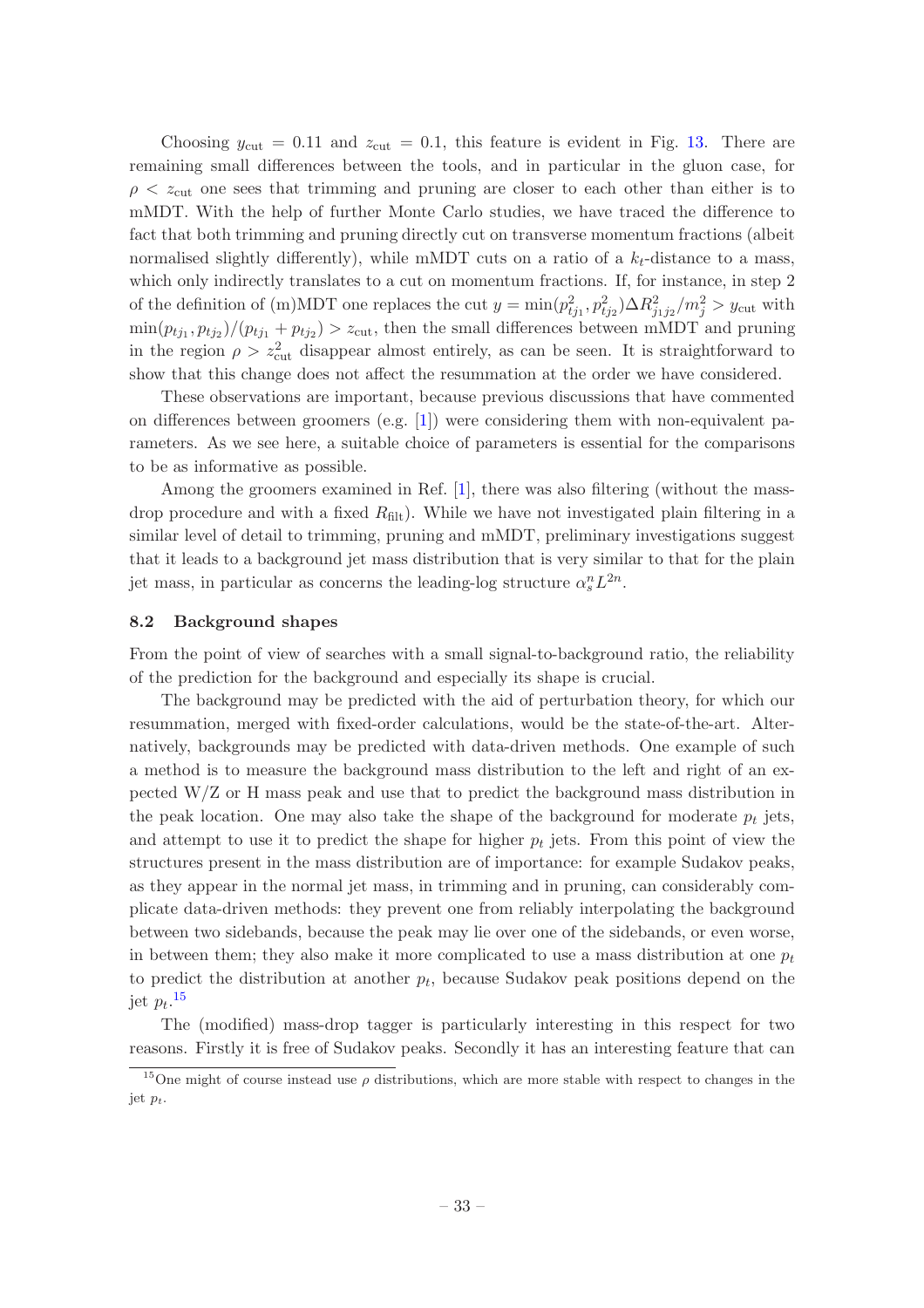be seen by expanding Eq. [\(7.2\)](#page-28-1) to second order in the coupling, restricting our attention to the region  $\rho < y_{\text{cut}}$ :

<span id="page-35-2"></span>
$$
\frac{\rho}{\sigma} \frac{d\sigma}{d\rho}^{(\text{mMDT})} = \frac{\alpha_s C_F}{\pi} \ln \frac{e^{-\frac{3}{4}}}{y_{\text{cut}}} \left[ 1 + \frac{\alpha_s}{\pi} \ln \frac{1}{\rho} \left( \beta_0 - C_F \ln \frac{e^{-\frac{3}{4}}}{y_{\text{cut}}} \right) + \cdots \right]
$$
(8.1)

where  $\beta_0 = (11C_A - 2n_f)/12$ . Relative to the LO formula, Eq. [\(6.2\)](#page-23-3), running coupling effects (the  $\beta_0$  term) cause the the distribution to increase for low  $\rho$ , while the exponentiation in Eq.  $(7.2)$  brings a (single-logarithmic) Sudakov type suppression. For a specific value of  $y_{\text{cut}}$ ,  $\exp(-\frac{3}{4}-\frac{\beta_0}{C_F})$  $\frac{\rho_0}{C_F}$ ) in the case of quark jets, those two effects cancel, leaving a mass spectrum that is to a good approximation independent of  $\rho$ , a property that is potentially valuable in data-driven background estimates. For  $n_f = 5$  the relevant  $y_{\text{cut}}$  value is  $y_{\text{cut}} = e^{-\frac{35}{16}} \approx 0.11$ . Note that this is determined in the small- $y_{\text{cut}}$  approximation, which is subject to corrections of relative  $\mathcal{O}(y_{\text{cut}})$ . Those corrections lead to a slight increase of the critical  $y_{\text{cut}}$  value that is needed for flatness, which is consistent with the practical observation of flatness for quark jets in Fig. [11](#page-31-1) at  $y_{\text{cut}} \simeq 0.13$ .

Fig. [11](#page-31-1) is also consistent with the expectation from Eq.  $(8.1)$  that for small  $y_{\text{cut}}$  the mass distribution will tend to fall off towards small  $\rho$ , with the slope being dominated by the Sudakov term; conversely, for large  $y_{\text{cut}}$  the distribution is more likely to increase towards small  $\rho$ , with the slope being dominated by the running-coupling term. For gluon jets the  $C_F$  coefficients are replaced by  $C_A$  (and  $\frac{3}{4}$  by  $\beta_0/C_A = \frac{23}{36}$ ). This causes the Sudakov-induced term to be relatively more important, hence the tendency to decrease more steeply towards small  $\rho$  and the need for a larger  $y_{\text{cut}}$  value in order to obtain a flat distribution.

#### <span id="page-35-0"></span>8.3 Non-perturbative effects

While the main aim of this work has been to understand perturbative effects in the taggers, it is important to also be aware of the extent to which they may be affected by nonperturbative contributions.

## <span id="page-35-1"></span>8.3.1 Limit of perturbative calculation

One simple study is to determine, for each tagger, the non-perturbative transition point, below which our calculations start to probe the non-perturbative region. One can define the transition point as the highest mass for which the coupling, in any of the integrals, must be evaluated below some non-perturbative transition scale  $\mu_{NP}$ . One can imagine  $\mu_{\text{NP}}$  to be of order 1 GeV.

For the normal jet mass, the transition point can be evaluated by considering an emission *i* with  $E_i \theta_i = \mu_{\text{NP}}$ . The squared jet mass is  $m^2 = E_i E_{\text{jet}} \theta_i^2$  and so the transition point is found taking the largest possible value for  $\theta$ , which gives  $m^2 \simeq \mu_{\text{NP}} E_{\text{jet}} R$ . In longitudinally-invariant variables, this reads

<span id="page-35-3"></span>
$$
m^2 \simeq \mu_{\rm NP} \, p_{t, \text{jet}} \, R \,, \qquad \text{(plain jet mass)}.\tag{8.2}
$$

Note that this scale grows with the jet  $p_t$ , so that even apparently large masses,  $m \gg \Lambda_{\rm QCD}$ , may in fact be driven by non-perturbative physics. For a 3 TeV jet with  $R = 1$ , taking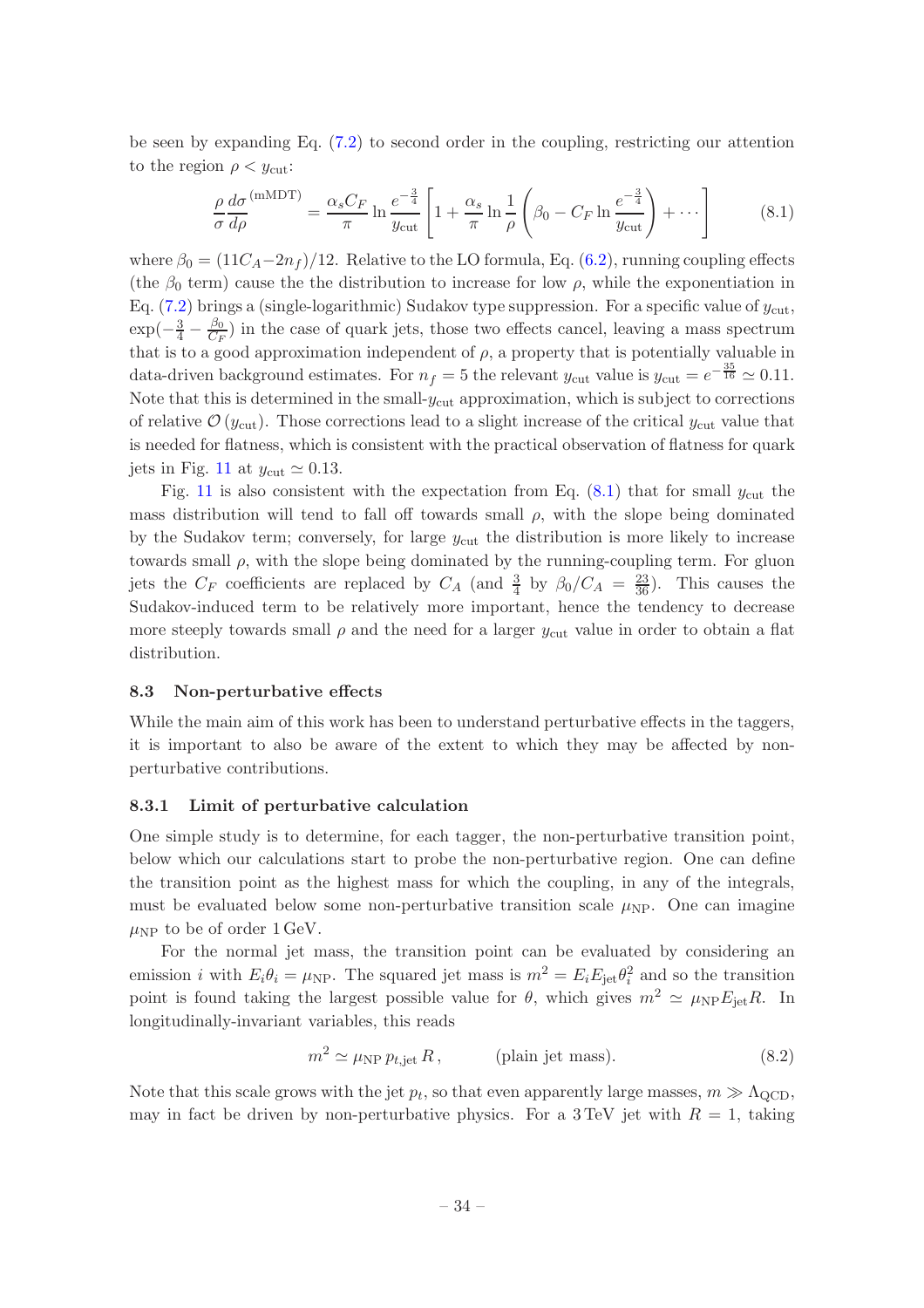$\mu_{\rm NP} = 1 \,\text{GeV}$ , the non-perturbative region corresponds to  $m \lesssim 55 \,\text{GeV}$ , disturbingly close to the electroweak scale!

To obtain the transition point for trimming, one simply replaces R with  $R_{\text{sub}}$ , giving

$$
m^2 \simeq \mu_{\rm NP} \, p_{t, \text{jet}} \, R_{\text{sub}} \,, \qquad \text{(trimming)}, \tag{8.3}
$$

assuming that this lies in the region  $\rho < r^2 z_{\text{cut}}$ , which usually will be the case for sufficiently high  $p_t$  jets. For our canonical 3 TeV,  $R = 1$  jet, taking  $R_{sub} = 0.2$  tells us that the nonperturbative region is  $m \lesssim 25 \,\text{GeV}$ .

For both Y- and I-pruning, the non-perturbative transition region is formally in the same location as for the plain jet mass. This is because of the integrals over  $\rho_{\text{fat}}$ , Eqs. [\(5.9\)](#page-18-2),  $(5.11)$ , whose lower limits can be as low as  $\rho$ . Note, however, that the onset of the nonperturbative effects may be substantially different, because the fraction of the answer that is associated with the non-perturbative region, as well as the interplay between real and virtual components, are different compared to the plain jet mass.

Finally, for the modified mass-drop tagger, we first observe that the smallest scale in the coupling will occur when the momentum fraction of the tagged splitting is  $z \simeq y_{\text{cut}}$ . The squared mass of the jet is then  $m^2 \simeq y_{\text{cut}} E_{\text{jet}}^2 \theta^2$ . Substituting the condition for the emission to be non perturbative,  $y_{\text{cut}}^2 E_{\text{jet}}^2 \theta^2 = \mu_{\text{NP}}^2$ , leads to a transition point of

$$
m^2 \simeq \frac{\mu_{\rm NP}^2}{y_{\rm cut}}, \qquad \qquad \text{(mMDT)}.\tag{8.4}
$$

Note that in contrast with the cases seen above, this transition point is independent of the jet  $p_t$ , and genuinely close to the non-perturbative region. Taking  $y_{\text{cut}} = 0.1$ , it corresponds to a scale of about  $3 \text{ GeV}$ .<sup>[16](#page-36-1)</sup>

#### <span id="page-36-0"></span>8.3.2 Monte Carlo study of hadronisation

It is instructive to supplement the above discussion with Monte Carlo studies of the effect of hadronisation. Figure [14](#page-37-0) shows the mass distributions at parton-level, hadron-level without underlying event (UE) and hadron-level with UE, for plain jet mass, trimming, full and Y-pruning and mMDT using either a  $y_{\text{cut}}$  or a  $z_{\text{cut}}$ . Figure [15](#page-38-0) shows the corresponding ratios of hadron and parton-level distributions.

Let us first concentrate on the effect of hadronisation. For any given mass, the plain jet mass is the most strongly affected by hadronisation, with 25% corrections even for jet masses of 100 GeV, in the neighbourhood of the peak region. This scale is about twice that estimated as the limit of the perturbative calculation in section [8.3.1,](#page-35-1) [17](#page-36-2) which itself was large because it scales as  $\sqrt{p_t}$ , as given in Eq. [\(8.2\)](#page-35-3).

<span id="page-36-1"></span><sup>&</sup>lt;sup>16</sup> The unmodified mass-drop tagger is more subtle, because non-perturbative effects can influence the likelihood of following the right v. wrong branches. As a result, non-perturbative effects can set in, at least formally, at the same scale as for the plain jet mass, i.e.  $\mu_{\text{NP}} p_t R$ . In practice, given that the wrong branch issue is phenomenologically minor, this is unlikely to lead to substantially enhanced non-perturbative effects relative to the mMDT, however it is a relevant consideration from a calculational point of view.

<span id="page-36-2"></span><sup>&</sup>lt;sup>17</sup>The belief that jet mass peaks are beyond perturbative control is widespread, though this statement usually holds for the peak of  $d\sigma/dm$  or  $d\sigma/dm^2$ . Here we are instead considering  $m^2d\sigma/dm^2$ , whose peak is at much larger mass values. It is therefore somewhat surprising that there are still substantial effects.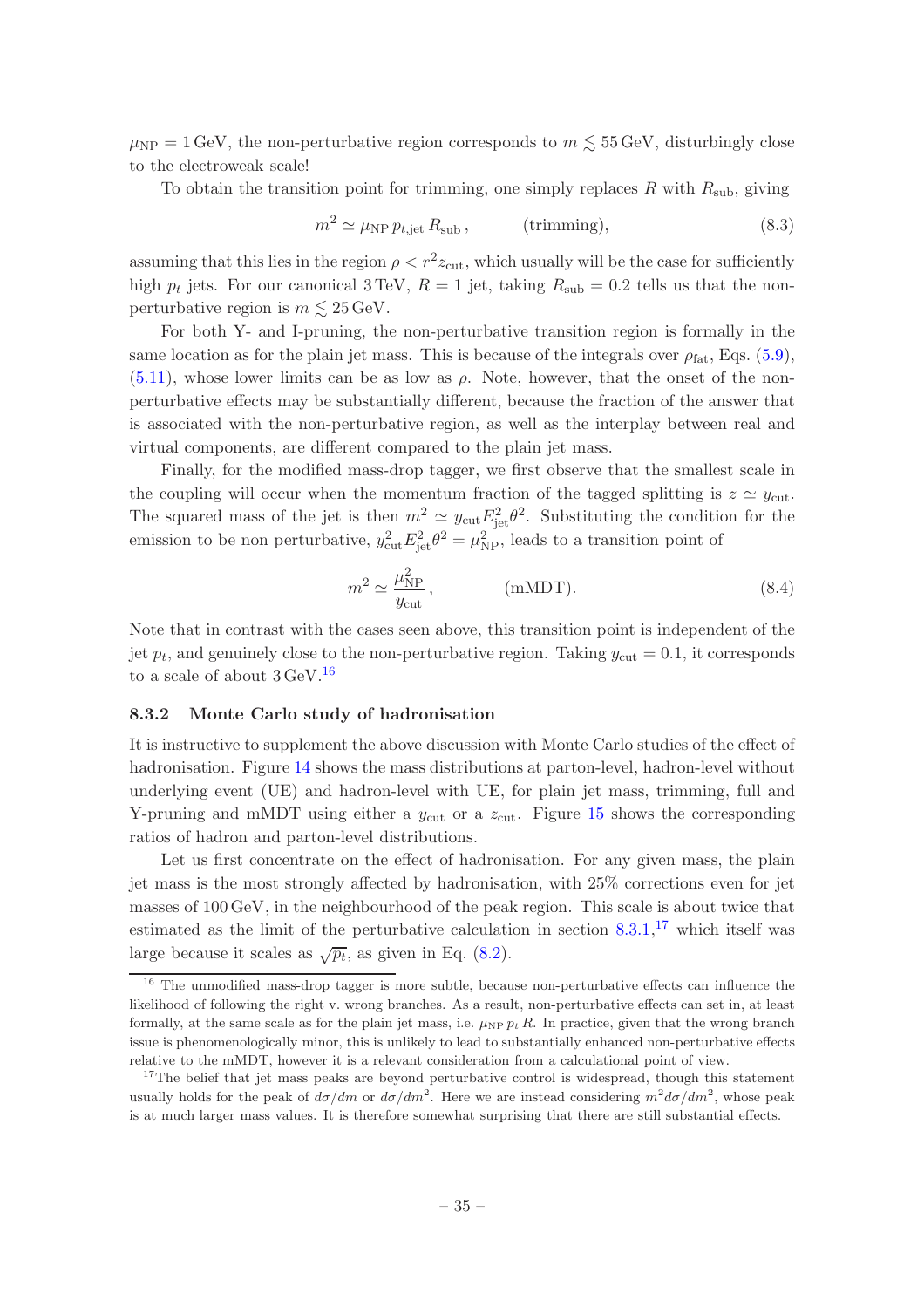

<span id="page-37-0"></span>Figure 14. The impact of hadronisation and the underlying event (UE) on the mass spectra for different taggers. The details of the MC event generation are as for Fig. [1.](#page-4-0)

We anticipated that trimming should only be affected by non-perturbative physics at a somewhat smaller mass than for ungroomed jets. This is indeed what we see (most clearly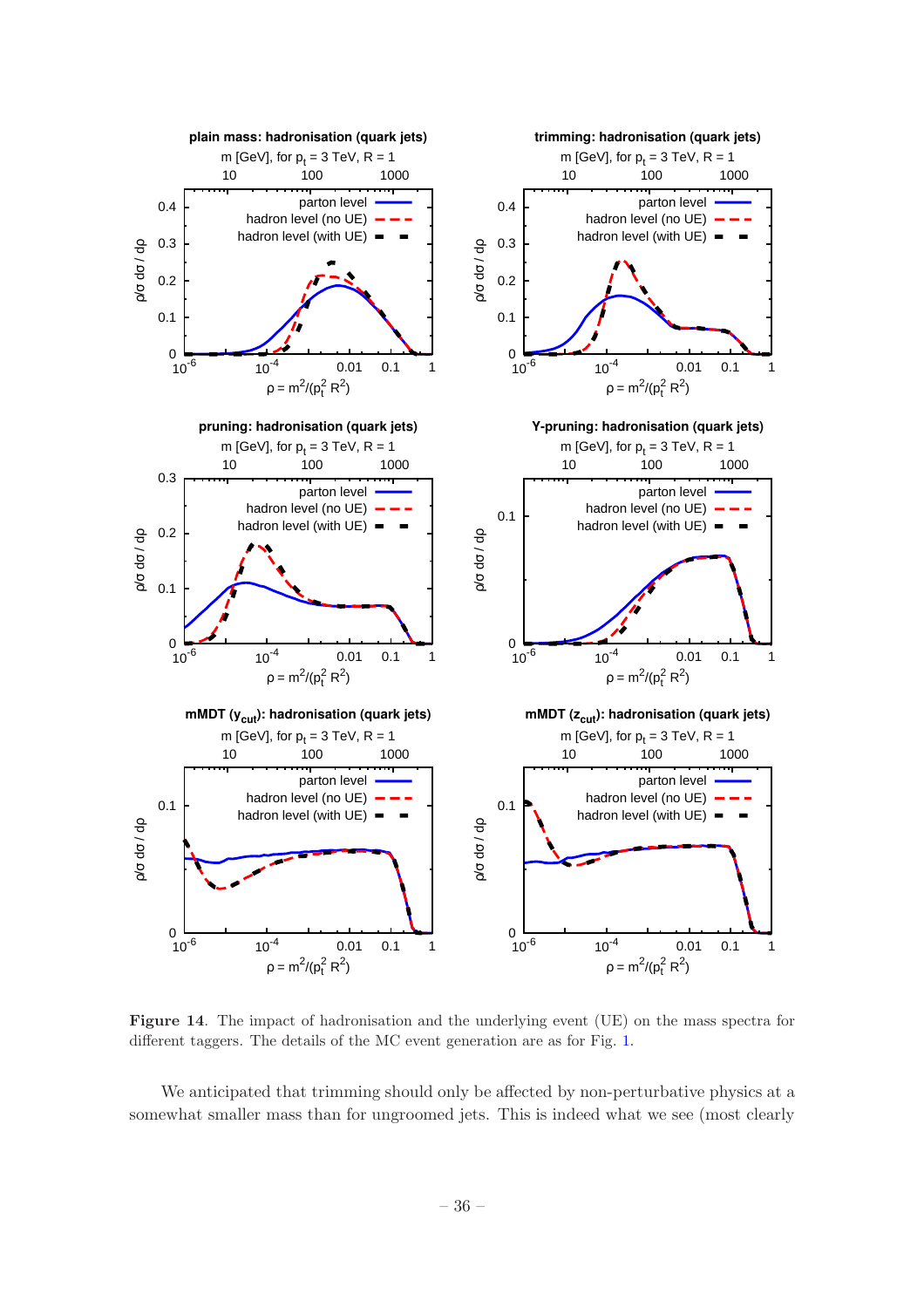



<span id="page-38-0"></span>Figure 15. Top left: ratio of hadron-level (without UE) to parton level results for various groomers and taggers. Top right: ratio of hadron-level (without UE, both with finite and zero hadron masses) to parton level results for mMDT (with  $y_{\text{cut}}$  and  $z_{\text{cut}}$ ) and comparison to the analytic calculation of hadronisation corrections from section [8.3.3.](#page-39-0) Bottom: ratio of hadron levels with and without UE. The details of the MC event generation are as for Fig. [1.](#page-4-0)

in the top left panel of Fig. [15\)](#page-38-0). Still, trimming's peak region is strongly affected, even more so than for the plain jet mass, which is a consequence of the non-trivial interplay between the change in perturbative peak position and the change in non-perturbative effects as one goes from plain to trimmed jet mass.

While pruning nominally has non-perturbative effects setting in at the same mass as the plain jet mass, we argued that their onset might in practice be somewhat different, as is indeed observed: it appears not too dissimilar to trimming. Y-pruning looks somewhat different because it doesn't have a Sudakov peak, however from Fig. [15](#page-38-0) it is clear that the order of magnitude of hadronisation effects is similar in full pruning and Y-pruning.

As expected, it is the mMDT that has the smallest hadronisation corrections, with non-trivial structure appearing at about 10 GeV, about three times the scale estimated in section [8.3.1](#page-35-1) for the limit of the perturbative calculation. The impact of hadronisation for mMDT depends somewhat on whether it is used with a  $y_{\text{cut}}$  or  $z_{\text{cut}}$ , and for the latter in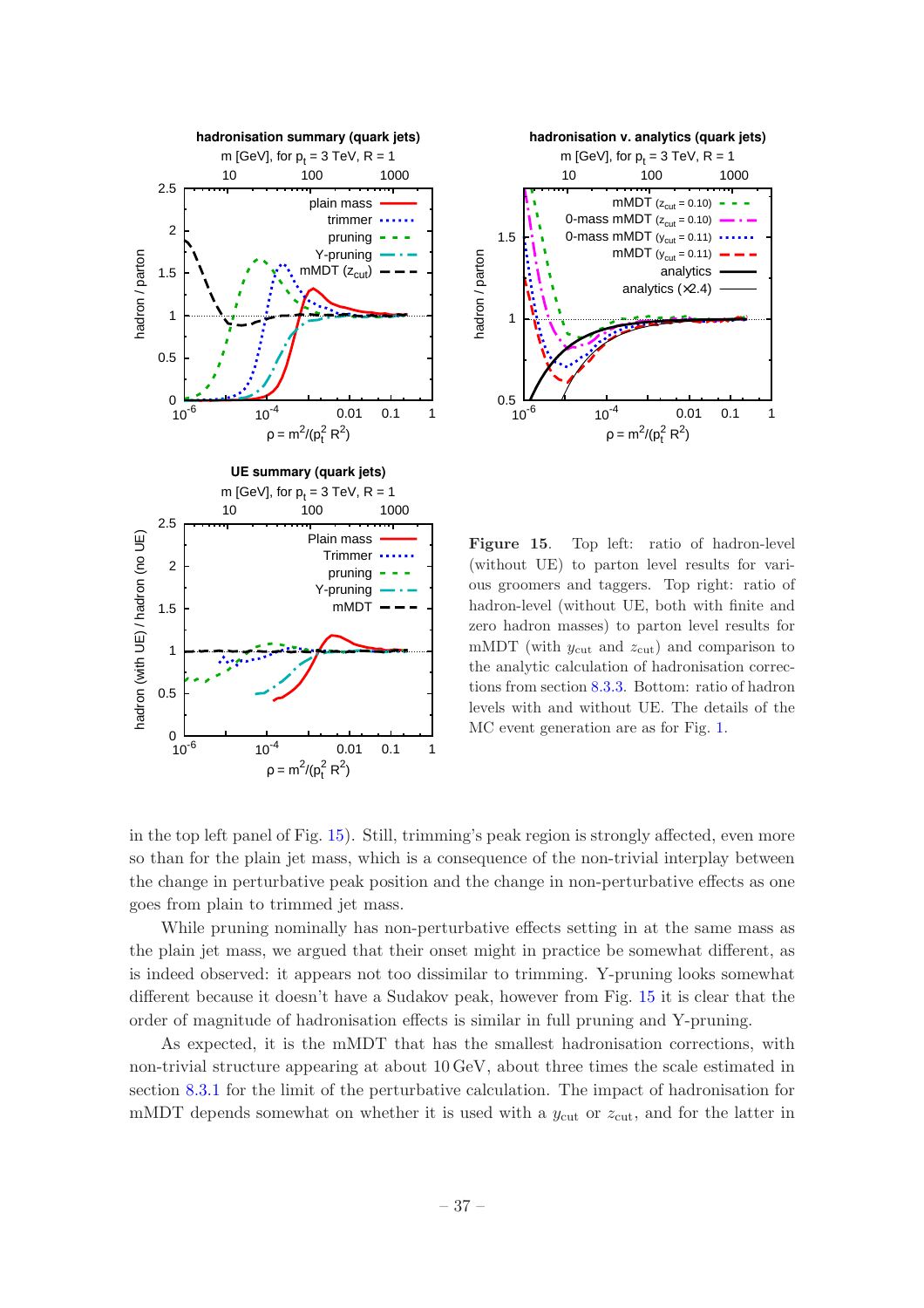<span id="page-39-0"></span>particular hadronisation remains very modest all the way down to 10 GeV.

#### 8.3.3 Analytic hadronisation estimate for mMDT

It is worthwhile examining whether the form of the onset of hadronisation for mMDT, above 10 GeV, can be explained at least qualitatively. Multiple effects can play a role: for example, hadronisation was argued in [\[43\]](#page-54-9) to shift a given jet's squared mass by an amount  $\delta m^2 \simeq C \Lambda_{\rm NP} p_t R$ , where C is either  $C_F$  or  $C_A$  and  $\Lambda_{\rm NP} \sim 0.4$  GeV. Hadronisation is also believed to change a jet's (or a prong's) momentum, shifting it by an amount  $\delta p_t \simeq -C\Lambda_{\rm NP}/R$  [\[43,](#page-54-9) [65](#page-55-4)]. (The numbers are given here for the anti- $k_t$  algorithm with  $R \ll 1$  and in the case of the jet mass assume a scheme in which hadron masses are neglected; the  $p_t$  shift result for the  $k_t$  algorithm is given in Ref. [\[66\]](#page-55-5); the other cases, including for the C/A algorithm, have yet to be calculated).

For a tagger one needs to work out the interplay between hadronisation and the tagging procedure. For example, let us consider the shift in jet mass, in the case of a quark jet.[18](#page-39-1) The action of the tagger is such that the average effective radius of a tagged jet is a function of the tagged jet mass itself,  $R_{\text{eff}} \sim f(y_{\text{cut}})m/p_t$ , where

$$
f(y_{\text{cut}}) = \frac{\int_{y_{\text{cut}}}^{1-y_{\text{cut}}} dz \, p_{gq}(z) \, [z(1-z)]^{-\frac{1}{2}}}{\int_{y_{\text{cut}}}^{1-y_{\text{cut}}} dz \, p_{gq}(z)},
$$
(8.5)

for quark-initiated jets. For  $y_{\text{cut}} \simeq 0.1$ ,  $f(y_{\text{cut}}) \simeq 2.5$ . Thus we obtain

$$
\delta m^2 \simeq C_F f(y_{\text{cut}}) \Lambda_{\text{NP}} m \qquad \longrightarrow \qquad \delta m \simeq \frac{1}{2} C_F f(y_{\text{cut}}) \Lambda_{\text{NP}} . \tag{8.6}
$$

For cases where  $d\sigma/dm$  scales as  $1/m$ , this leads to a correction

<span id="page-39-2"></span>
$$
\frac{d\sigma}{dm}^{\text{NP}} = \frac{d\sigma}{dm}^{\text{PT}} \left( 1 + \frac{1}{2} C_F f(y_{\text{cut}}) \frac{\Lambda_{\text{NP}}}{m} \right). \tag{8.7}
$$

Next, let us consider the effect of the  $p_t$  shift. This is most relevant in cases where one of the prongs, at parton level, has a momentum such that it just passes the  $y_{\text{cut}}$ asymmetry requirement. After hadronisation its  $p_t$  is reduced, and so it may no longer pass that requirement. That leads to a drop in efficiency, which can be evaluated as follows. The effect will be relevant for asymmetric splittings, where the softer prong's momentum fraction is  $z \sim y_{\text{cut}}$ . The effective jet radius will be of order  $\frac{m}{p_t} y_{\text{cut}}^{-\frac{1}{2}}$ , and so the absolute change in the prong's  $p_t$  will be  $-C_A \Lambda_{\rm NP} y_{\rm cut}^{1/2}$  $\frac{1}{2}\frac{p_t}{m}$ . This leads to a change in the momentum fraction (relative to original jet) for the softer prong of  $-C_A \frac{\Lambda_{\rm NP}}{m} y_{\rm cut}^{1/2}$ . Note the  $C_A$  colour factor here, since the soft prong will almost always be a gluon. Given that the perturbative tagging efficiency is equal to the integral over the splitting function down to momentum fractions  $\simeq y_{\text{cut}}$ , the non-perturbative correction can be evaluated by estimating how the integral changes when requiring a momentum fraction greater than  $y_{\text{cut}} + C_A \frac{\Lambda_{\text{NP}}}{m} y_{\text{cut}}^{1/2}$ . This

<span id="page-39-1"></span><sup>18</sup>We are grateful to Jesse Thaler for useful discussions on this point.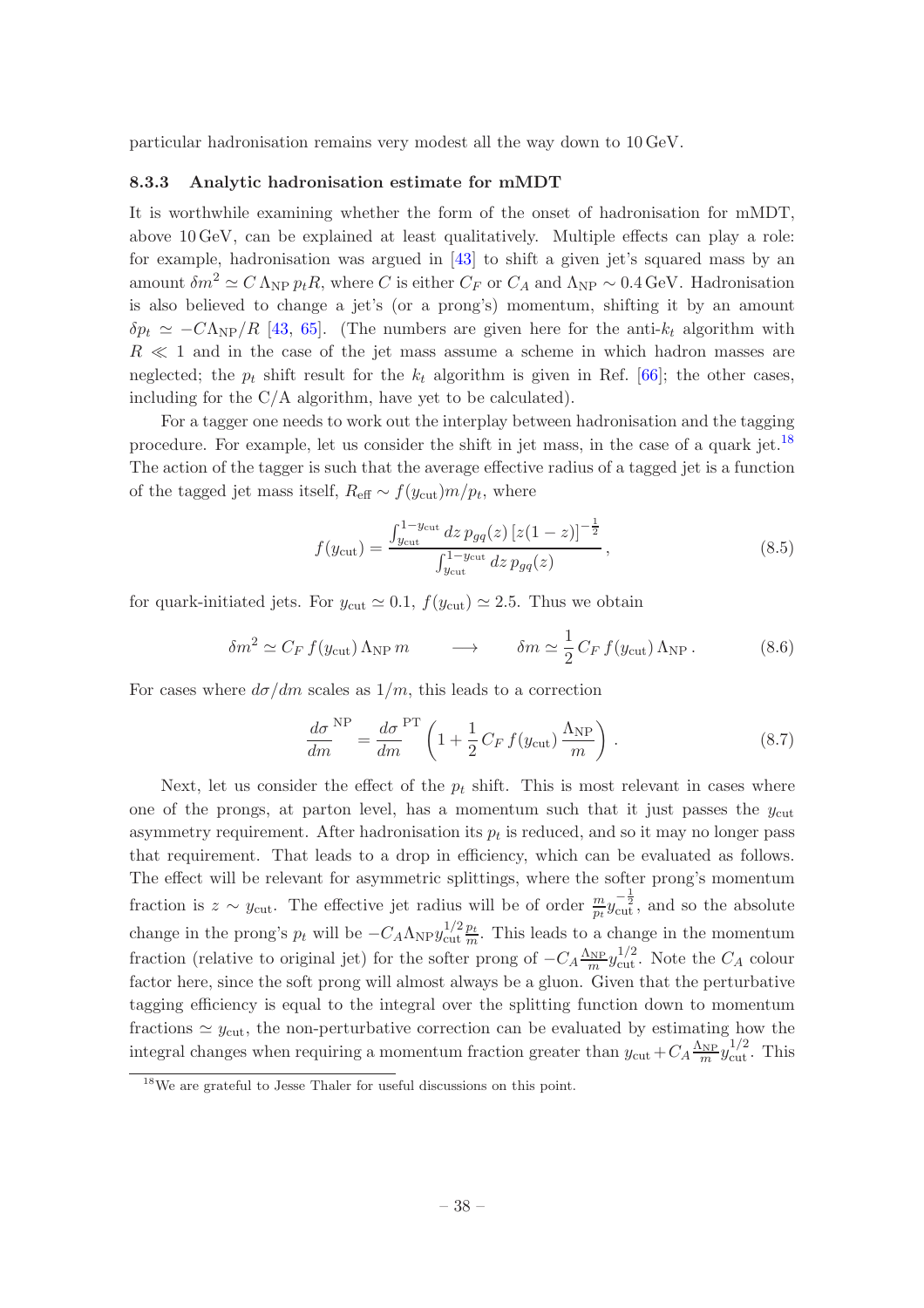<span id="page-40-0"></span>gives us

$$
\frac{d\sigma^{\rm NP}}{dm} \simeq \frac{d\sigma^{\rm PT}}{dm} \frac{\ln\left(y_{\rm cut} + C_A \frac{\Lambda_{\rm NP}}{m} y_{\rm cut}^{1/2}\right) + \frac{3}{4}}{\ln y_{\rm cut} + \frac{3}{4}},\tag{8.8a}
$$

$$
\simeq \frac{d\sigma^{\rm PT}}{dm} \left( 1 - C_A \frac{y_{\rm cut}^{-1/2}}{\ln 1/y_{\rm cut} - \frac{3}{4}} \frac{\Lambda_{\rm NP}}{m} \right). \tag{8.8b}
$$

One element that we have neglected here is that if hadronisation causes a (sub)jet with mass  $m_1$  to fail the  $y_{\text{cut}}$  (or  $z_{\text{cut}}$ ) requirement, then mMDT continues to recurse into the harder prong. This will populate the lower mass region and the jet might then tagged as having mass  $m_2 \ll m_1$ . The contribution from this effect to masses of order  $m_2$  will be proportional to  $\alpha_s \Lambda_{\rm NP}/m_1$ , whereas the direct correction to masses of order  $m_2$  will be proportional to  $\Lambda_{\rm NP}/m_2$ , which is parametrically larger.

The dependence of the hadronisation correction on  $m$  is identical in Eqs. [\(8.7\)](#page-39-2) and [\(8.8\)](#page-40-0), with only the coefficient changing. Interestingly the corrections depend just on the jet mass, and not on the jet  $p_t$ ; this is characteristically different from the situation for plain jet mass.

Numerically it is the negative contribution from the  $p_t$  shift that dominates over the mass shift. Considerable caution is needed, however, as concerns the actual numerical prediction from these formulae: we have ignored hadron-mass effects, which are known to be substantial [\[67,](#page-55-6) [68\]](#page-55-7); we have ignored the (complicated) issue that the two-pronged structure of the jet will undoubtedly modify the pattern of hadronisation corrections relative to the calculations of [\[43\]](#page-54-9), both for the overall jet mass and the prong transverse momentum; we have also ignored the differences between mMDT with a  $y_{\text{cut}}$  and a  $z_{\text{cut}}$ , even though we have seen that they have different non-perturbative effects, possibly because y's definition involves the jet mass, which is itself subject to further corrections. Accordingly, it is probably only the overall  $\Lambda_{\rm NP}/m$  scaling in Eqs. [\(8.7\)](#page-39-2) and [\(8.8\)](#page-40-0) that can be considered robust.

Despite these caveats, it is still interesting to compare the result of Eqs. [\(8.7\)](#page-39-2) and [\(8.8\)](#page-40-0) to the Monte Carlo results. This is done in the top-right plot of Fig. [15.](#page-38-0) The plot shows the Monte Carlo results for both the  $y_{\text{cut}}$ - and  $z_{\text{cut}}$ -based mMDT. For the results labelled "0-mass," all particles' 4-momenta have been transformed (before clustering) so as to have zero mass, while maintaining their  $p_t$ , rapidity and azimuth. The figure also shows our analytical result, as well as a variant where the hadronisation corrections have been rescaled by an (arbitrarily chosen) factor of 2.4. All the Monte Carlo results seem to be roughly consistent with our predicted  $\Lambda_{\rm NP}/m$  scaling down to  $\mathcal{O}(10 \,\text{GeV})$ . However the normalisation of the hadronisation correction appears to be very sensitive to the details of the tagger and the input particles. The version of mMDT formulated in terms of a  $z_{\text{cut}}$ and with massless input particles appears to agree reasonably well with our prediction. This may just be a coincidence, though it is also true that this is the variant for which our estimates above were most likely to be reasonable.

A final comment concerns the absolute size of the hadronisation corrections for the  $z_{\text{cut}}$ based mMDT variants: in the region of phenomenological interest, it seems that hadro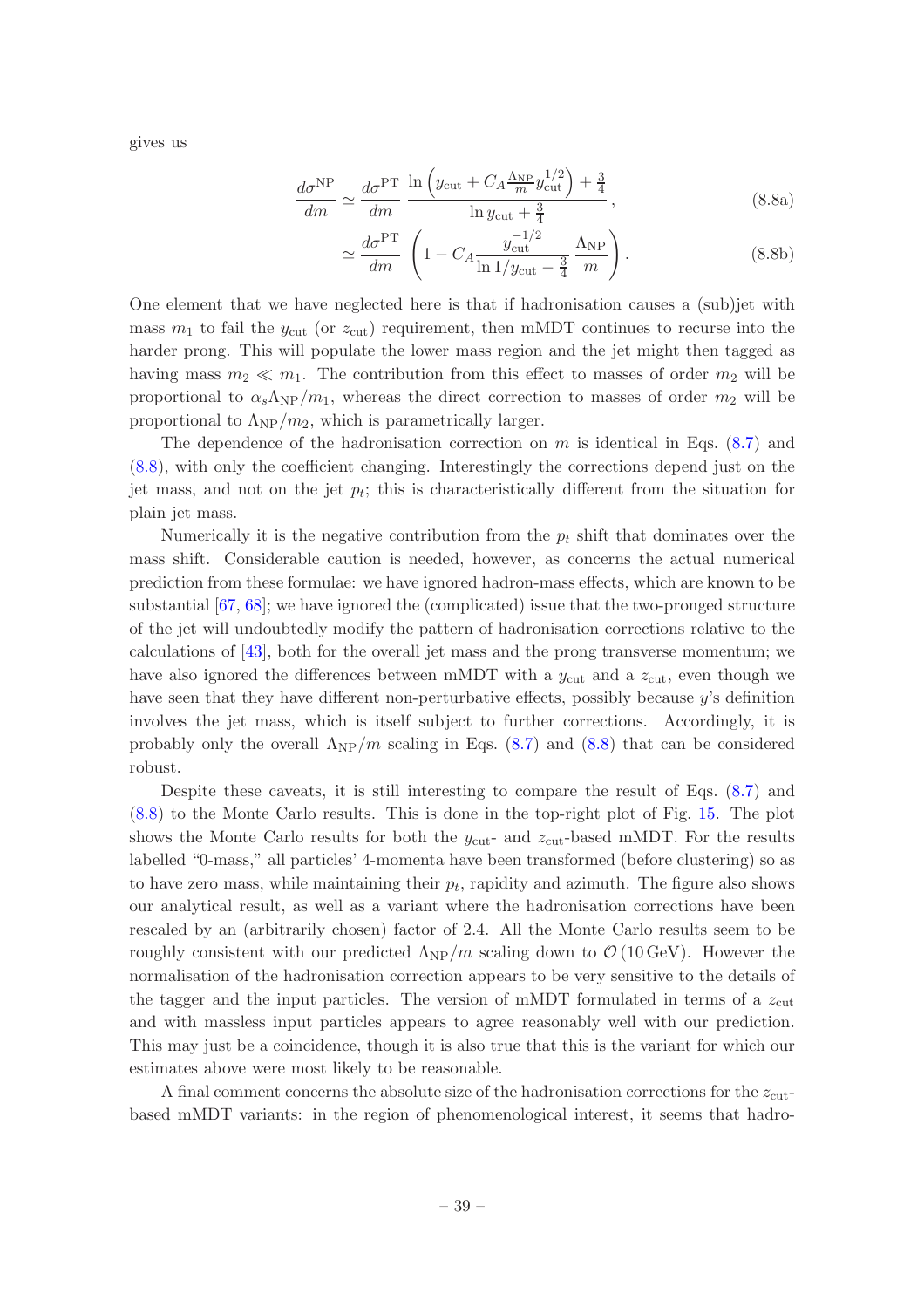nisation is just a couple of percent. This suggests that these mMDT variants may be optimally suited to high-precision studies, both in new physics searches, and possibly also even applications such measurements of the strong coupling.

## <span id="page-41-0"></span>8.3.4 Underlying event

A discussion of non-perturbative effects would not be complete without considering the underlying event (UE), whose impact for each tagger can be seen in Fig. [14,](#page-37-0) with a summary in the bottom plot of Fig. [15.](#page-38-0) The jet mass is the most strongly affected, while all the groomed/tagged results show a significantly reduced UE sensitivity, which was part of the intention in their design. For trimming and pruning this sensitivity remains genuinely small throughout the phenomenologically relevant region, and in particular significantly smaller than the hadronisation corrections. For mMDT the dependence on UE is almost imperceptible, at or below the 1% level for all jet masses.

For Y-pruning the UE sensitivity is not negligible: this is because the UE can significantly increase the original jet's mass and the resulting pruning radius. Consequently, a jet that was classified as Y-pruned without UE, may be reclassified as I-pruned. The overall pruning rate increases slightly (because for I-pruned jets the  $z$ -cut is turned off), while the Y-pruned rate is noticeably decreased. This sensitivity to UE is perhaps the one main disadvantage of Y-pruning, and is, we believe, inherent to any approach that effectively relies on the original jet mass to help discriminate between colour singlet signals and colour triplet/octet backgrounds.

One should be aware that the above pattern of UE dependence does depend on the jet transverse momentum. For example, mMDT was originally designed in conjunction with filtering in order to reduce the effect of UE. This appears not to be necessary here, but had we considered jets with transverse momentum of a couple of hundred GeV, as was the context for the original MDT+filtering study, then the much larger effective radius for the tagged jet would have led to noticeable UE effects in the absence of filtering.

## <span id="page-41-1"></span>8.4 Choice of Monte Carlo Generator

Throughout this work, we have regularly compared our analytical results for the tagged mass distributions with the output of Monte Carlo parton shower simulations from Pythia 6.425 [\[17](#page-53-5)], with the DW tune [\[38\]](#page-54-4) of its virtuality-ordered shower. We have generally found good agreement between our analytics and the Pythia parton-shower simulations. It is also of interest to check whether the agreement is equally good when using different parton showers. To do so, we concentrate on the mMDT mass distribution, in the case of quark-initiated jets, for  $y_{\text{cut}} = 0.13$ , at the parton level.

The top-left plot of figure [16](#page-42-0) shows the comparison between the different showers in Pythia 6 and Pythia 8: the virtuality-ordered one in Pythia 6, our default, and the  $p_t$ -ordered one in Pythia 6 [\[70](#page-55-8)] (in the Perugia 2011 [\[71\]](#page-55-9) tune) and the  $p_t$ -ordered shower from Pythia 8 [\[18](#page-53-6)] (in the 4C tune [\[72](#page-55-10)]). The top-right plot shows the mMDT mass distribution obtained with the angular-ordered showers from Herwig  $6.520$  [\[73](#page-55-11)] and Herwig++ 2.6.3 [\[16,](#page-53-4) [74](#page-55-12), [75](#page-55-13)] in their default tunes. The Monte Carlo curves are obtained with a generation cut of  $p_t > 2.2$  TeV applied to the  $qq \rightarrow qq$  hard process, and the tagging analysis is then carried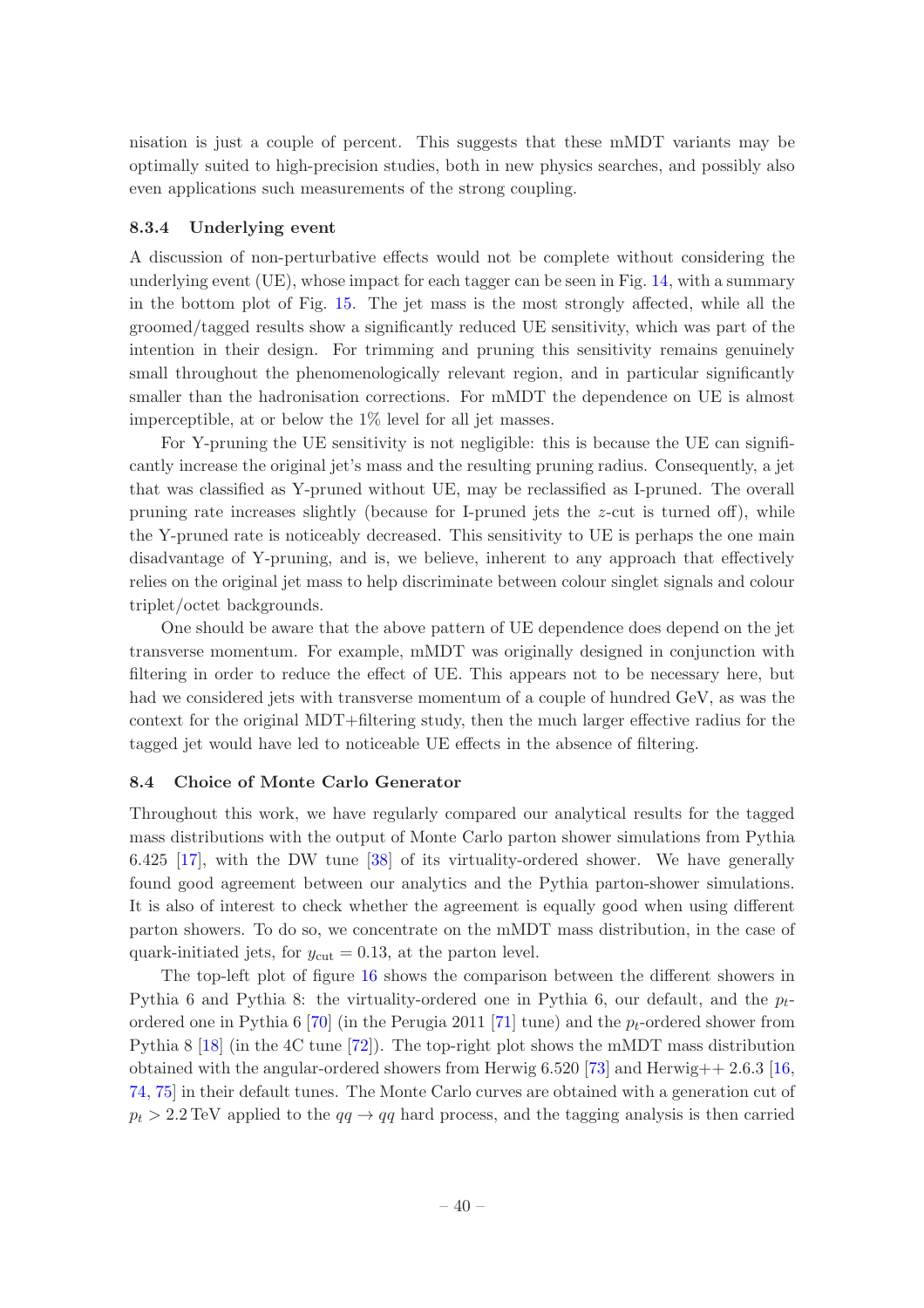



<span id="page-42-0"></span>Figure 16. Mass distributions for mMDT tagged jets, comparing different parton-shower generators, the resummation and the exact leading-order and next-to-leading order results (obtained with  $NLOJet++$  [\[64\]](#page-55-3) with the MSTW2008 NLO PDF set [\[69\]](#page-55-14)), with a central scale choice  $\mu_R = \mu_F = p_t$  and simultaneous scale variations by a factor of two. Unless otherwise specified the curves correspond to a jet radius of  $R = 1$ . The Monte Carlo results have been obtained at parton level, with the underlying event turned off. See text for further details.

out on all jets with  $p_t > 3 \text{TeV}^{19}$  $p_t > 3 \text{TeV}^{19}$  $p_t > 3 \text{TeV}^{19}$  All plots include the full leading order (LO) result obtained with the program  $NLOJet++$  [\[64](#page-55-3)]. The fixed-order calculation is important in that it enables us to check the distributions for large masses, where resummation may not be appropriate. We ensure a high purity of quark-initiated jets in the fixed-order calculations by setting the incoming gluon parton distribution functions to zero.

The plots in the top row figure [16](#page-42-0) show that nearly all the Monte Carlo generators are in

<span id="page-42-1"></span><sup>19</sup>While it is clear that having one generator cut and a higher subsequent jet selection cut is the correct thing to do, it is also computationally more expensive. In all the other plots of this paper, we have simply used a generator cut of 3 TeV, and always examined the two leading jets. We have verified that these two procedures give essentially identical results, both for Pythia 6.4's virtuality ordered shower and for Herwig 6.520. In contrast, for the  $p_t$  ordered showers in Pythia 6.4 and Pythia 8, the two procedures give visibly different results, and it is mandatory to use the procedure with staggered generation and selection cuts.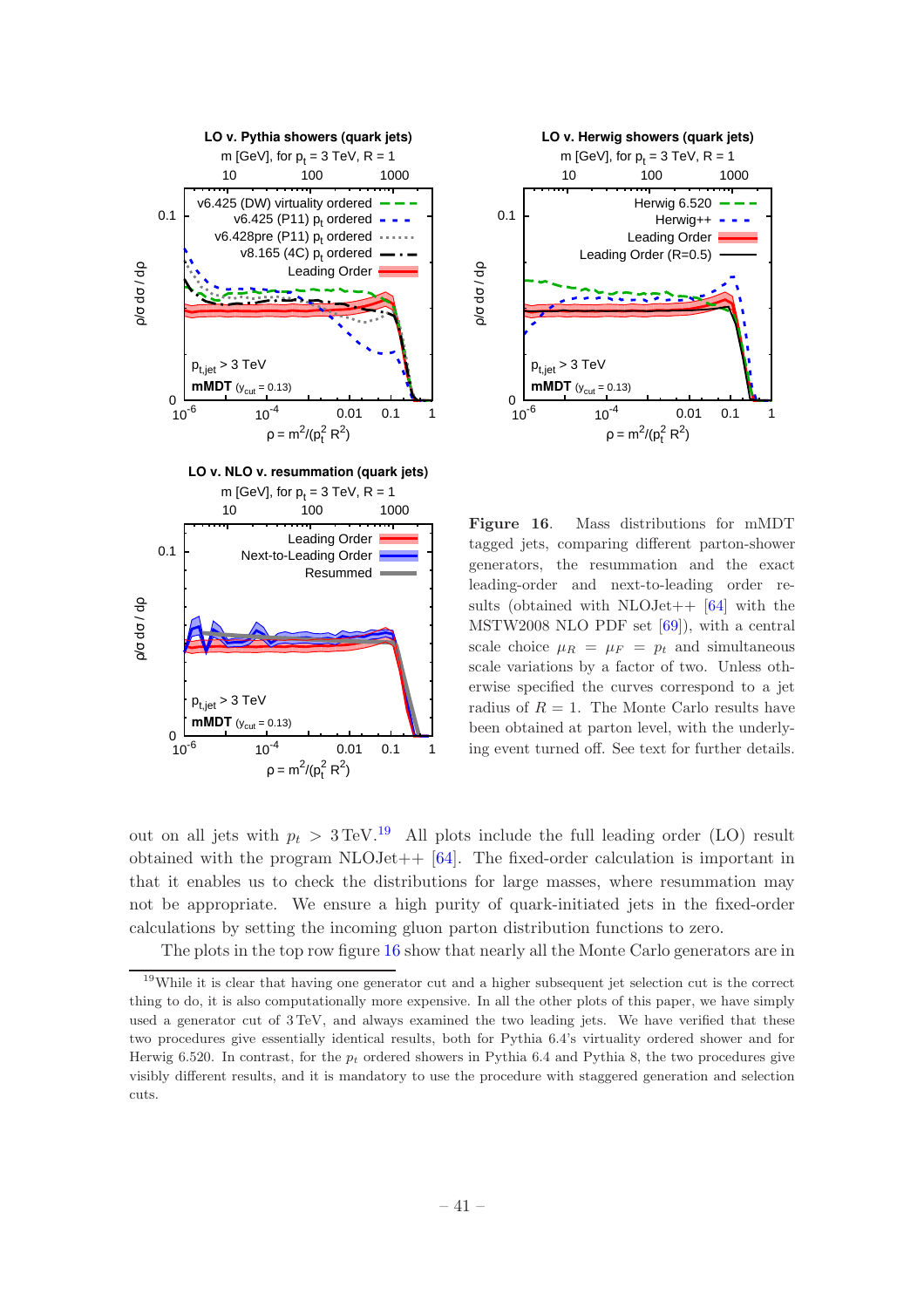reasonable agreement with each other, with our resummation and with the LO calculation. The one exception is the  $p_t$ -ordered shower in Pythia 6.245, which predicts a noticeably different shape for the distribution, both at small and large masses. We have checked that this characteristic holds also in another widespread tune of the  $p_t$ -ordered shower, Z2 [\[76\]](#page-55-15). This significant difference relative to our calculations and the other generators appears to be limited to situations where the jet transverse momenta are close to the kinematic limit. We have checked that similar differences appear also for the other substructure tools considered in this paper. Following discussions with the authors of Pythia, they provided us with code for a modified version of the  $p_t$ -ordered shower, which resolves an issue in which the hardness of the final-state shower could be affected by the presence (or not) of soft initial-state emissions. Results with this modified shower are shown in Fig. [16](#page-42-0) (top-left) as a dotted curve, labelled v6.428pre, and one observes a clear improvement in the agreement with other tools. This example illustrates the value of analytical understanding in situations such as this where Monte Carlo results from various generators differ noticeably.

We note that the LO curve exhibits non-trivial structure (a small bump) in the vicinity of  $\rho = 0.1$ . This structure is absent in most of the Monte Carlo results, as well as in the results obtained from our analytical calculation (it is however present for Herwig++, and somewhat stronger than in the LO result). We believe that it is driven by the precise structure of hard large-angle radiation: this can be thought of as having a significant hard initial-state radiation contribution, neglected in our calculations and only approximately present in the parton showers. To confirm this hypothesis we also show the LO calculation for a jet of radius  $R = 0.5$  (left-hand plot), which should reduce the initial-state radiation contribution. Indeed, the structure at  $\rho \simeq 0.1$  is much less pronounced. We expect that if we had carried out simulations with tools such as MC@NLO [\[77](#page-55-16)] or POWHEG [\[78](#page-55-17)] (or alternatively CKKW [\[79\]](#page-55-18) or MLM [\[80](#page-55-19)] matching), these would have correctly accounted for this type of large-mass structure, without significantly modifying the results at lower  $\rho$ . It would be interesting to verify this expectation, however such a study is beyond the scope of this work.

Finally, the bottom-left plot shows our resummed prediction and the NLO result. As discussed in section [8.2,](#page-34-0) the choice  $y_{\text{cut}} = 0.13$  minimises higher-order corrections and hence the all-order result is dominated by the LO contribution, even at relatively small masses. This property is confirmed in the NLO calculation, whose central value is just within the scale uncertainty band of the LO calculation.<sup>[20](#page-43-1)</sup>

#### <span id="page-43-0"></span>8.5 Effect of the taggers on signal–background discrimination

We have so far considered only the question of how the various taggers/groomers behave for backgrounds, i.e. quark or gluon-induced jets. A key question for evaluating the per-

<span id="page-43-1"></span> $20$ Scale uncertainties have been obtained through simultaneous variation of renormalisation and factorisation scales by a factor of two around a central value taken equal to the  $p_t$  of the leading jet. The scales are kept identical in the (3-jet@NLO) differential mMDT cross section and in the (2-jet@NLO) normalisation cross section. Note the following caveat when varying factorisation scales: the variation of the quark densities is a function also of the gluon densities, however the matrix elements involving incoming gluons are all discarded, in order to obtain mainly quark jets; therefore factorisation scale dependence is not expected to cancel exactly at NLO, in contrast with the situation for a normal NLO calculation.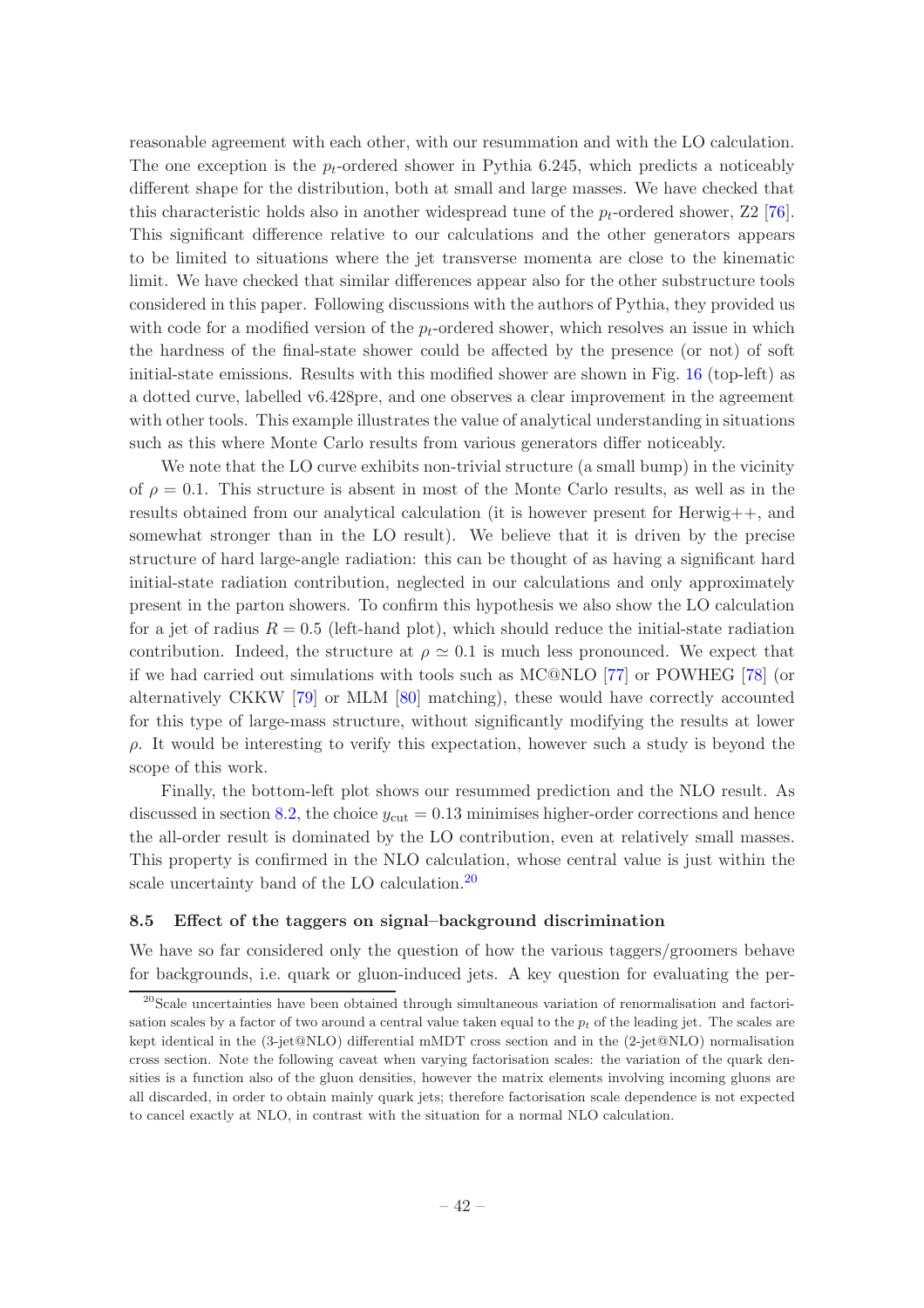

<span id="page-44-0"></span>Figure 17. Efficiencies for tagging hadronicallydecaying  $W$ 's, for a range of taggers/groomers, shown as a function of the W transverse momentum generation cut in the Monte Carlo samples (Pythia 6, DW tune). Further details are given in the text.

formance of taggers is also that of how they fare on signal jets, for example  $W, Z$  or Higgs-bosons. The basic, known tree-level result, is that for the decay of a scalar particle, the tagging efficiency of a tagger like mMDT is essentially

<span id="page-44-1"></span>
$$
\epsilon_S = \int_{z_{\text{cut}}}^{1-z_{\text{cut}}} dz P_{H \to q\bar{q}}(z) = 1 - 2z_{\text{cut}} , \qquad (8.9)
$$

where the results makes use of the fact that  $P_{H\rightarrow q\bar{q}}(z) = 1$ . As usual, in the small  $z_{\text{cut}}$ limit,  $y_{\text{cut}}$  and  $z_{\text{cut}}$  are interchangeable. The same result holds for pruning (original and Y-pruning), modulo corrections associated with initial-state radiation (ISR). For trimming, the result depends on  $m/p_t$ , and is  $1-2z_{\text{cut}}$  for  $\rho > z_{\text{cut}} r^2$  and tends to 1 for asymptotically smaller  $m/p_t$  (again, modulo corrections from ISR). Of course, the tagging always needs to be performed in a given mass window, and these estimates assume that the mass window is sufficiently wide relative to any loss of mass resolution caused by ISR, UE and pileup (the width was studied in detail for MDT with filtering by Rubin in Ref. [\[21](#page-53-9)]).

Fig. [17](#page-44-0) shows tagging efficiencies obtained with Pythia 6 (DW tune) at hadron level (with UE). They have been obtained in  $WZ$  events, with the Z decaying leptonically and the  $W$  hadronically. The tagger is applied to the hardest jet in the event, which is deemed tagged if its final mass is in the window 64–96 GeV. The fraction of jets that were tagged is shown as a function of a minimum  $p_t$  cut applied on the  $q\bar{q} \rightarrow WZ$  hard event in the simulation. As expected, the tagging efficiencies are fairly independent of the  $p_{t,\text{min}}$  choice, and reasonably consistent with the  $1 - 2z_{\text{cut}}$  expectation. The differences that one sees relative to that expectation have two main origins. Firstly Eq. [\(8.9\)](#page-44-1) holds at tree-level. It receives  $\mathcal{O}(\alpha_s)$  corrections from gluon radiation off the  $W \to q\bar{q}'$  system. Monte Carlo simulation suggests these effects are responsible, roughly, for a 10% reduction in the tagging efficiencies. Secondly, Eq. [\(8.9\)](#page-44-1) was for unpolarized decays. By studying leptonic decays of the W in the  $pp \rightarrow WZ$  process, one finds that the degree of polarization is  $p_t$  dependent, and the expected tree-level tagging-efficiency ranges from about 76% at low  $p_t$  to 84% at high  $p_t$ . These two effects explain the bulk of the modest differences between Fig. [17](#page-44-0) and the result of Eq. [\(8.9\)](#page-44-1). However, the main conclusion that one draws from Fig. [17](#page-44-0) is that the ultimate performance of the different taggers will be driven by their effect on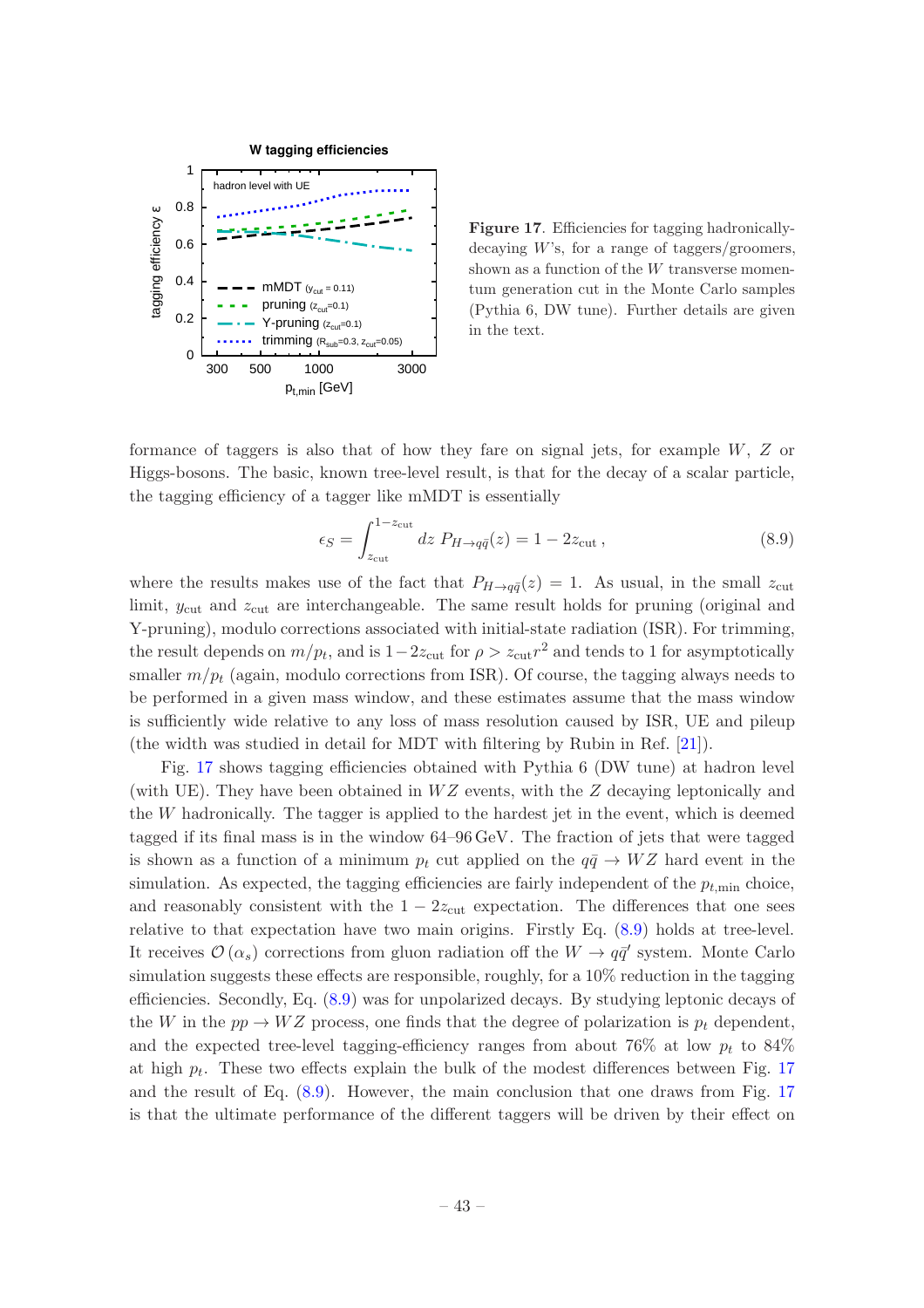the background rather than by the fine details of their interplay with signal events. This provides an a posteriori justification of our choice to concentrate our study on background jets.



<span id="page-45-0"></span>**Figure 18.** The significance obtained for tagging signal  $(W)$ s) versus background, defined as  $\epsilon_S/\sqrt{\epsilon_B}$ , for a range of taggers/groomers, shown as a function of the transverse momentum generation cut in the Monte Carlo samples (Pythia 6, DW tune) Further details are given in the text.

Figure [18](#page-45-0) shows the overall performance of the different taggers quantified as  $S =$  $\epsilon_S/\sqrt{\epsilon_B}$ , which is proportional to the signal significance that can be obtained with a given tagger. Here  $\epsilon_B$  is the fraction of quark (left plot) or gluon (right plot) jets that are tagged and pass the mass cut.

Let us start by discussing mMDT. Its signal significance S grows with  $p_t$ . This is driven by three modest effects combining together: the signal efficiency increases at high  $p_t$ ; the background tagging rate is, in a first approximation, proportional to  $\alpha_s(p_t)$ , which decreases at high  $p_t$ ; and for our choice  $y_{\text{cut}} = 0.11$ , the tagging rate decreases slightly for decreasing  $m/p_t$  (cf. Fig. [11\)](#page-31-1). The signal significance is lower for gluon backgrounds than for quark backgrounds, which is simply a consequence of the  $C_A$  v.  $C_F$  colour factor in the leading-order background tagging rate. This is partially compensated for at high  $p_t$  by the steeper  $m/p_t$  dependence in the gluon case.

Next, consider trimming. At low  $p_t$  it has a slightly lower significance than mMDT, mainly because the particular  $z_{\text{cut}}$  we've used is slightly non-optimal for tagging purposes. However, its main relevant feature is the drop in significance relative to the mMDT curve for  $p_t \gtrsim 800 \,\text{GeV}$ . This corresponds to a  $\rho$  value of 0.01, which is to be compared to the point  $\rho = r^2 z_{\text{cut}} = 0.0045$  in Eqs. [\(4.4\)](#page-9-1), [\(4.9\)](#page-12-2) at which the background starts to grow and develop a low-mass Sudakov peak. cf. Eq. [\(4.9\)](#page-12-2). The departure from mMDT is less pronounced in the gluon case than in the quark case because the stronger Sudakov suppression from the  $C_A$  colour factor reduces the height of the low-mass background Sudakov peak.

Finally, we examine pruning. Like trimming, pruning has a low-mass Sudakov peak, but it develops only for lower masses than for trimming, and accordingly the drop in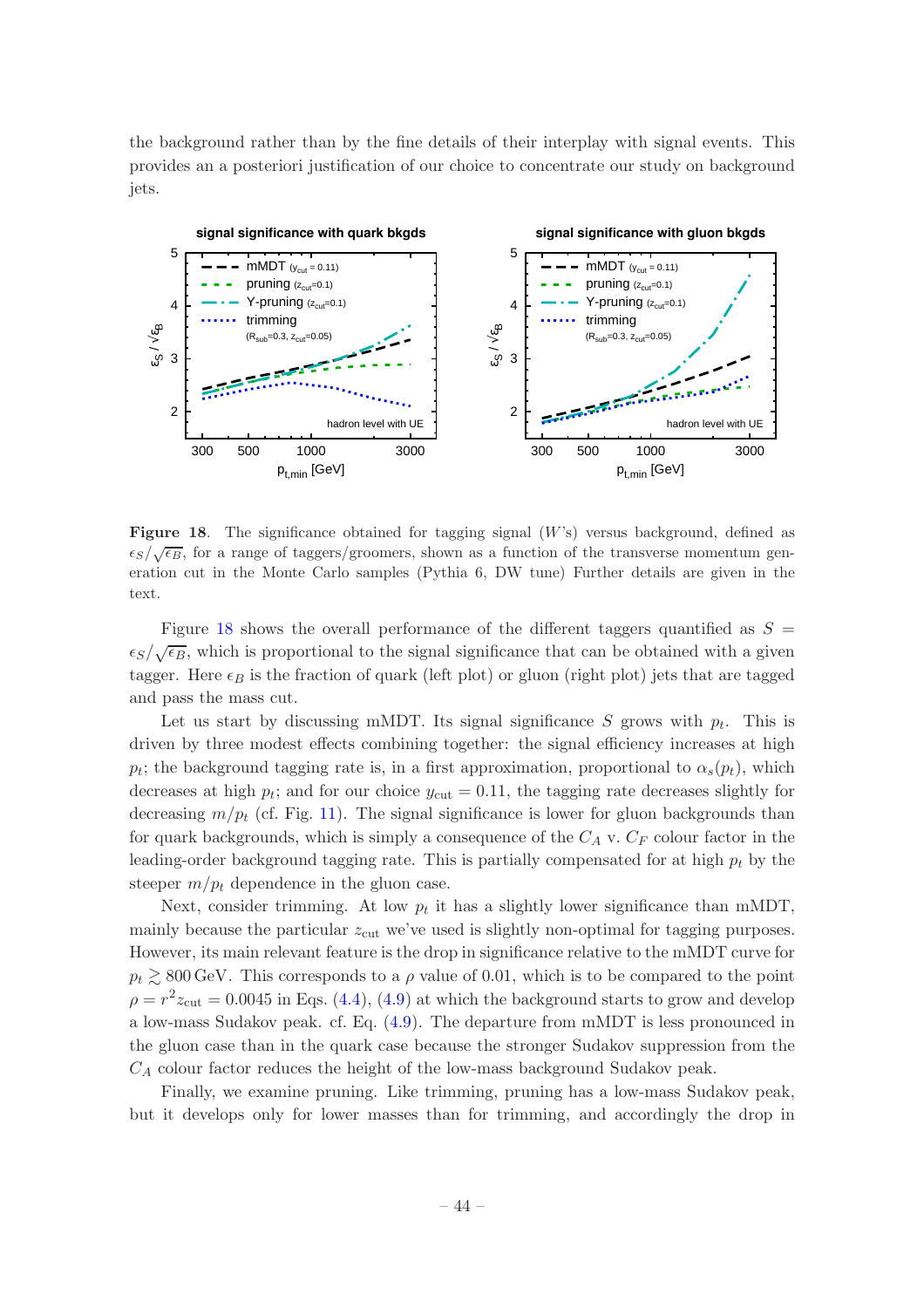|                                   | highest logs                                                                 | transition(s)                                                                                                                      | Sudakov peak                                                                         | <b>NGLs</b>       | NP: $m^2 \leq$                                                                 |
|-----------------------------------|------------------------------------------------------------------------------|------------------------------------------------------------------------------------------------------------------------------------|--------------------------------------------------------------------------------------|-------------------|--------------------------------------------------------------------------------|
| plain mass                        | $\alpha^n_{\circ}L^{2n}$                                                     |                                                                                                                                    | $L \simeq 1/\sqrt{\bar{\alpha}_s}$                                                   | yes               | $\mu_{\rm NP} p_t R$                                                           |
| trimming<br>pruning<br><b>MDT</b> | $\alpha_{s}^{n}L^{2n}$<br>$\alpha_s^n L^{2n}$<br>$\alpha_{\circ}^n L^{2n-1}$ | $z_{\rm cut}, r^2 z_{\rm cut}$<br>$z_{\rm cut}, z_{\rm cut}^2$<br>$y_{\text{cut}}, \frac{1}{4} y_{\text{cut}}^2, y_{\text{cut}}^3$ | $L \simeq 1/\sqrt{\bar{\alpha}_s} - 2 \ln r$<br>$L \simeq 2.3/\sqrt{\bar{\alpha}_s}$ | yes<br>yes<br>yes | $\mu_{\rm NP} p_t R_{\rm sub}$<br>$\mu_{\rm NP} p_t R$<br>$\mu_{\rm NP} p_t R$ |
| Y-pruning<br>mMDT                 | $\alpha_s^n L^{2n-1}$<br>$\alpha^n_{\circ}L^n$                               | $z_{\rm cut}$<br>$y_{\text{cut}}$                                                                                                  | (Sudakov tail)                                                                       | yes<br>no         | $\mu_{\rm NP} p_t R$<br>$\mu_{\rm NP}^2/y_{\rm cut}$                           |

<span id="page-46-2"></span>Table 1. Table summarising the main features for the plain jet mass, the three original taggers of our study and the two variants introduced here. In all cases,  $L = \ln \frac{1}{\rho} = \ln \frac{R^2 p_t^2}{m^2}$ ,  $r = R_{\text{sub}}/R$  and the log counting applies to the region below the smallest transition point. The transition points themselves are given as  $\rho$  values. Sudakov peak positions are quoted for  $d\sigma/dL$ ; they are expressed in terms of  $\bar{\alpha}_s \equiv \alpha_s C_F/\pi$  for quark jets and  $\bar{\alpha}_s \equiv \alpha_s C_A/\pi$  for gluon jets and neglect corrections of  $\mathcal{O}(1)$ . "NGLs" stands for non-global logarithms. The last column indicates the mass-squared below which the non-perturbative (NP) region starts, with  $\mu_{NP}$  parametrising the scale where perturbation theory is deemed to break down.

performance of pruning relative to mMDT is mitigated. Most interesting, perhaps, is Y-pruning. Its background enjoys a double-logarithmic Sudakov suppression for small  $m/p_t$ , due to the factor  $e^{-D(\rho)}$  in Eq. [\(5.10a\)](#page-19-3). The analogous effect for the signal is, we believe, single-logarithmic, hence the modest reduction in signal yields in Fig. [17.](#page-44-0) Overall the background suppression dominates, leading to improved tagging significance at high  $p_t$ . This is most striking in the gluon case, because of the  $C_A$  colour factor in the  $e^{-D(\rho)}$ Sudakov suppression. Despite this apparent advantage, one should be aware of a defect of Y-pruning, namely that at high  $p_t$  the Y/I classification can be significantly affected by underlying event and pileup, because of the way in which they modify the original jet mass and the resulting pruning radius. It remains of interest to develop a tagger that exploits the same double-logarithmic background suppression while not suffering from this drawback.[21](#page-46-1)

## <span id="page-46-0"></span>9 Conclusions

In this paper we have developed an extensive analytical understanding of the action of widely used boosted-object taggers and groomers on quark and gluon jets.

We initially intended to study three methods: trimming, pruning and the mass-drop tagger (MDT). The lessons that we learnt there led us to introduce new variants, Y-pruning and the modified mass-drop tagger (mMDT). The key features of the different taggers are

<span id="page-46-1"></span> $^{21}$ In this context it may be beneficial to study a range of variables, such as N-subjettiness [\[26](#page-53-14)] and energy correlations [\[32](#page-53-18)], or even combinations of observables as done in Refs [\[81](#page-55-20), [82](#page-55-21)]. It is also of interest to examine observables specifically designed to show sensitivity to colour flows, such as pull [\[83](#page-55-22)] and dipolarity [\[84\]](#page-55-23), though it is not immediately apparent that these exploit differences in the double logarithmic structure. It would also, of course, be interesting to extend our analysis to other types of method such as template tagging [\[85\]](#page-55-24).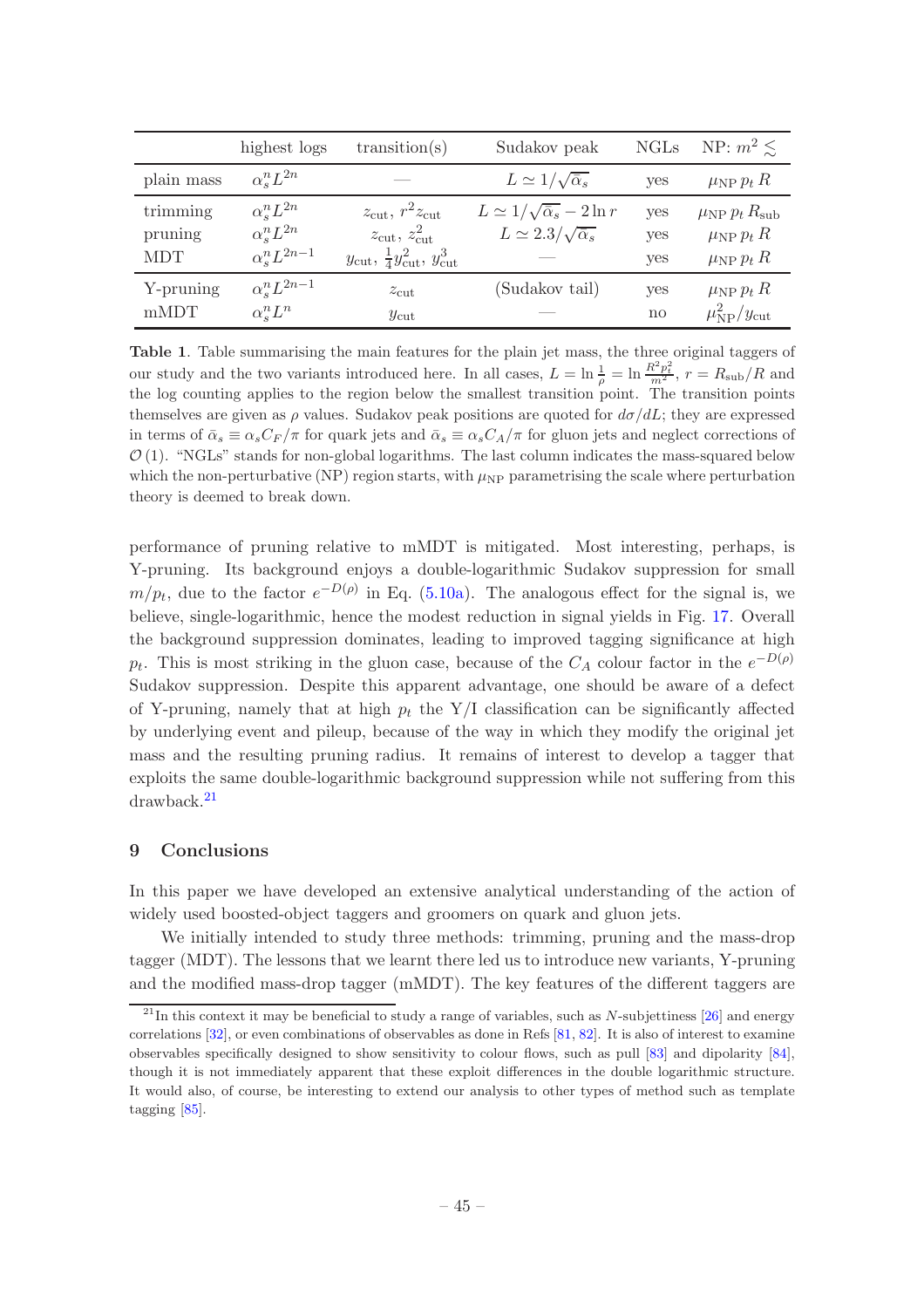summarised in table [1.](#page-46-2) We found, analytically, that the taggers are similar in certain phase-space regions and different in others, identified the transition points between these regions and carried out resummations of the dominant logarithms of  $p_t/m$  to all orders.

One tagger has emerged as special, mMDT, in that it eliminates all sensitivity to the soft divergences of QCD. As a result its dominant logarithms are  $\alpha_s^n L^n$ , entirely of collinear origin. It is the first time, to our knowledge, that such a feature is observed, and indeed all the other taggers involve terms with more logarithms than powers of  $\alpha_s$ . One consequence of having just single, collinear logarithms is that the complex non-global (and super-leading [\[57](#page-54-24)]) logarithms are absent. Another is that fixed-order calculations have an enhanced range of validity, up to  $L \ll 1/\alpha_s$  rather than  $L \ll 1/\sqrt{\alpha_s}$ . The modified mass-drop tagger is also the least affected by non-perturbative corrections. Finally the  $y_{\text{cut}}$ parameter of the tagger can be chosen so as to ensure a mass distribution that is nearly flat, which can facilitate the reliable identification of small signals. Intriguingly, the massdrop parameter appears to be largely redundant, which suggests that one might further simplify the tagger by eliminating it, while retaining all of the tagger's attractive features. Also of interest is the Y variant of pruning. This is the only one of these simple taggers to derive a significant advantage from the difference in net colour between electroweak signals and QCD backgrounds. That advantage comes at the cost of enhanced UE and pileup sensitivity, and it remains to be seen if this drawback can be alleviated.

This article forms part of a wider project to gain an understanding of the behaviour of taggers on both signals and backgrounds. Such an understanding is important to help ensure that these tools are used as robustly as possible and to gain insight into the similarities and differences between tools. We saw explicitly, in section [8.4,](#page-41-1) how our results helped identify issues in Monte Carlo generators, and in section [8.5,](#page-43-0) how they gave us a powerful tool to understand signal-background discrimination performance as a function of jet  $p_t$ .

We look forward to continued future work on this subject. This may include the extension of our analysis to signal processes, higher accuracy calculations for the taggers, measurements and phenomenological comparisons especially for mMDT, and the study of a wider range of observables. We believe that such work will provide solid foundations for the field of jet substructure and help guide its future development.

## Acknowledgments

MD and SM would like to thank the CERN Theory Group for hospitality during parts of this work. SM would like to thank Michael Spannowsky for many useful discussions. We would all like to acknowledge useful discussions with Matteo Cacciari, Steve Ellis, Steve Mrenna, Sebastian Sapeta, Mike Seymour, Torbjörn Sjöstrand, Peter Skands, Gregory Soyez, Jesse Thaler and Jon Walsh and are grateful to an anonymous referee for insightful comments. We also thank David Grellscheid and Leif Lönnblad for assistance with ThePEG. Finally, we are grateful for support from the French Agence Nationale de la Recherche, under grant ANR-09-BLAN-0060, from the European Commission under ITN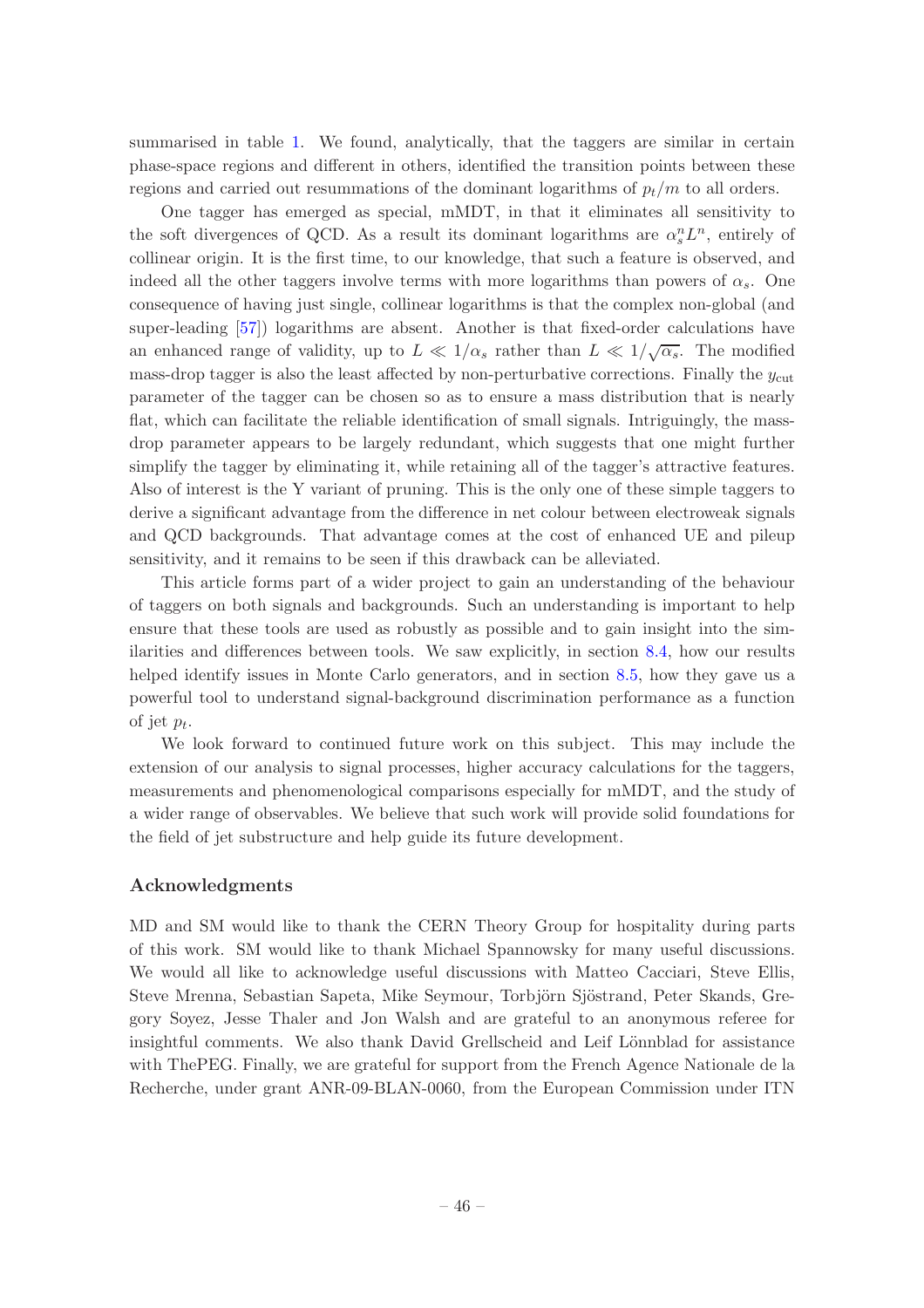grant LHCPhenoNet, PITN-GA-2010-264564, from ERC advanced grant Higgs@LHC and from the UK's STFC.

## <span id="page-48-0"></span>A Formulae for gluon jets

In the main text we explicitly derived resummed expressions for quark-initiated jets. Analogous expressions for gluon jets can be easily obtained by replacing the colour factor  $C_F$ with  $C_A$  and considering gluon splittings rather than quark ones, which amounts to the substitution  $p_{gq} \rightarrow p_{xg} \equiv \left(\frac{1}{2}\right)$  $rac{1}{2}p_{gg} + \frac{T_R n_f}{C_A}$  $\frac{F_R n_f}{C_A} p_{qg}$ , where the reduced splitting functions are defined by

$$
p_{qg}(z) = \frac{1}{2}(z^2 + (1 - z)^2),
$$
\n(A.1a)

$$
p_{gg}(z) = 2\frac{1-z}{z} + z(1-z),
$$
\n(A.1b)

$$
p_{gq}(z) = \frac{1 + (1 - z)^2}{2z},
$$
\n(A.1c)

Note that, exploiting the symmetry  $z \leftrightarrow (1-z)$  of the  $g \rightarrow gg$  splitting,  $p_{gg}$  has been conveniently written in such a way that it only exhibits a singularity for  $z \to 0$ .

We can define now the equivalents of Eq.  $(3.1)$  and Eq.  $(4.8)$  for gluon-induced jets:

$$
D_g(\rho) = \int_{\rho}^1 \frac{d\rho'}{\rho'} \int_{\rho'}^1 dz \ p_{xg}(z) \frac{\alpha_s(z\rho' R^2 p_t^2) C_A}{\pi}, \tag{A.2}
$$

$$
S_g(a,b) = \int_b^a \frac{d\rho'}{\rho'} \int_{z_{\text{cut}}}^1 dz \, p_{xg}(z) \, \frac{\alpha_s(z\rho' R^2 p_t^2) C_A}{\pi}, \tag{A.3}
$$

It is then easy to write down the resummed expressions for the mass distribution of gluoninduced jets, for each of the cases considered in this paper, i.e. plain jet mass, trimming, pruning and mMDT. As in the main part of the paper, we report results in the small- $z_{\text{cut}}$  $(y_{\text{cut}})$  limit.

## <span id="page-48-1"></span>A.1 Plain jet mass

The resummed expression for the integrated distribution of the plain jet mass, in the case of gluon jets is given by

$$
\Sigma_g(\rho) = e^{-D_g(\rho)} \cdot \frac{e^{-\gamma_E D'_g(\rho)}}{\Gamma(1 + D'_g(\rho))} \cdot \mathcal{N}_g(\rho) ,\qquad (A.4)
$$

where  $\mathcal{N}_q(\rho)$  contains non-global logarithms and clustering logarithms. The above expression is to be compared to the case of quark-initiated jets, Eq. [\(3.2\)](#page-7-4).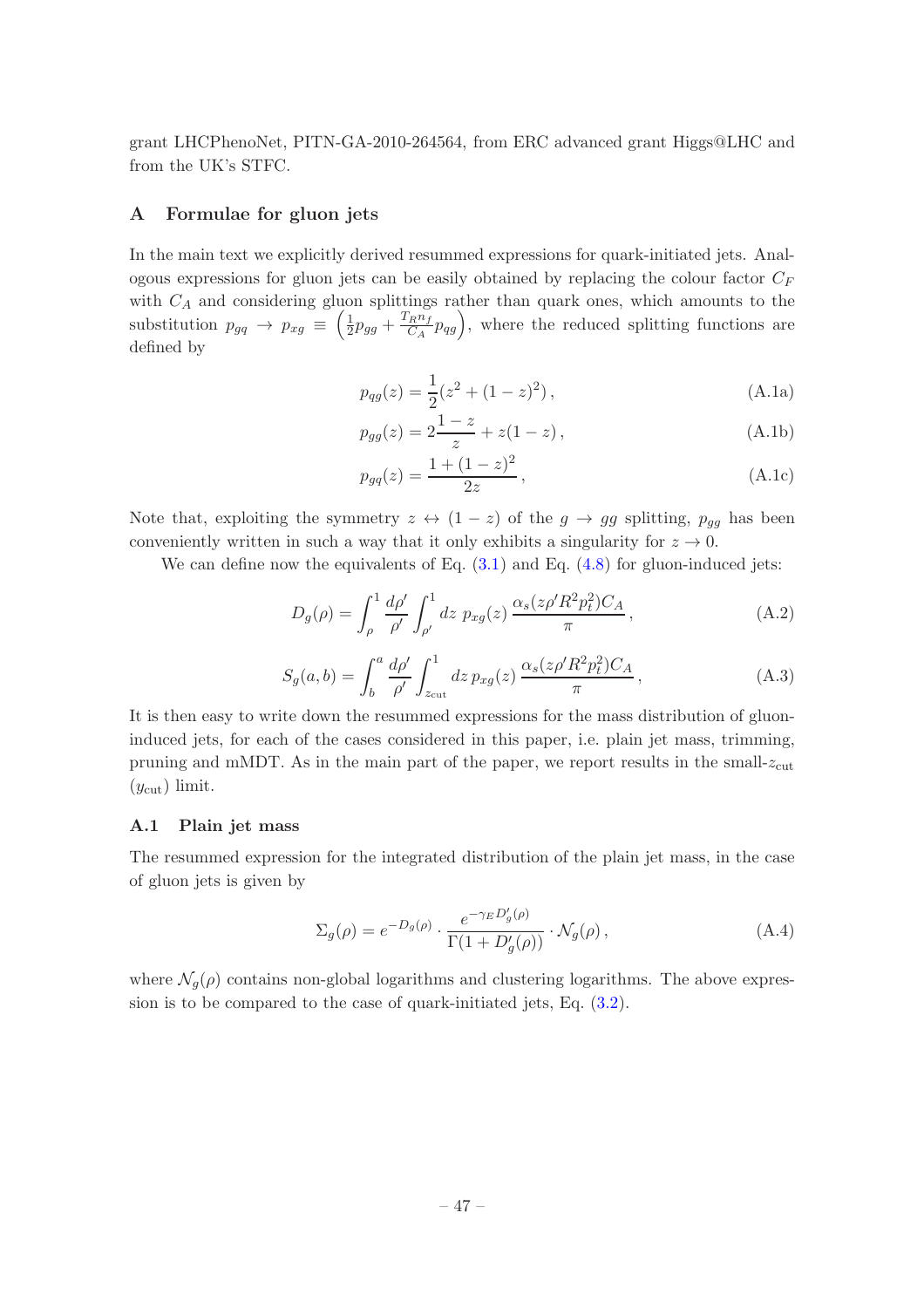## <span id="page-49-0"></span>A.2 Trimming

In the case of trimming, the all-order integrated mass distribution for gluon jets reads

$$
\Sigma_g^{\text{(trim)}}(\rho) = \exp\left[ -D_g(\max(z_{\text{cut}}, \rho)) - S_g(z_{\text{cut}}, \rho)\Theta(z_{\text{cut}} - \rho) -\Theta(z_{\text{cut}}r^2 - \rho) \int_{\rho}^{z_{\text{cut}}r^2} \frac{d\rho'}{\rho'} \int_{\rho'/r^2}^{z_{\text{cut}}} \frac{dz}{z} \frac{\alpha_s(z\rho'R^2p_t^2)C_A}{\pi} \right], \quad (A.5)
$$

<span id="page-49-1"></span>which is to be compared to the result for quark-initiated jets in Eq.  $(4.7)$ .

## A.3 Pruning

In the case of pruning, the result is most naturally written for the differential jet mass distribution. For  $\rho < z<sub>cut</sub>$ , the Y and I components of pruning for gluon jets read

$$
\frac{\rho}{\sigma_g} \frac{d\sigma_g^{(Y-\text{prune})}}{d\rho} = \int_{z_{\text{cut}}}^1 dz \ p_{xg}(z) \ e^{-D_g\left(\min(z_{\text{cut}}, \frac{\rho}{z})\right) - S_g\left(\min(z_{\text{cut}}, \frac{\rho}{z}), \rho\right)} \frac{\alpha_s(z\rho R^2 p_t^2) C_A}{\pi}, \quad (A.6)
$$

$$
\frac{\rho}{\sigma_g} \frac{d\sigma_g^{(\text{I-prune})}}{d\rho} = \int_{\rho}^{z_{\text{cut}}} \frac{d\rho_{\text{fat}}}{\rho_{\text{fat}}} \left( e^{-D_g(\rho_{\text{fat}})} \int_{\rho_{\text{flat}}}^{z_{\text{cut}}} \frac{dz'}{z'} \frac{\alpha_s(\rho_{\text{fat}} z' p_t^2 R^2) C_A}{\pi} \right) \times
$$
  
×  $e^{-S_g(\rho_{\text{fat}}, \rho)} \int_{\rho/\rho_{\text{fat}}}^1 dz p_{xg}(z) \frac{\alpha_s(\rho z p_t^2 R^2) C_A}{\pi} \left[ \Theta \left( \frac{\rho}{\rho_{\text{fat}}} - z_{\text{cut}} \right) +$   
+  $\Theta \left( z_{\text{cut}} - \frac{\rho}{\rho_{\text{fat}}} \right) \exp \left( - \int_{\rho}^{z_{\text{cut}} \rho_{\text{fat}}} \frac{d\rho'}{\rho'} \int_{\rho'/\rho_{\text{fat}}}^{z_{\text{cut}}} \frac{dz'}{z'} \frac{C_A}{\pi} \alpha_s(\rho' z' p_t^2 R^2) \right) \right].$  (A.7)

The above expressions are to be compared to the results for quark-initiated jets in Eq. [\(5.8\)](#page-18-1) and Eq. [\(5.11\)](#page-19-2), respectively.

## <span id="page-49-2"></span>A.4 mMDT

Finally, the mMDT integrated mass distribution for gluon jets is

$$
\Sigma_g^{\text{(mMDT)}} = \exp\left[-D_g(\max(y_{\text{cut}}, \rho)) - S_g(y_{\text{cut}}, \rho)\Theta(y_{\text{cut}} - \rho)\right].
$$
 (A.8)

which is to be compared to the result for quark-initiated jets in Eq.  $(7.2)$ .

#### <span id="page-49-3"></span>B Finite- $y_{\text{cut}}$  effects for the mMDT

Without the assumption  $y_{\text{cut}} \ll 1$ , two additional complications would have entered the derivation of section [7.1.](#page-27-0) Firstly, a  $q \rightarrow qg$  splitting can result in the gluon being the harder of the two prongs, so that subsequent declustering follows the gluon rather than the quark; this occurs with a probability  $\sim y_{\text{cut}}$ , and so for finite  $y_{\text{cut}}$  one must then include also  $g \to gg$  and  $g \to q\bar{q}$  splittings, even for a quark-induced jet. The resulting effect enters at single-logarithmic accuracy, as we shall see in detail below. Secondly, the energy of parton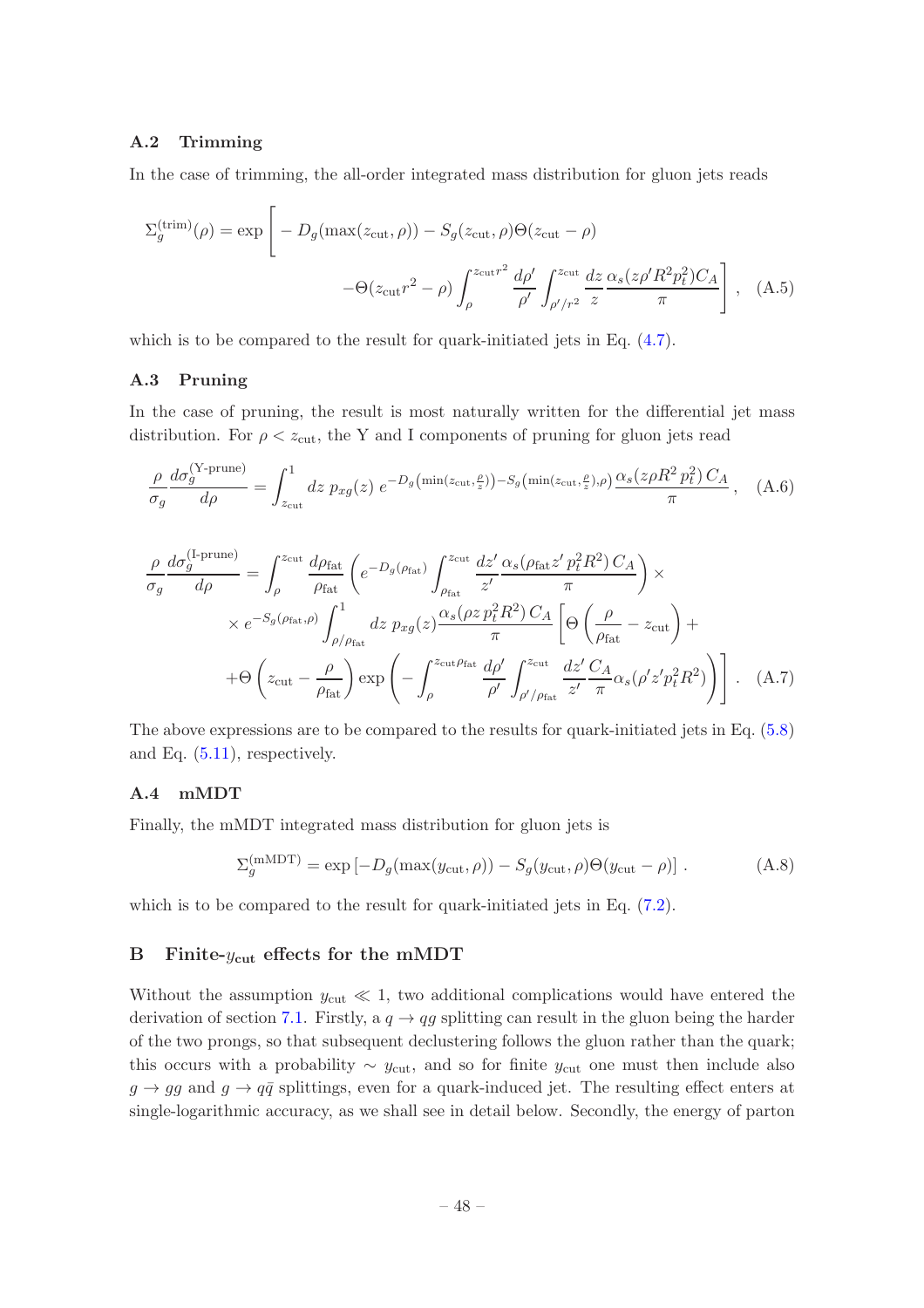n is scaled by a factor  $x_n$  relative to the original jet, where  $x_n \equiv (1-z_1)...(1-z_{n-1})$  and  $z_i$ is the fraction of the leading parton's momentum carried away by emission  $i$  (i.e. normalised to the momentum of the parton just before that emission). Since we had  $y_{\text{cut}} \ll 1$  and all  $z_i < y_{\text{cut}}$  (for  $i < n$ ) we automatically had  $x_n = 1$  and we could therefore drop it. This is no longer the case for finite  $y_{\text{cut}}$ , though we believe the effect is relevant only for terms  $\alpha_s^n L^{n-1}$ , i.e. beyond single logarithmic accuracy, based on an argument analogous to that given for filtering in section [7.5:](#page-31-0) suppose there is a probability  $p(x, \alpha_s L)$  for there to be a modification by a factor x (of order 1) of the tagged-jet  $p_t$ , and correspondingly of the tagged jet mass. Therefore  $\Sigma^{(\text{full } x)}(\rho) = \Sigma^{(x=1)}(\rho) + \int dx [\Sigma^{(x=1)}(\rho/x^2) - \Sigma^{(x=1)}(\rho)] p(x, \alpha_s L)$ , where  $\Sigma^{(x=1)}(\rho)$  is the resummed distribution obtained with the approximation  $x_n = 1$ . The factor in square brackets is subleading, and therefore  $\Sigma^{(\text{full } x)}(\rho)$  is identical to  $\Sigma^{(x=1)}(\rho)$ at single logarithmic accuracy.

Let us now examine how to include the flavour changing effects to single logarithmic accuracy for finite  $y_{\text{cut}} \leq 1$ . One simply extends Eqs. [\(7.2\)](#page-28-1), [\(7.3\)](#page-28-2) to have a matrix structure in flavour space. First one defines

$$
S_q = C_F \int dz \ p_{gq}(z) \ \Theta \left( \frac{z}{1-z} - y_{\text{cut}} \right) \ \Theta \left( \frac{1-z}{z} - y_{\text{cut}} \right) \,, \tag{B.1a}
$$

$$
S_g = C_A \int dz \ p_{xg}(z) \Theta \left( \frac{z}{1-z} - y_{\text{cut}} \right) \Theta \left( \frac{1-z}{z} - y_{\text{cut}} \right), \tag{B.1b}
$$

$$
S_{q \to g} = C_F \int dz \ p_{gq}(z) \Theta \left( y_{\text{cut}} - \frac{1-z}{z} \right) , \qquad (B.1c)
$$

$$
S_{g \to q} = T_R n_f \int dz \ p_{qg}(z) \left[ \Theta \left( y_{\text{cut}} - \frac{1-z}{z} \right) + \Theta \left( y_{\text{cut}} - \frac{z}{1-z} \right) \right]. \tag{B.1d}
$$

Then, the result (in a fixed-coupling approximation) is given by

$$
\frac{\rho}{\sigma} \frac{d\sigma}{d\rho}^{(\text{mMDT})} = \frac{\alpha_s}{\pi} \left( S_q \quad S_g \right) \cdot \exp\left[ \frac{\alpha_s}{\pi} \ln \frac{1}{\rho} \left( \frac{-S_q - S_{q \to g}}{S_{q \to g}} \frac{S_{g \to q}}{-S_g - S_{g \to q}} \right) \right] \begin{pmatrix} I_q \\ I_g \end{pmatrix}, \quad \text{(B.2)}
$$

where  $I_{q,(g)}$  is the initial fraction of quarks and gluons. The extension to running coupling is trivial.

## <span id="page-50-0"></span>C Y-trimming and (m)MDT with an  $R_{\text{min}}$  cut

In discussions about this work, a question that has repeatedly arisen is whether there is a modification of trimming analogous to the "Y" pruning requirement. The most obvious modification, "Y-trimming", is to request that trimming find at least two subjets that pass the trimming cuts. The behaviour of Y-trimming is, however, qualitatively different from that of Y-pruning.

In the case of pruning, the effective subjet radius is set dynamically based on the jet mass. This means that at LO, when the jet consists of just two partons, the subjet radius is always chosen such that the two partons end up in different subjets. I.e., at LO, pruning and Y-pruning are identical, and can probe arbitrarily small values of  $\rho$ .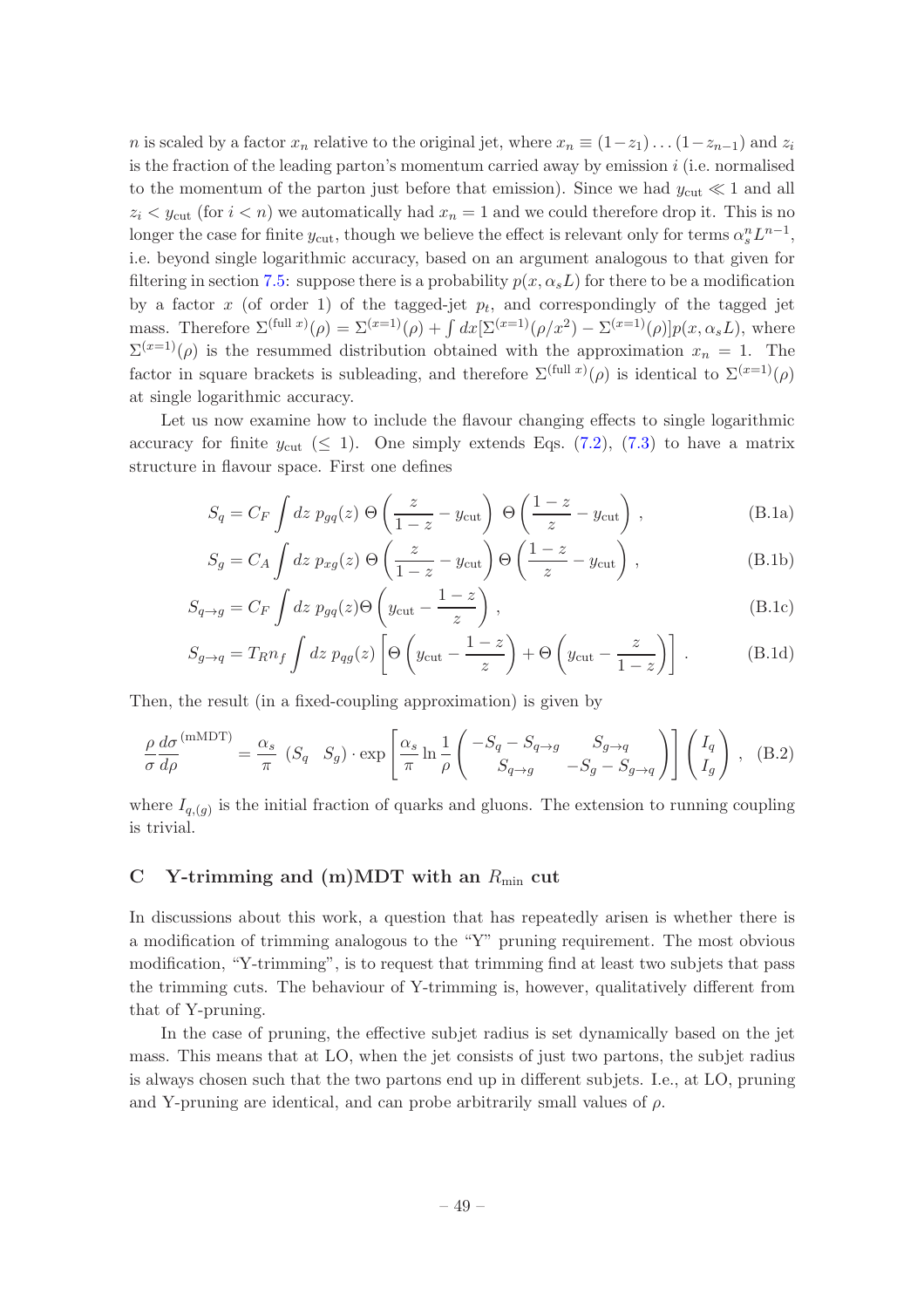In the case of trimming, the subjet radius is a fixed, user-chosen parameter. Therefore, for sufficiently small values of  $\rho$ , two-prong configurations are either entirely contained inside a single subjet, or else one of the prongs falls below the  $z_{\text{cut}}$  requirement. In other words for Y-trimming there will be a minimal value of  $\rho$  that can be probed, which, in the small  $z_{\text{cut}}$  approximation is  $z_{\text{cut}}r^2$ , where we recall  $r = R_{\text{sub}}/R$ . In effect the situation is similar to that for normal jet finding with a fixed jet radius.<sup>[22](#page-51-0)</sup> This means that, unlike the other taggers we have considered, Y-trimming is not ideally suited to probing a broad range of boosts. It is for this reason that we have not included it in as part of our main discussion of taggers.

In this context, it is interesting to note that a cut on the subjet separation was used in early ATLAS work on MDT [\[4](#page-52-2)],  $\Delta_{j_1j_2} > R_{\text{min}}$  with  $R_{\text{min}} = 0.3$ . This cut has the same effect as the two-subjet requirement in trimming, i.e. it leads to a minimal accessible value of  $\rho$  of  $y_{\text{cut}}r^2$ , where now  $r = R_{\text{min}}/R$ . The cut was imposed so as to reduce sensitivity to detector and reconstruction granularity. It is to be hoped that ongoing and future work by the ATLAS collaboration will eliminate the need for such a cut in substructure studies.

For completeness we provide here the exact LO result for Y-trimming. We work in the small-R limit, but relax the small  $z_{\text{cut}}$  and small  $\rho$  approximations, because of the presence of multiple transition points that are quite close to each other in  $\ln \rho$ . Defining

$$
\Pi_q(x) = \int_x^{\frac{1}{2}} dz \left[ p_{qq}(z) + p_{qq}(1-z) \right],
$$
\n(C.1a)

$$
= \ln\left(\frac{1}{x} - 1\right) - \frac{3}{4} + \frac{3x}{2},
$$
\n(C.1b)

the LO Y-trimming distribution is

<span id="page-51-1"></span>
$$
\frac{\rho}{\sigma} \frac{d\sigma}{d\rho}^{(\text{Y-trim, LO})} = \frac{\alpha_s C_F}{\pi} \begin{cases} \n\Pi_q \left( \frac{1}{2} - \sqrt{\frac{1}{4} - \rho} \right), & z_{\text{cut}} (1 - z_{\text{cut}}) < \rho < \frac{1}{4}, \\ \n\Pi_q \left( z_{\text{cut}} \right), & \frac{r^2}{4} < \rho < z_{\text{cut}} (1 - z_{\text{cut}}), \\ \n\Pi_q \left( z_{\text{cut}} \right) - \Pi_q \left( \frac{1}{2} - \sqrt{\frac{1}{4} - \frac{\rho}{r^2}} \right), & z_{\text{cut}} (1 - z_{\text{cut}}) r^2 < \rho < \frac{r^2}{4}, \\ \n\tag{C.2}
$$

and zero elsewhere. The LO result for  $(m)MDT$  with an  $R_{min}$  requirement is identical, modulo the replacement  $z_{\text{cut}} \rightarrow \frac{y_{\text{cut}}}{1+y_{\text{cut}}}$ .

One can understand the structure of Eq.  $(C.2)$  as follows: as we decrease  $\rho$ , the distribution starts to grow from  $\rho = \frac{1}{4}$  $\frac{1}{4}$ ; it then saturates at  $\rho = z_{\text{cut}}(1 - z_{\text{cut}})$  when the  $z_{\text{cut}}$ condition kicks in; when we reach  $\rho = r^2/4$  then for symmetric 2-prong configurations the two prongs are separated by  $R_{sub}$  and give a single subjet, so the distribution starts to decrease; finally for  $\rho < r^2 z_{\text{cut}}(1 - z_{\text{cut}})$ , configurations where the two prongs are separated by an angle greater than  $R_{sub}$  have one of the prongs carrying a momentum fraction smaller than  $z_{\text{cut}}$ , i.e. the Y-trimmed distribution is zero.

<span id="page-51-0"></span><sup>&</sup>lt;sup>22</sup>Normal jet finding tends to be carried out with a fixed jet  $p_{t,min}$  cut, which leads to a different relation between minimum accessible mass and boosted-object  $p_t$ ,  $m^2 > p_{t,\min} p_t R^2$  for  $p_{t,\min} \ll p_t$ .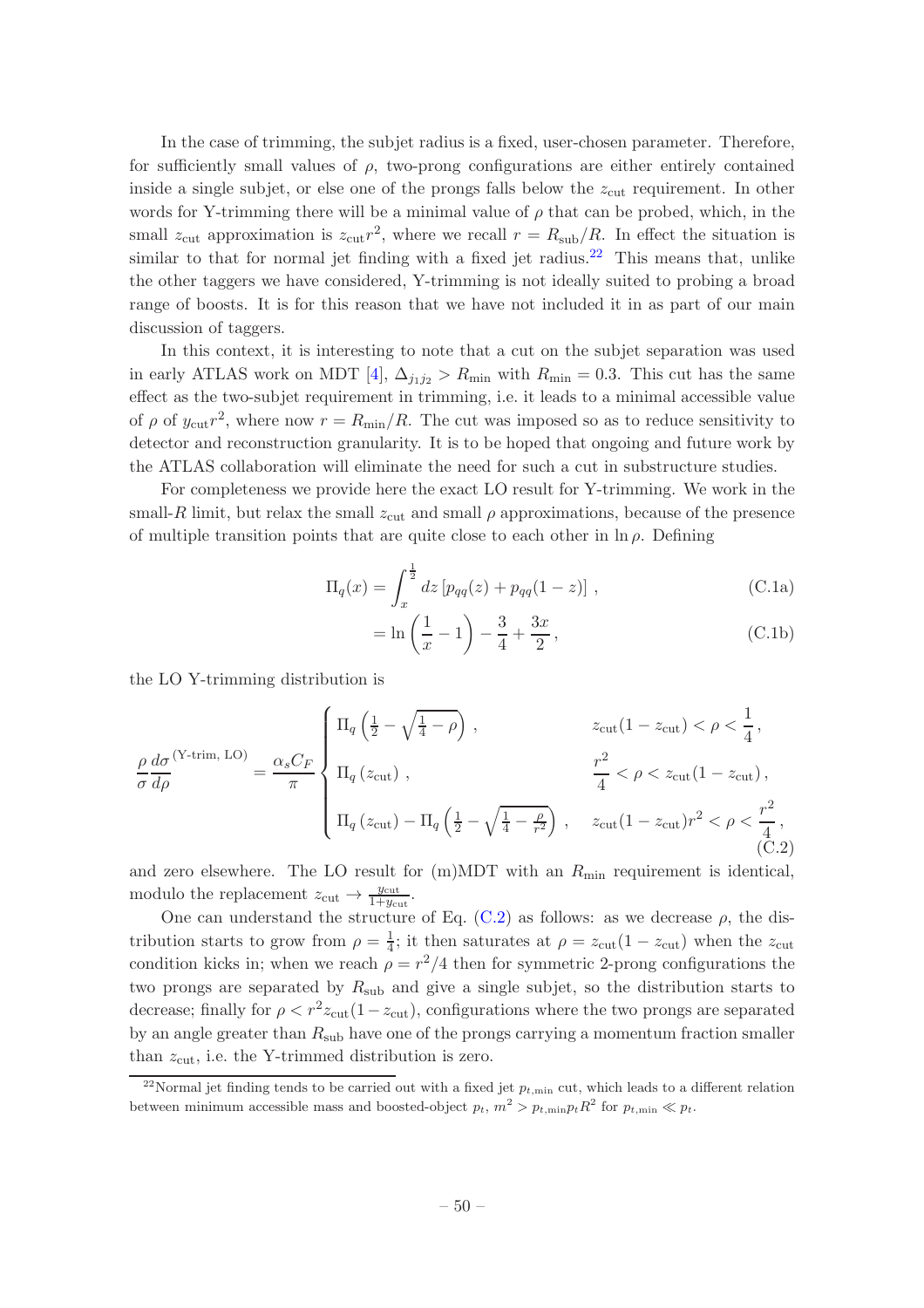

<span id="page-52-5"></span>**Figure 19.** Comparisons of trimming and Y-trimming. Left: the  $\rho$  distributions. Right: the signal significance for tagging  $W$ 's in the presence of quark backgrounds. The details of the MC event generation and cuts are as for Figs. [1](#page-4-0) and [18](#page-45-0) respectively.

Eq. [\(C.2\)](#page-51-1) is valid if  $r^2 \leq 4z_{\text{cut}}(1-z_{\text{cut}})$ . For  $r^2 = 4z_{\text{cut}}(1-z_{\text{cut}})$ , the plateau region between  $r^2/4$  and  $z_{\text{cut}}(1-z_{\text{cut}})$  is replaced with a single peak transition point at  $\rho = r^2/4$ , and a minimal  $\rho$  of  $r^4/4$ . For larger values of r, the result is left as an exercise for the reader.

In figure [19](#page-52-5) (left) we show the  $\rho$  distribution for Y-trimming and normal trimming, where the transition points are clearly visible. Finally, in the right-hand plot, we show the signal significances versus minimum jet  $p_t$  in the presence of quark jet backgrounds, confirming that Y-trimming is not an adequate boosted-object tagger at high transverse momenta.

## References

- <span id="page-52-0"></span>[1] A. Abdesselam, E. B. Kuutmann, U. Bitenc, G. Brooijmans, J. Butterworth, P. Bruckman de Renstrom, D. Buarque Franzosi and R. Buckingham *et al.*, Eur. Phys. J. C 71 (2011) 1661 [arXiv:1012.5412 [hep-ph]].
- <span id="page-52-3"></span>[2] A. Altheimer, S. Arora, L. Asquith, G. Brooijmans, J. Butterworth, M. Campanelli, B. Chapleau and A. E. Cholakian *et al.*, J. Phys. G 39 (2012) 063001 [arXiv:1201.0008 [hep-ph]].
- <span id="page-52-1"></span>[3] T. Plehn and M. Spannowsky, J. Phys. G 39 (2012) 083001 [arXiv:1112.4441 [hep-ph]].
- <span id="page-52-2"></span>[4] G. Aad *et al.* [ATLAS Collaboration], JHEP 1205 (2012) 128 [arXiv:1203.4606 [hep-ex]].
- [5] G. Aad *et al.* [ATLAS Collaboration], Phys. Rev. D **86** (2012) 072006 [arXiv:1206.5369] [hep-ex]].
- <span id="page-52-4"></span>[6] G. Aad *et al.* [ATLAS Collaboration], arXiv:1306.4945 [hep-ex].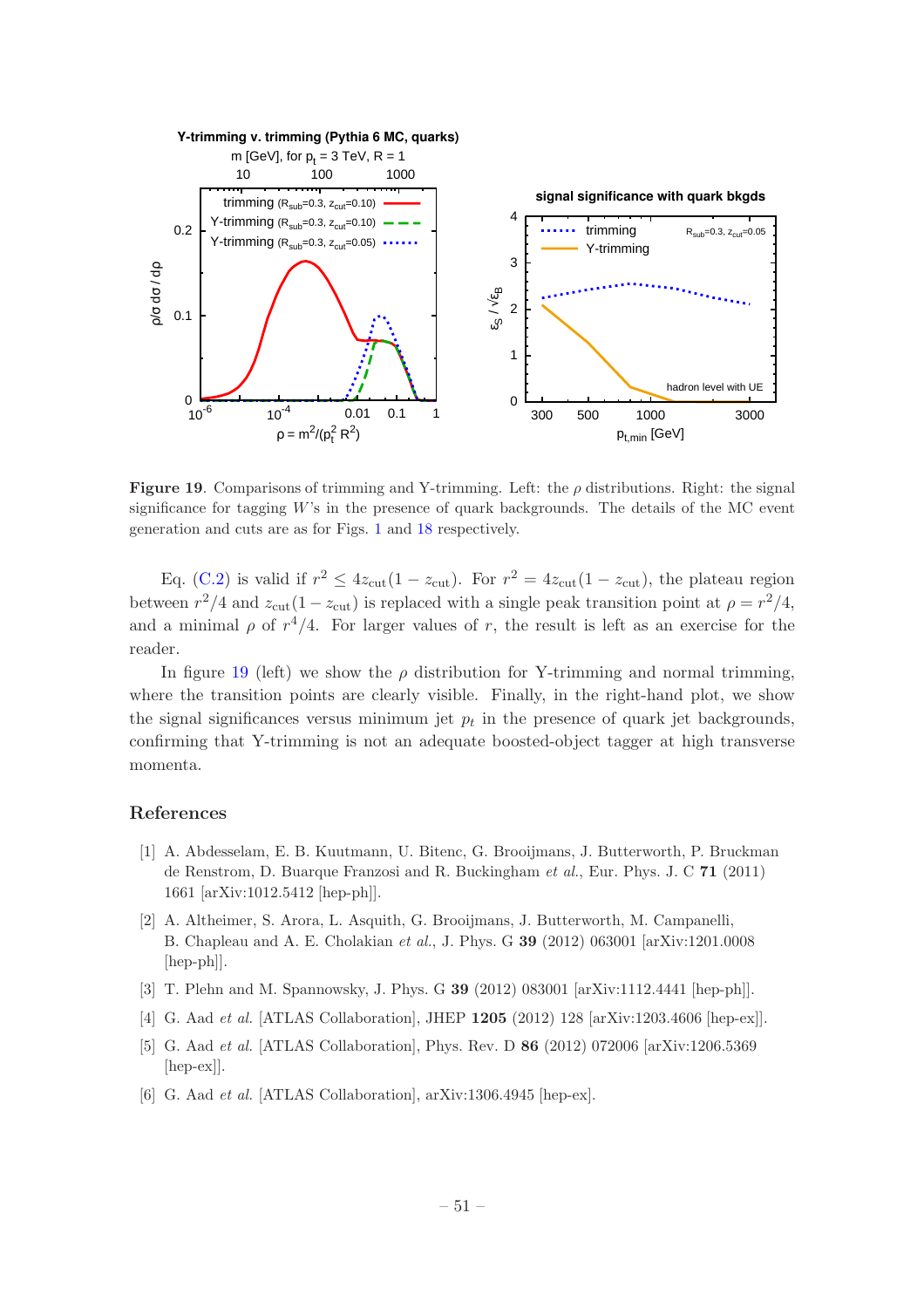- <span id="page-53-0"></span>[7] S. Chatrchyan *et al.* [ CMS Collaboration], JHEP 1305 (2013) 090 [arXiv:1303.4811 [hep-ex]].
- <span id="page-53-1"></span>[8] G. Aad *et al.* [ATLAS Collaboration], JHEP 1301 (2013) 116 [arXiv:1211.2202 [hep-ex]].
- [9] G. Aad *et al.* [ATLAS Collaboration], JHEP 1209 (2012) 041 [arXiv:1207.2409 [hep-ex]].
- [10] G. Aad *et al.* [ATLAS Collaboration], JHEP 1212 (2012) 086 [arXiv:1210.4813 [hep-ex]].
- [11] G. Aad *et al.* [ATLAS Collaboration], Eur. Phys. J. C 73 (2013) 2263 [arXiv:1210.4826 [hep-ex]].
- [12] S. Chatrchyan *et al.* [CMS Collaboration], JHEP 1209 (2012) 029 [arXiv:1204.2488 [hep-ex]].
- [13] S. Chatrchyan *et al.* [CMS Collaboration], JHEP 1212 (2012) 015 [arXiv:1209.4397 [hep-ex]].
- <span id="page-53-2"></span>[14] S. Chatrchyan *et al.* [CMS Collaboration], arXiv:1212.1910 [hep-ex].
- <span id="page-53-3"></span>[15] G. Corcella, I. G. Knowles, G. Marchesini, S. Moretti, K. Odagiri, P. Richardson, M. H. Seymour and B. R. Webber, JHEP 0101 (2001) 010 [hep-ph/0011363].
- <span id="page-53-4"></span>[16] M. Bahr, S. Gieseke, M. A. Gigg, D. Grellscheid, K. Hamilton, O. Latunde-Dada, S. Platzer and P. Richardson *et al.*, Eur. Phys. J. C 58 (2008) 639 [arXiv:0803.0883 [hep-ph]].
- <span id="page-53-5"></span>[17] T. Sjostrand, S. Mrenna and P. Z. Skands, JHEP 0605 (2006) 026 [hep-ph/0603175].
- <span id="page-53-6"></span>[18] T. Sjostrand, S. Mrenna and P. Z. Skands, Comput. Phys. Commun. 178 (2008) 852 [arXiv:0710.3820 [hep-ph]].
- <span id="page-53-7"></span>[19] T. Gleisberg, S. .Hoeche, F. Krauss, M. Schonherr, S. Schumann, F. Siegert and J. Winter, JHEP 0902 (2009) 007 [arXiv:0811.4622 [hep-ph]].
- <span id="page-53-8"></span>[20] P. Richardson and D. Winn, Eur. Phys. J. C 72 (2012) 2178 [arXiv:1207.0380 [hep-ph]].
- <span id="page-53-9"></span>[21] M. Rubin, JHEP 1005 (2010) 005 [arXiv:1002.4557 [hep-ph]].
- <span id="page-53-10"></span>[22] M. Rubin, "A new LHC search channel for a light Higgs boson and associated QCD calculations," Ph.D. Thesis, UPMC (University of Paris 6), 2010.
- <span id="page-53-11"></span>[23] J. M. Butterworth, A. R. Davison, M. Rubin and G. P. Salam, Phys. Rev. Lett. 100 (2008) 242001 [arXiv:0802.2470 [hep-ph]].
- <span id="page-53-12"></span>[24] J. R. Walsh and S. Zuberi, arXiv:1110.5333 [hep-ph].
- <span id="page-53-13"></span>[25] I. Feige, M. D. Schwartz, I. W. Stewart and J. Thaler, Phys. Rev. Lett. 109 (2012) 092001 [arXiv:1204.3898 [hep-ph]].
- <span id="page-53-14"></span>[26] J. Thaler and K. Van Tilburg, JHEP 1103 (2011) 015 [arXiv:1011.2268 [hep-ph]].
- <span id="page-53-15"></span>[27] S. Catani, L. Trentadue, G. Turnock and B. R. Webber, Nucl. Phys. B 407 (1993) 3.
- [28] T. Becher and M. D. Schwartz, JHEP 0807 (2008) 034 [arXiv:0803.0342 [hep-ph]].
- [29] A. Gehrmann-De Ridder, T. Gehrmann, E. W. N. Glover and G. Heinrich, Phys. Rev. Lett. 99 (2007) 132002 [arXiv:0707.1285 [hep-ph]].
- <span id="page-53-16"></span>[30] S. Weinzierl, Phys. Rev. Lett. 101 (2008) 162001 [arXiv:0807.3241 [hep-ph]].
- <span id="page-53-17"></span>[31] M. Field, G. Gur-Ari, D. A. Kosower, L. Mannelli and G. Perez, arXiv:1212.2106 [hep-ph].
- <span id="page-53-18"></span>[32] A. J. Larkoski, G. P. Salam and J. Thaler, arXiv:1305.0007 [hep-ph].
- <span id="page-53-19"></span>[33] E. Gerwick, S. Schumann, B. Gripaios and B. Webber, JHEP 1304 (2013) 089 [arXiv:1212.5235 [hep-ph]].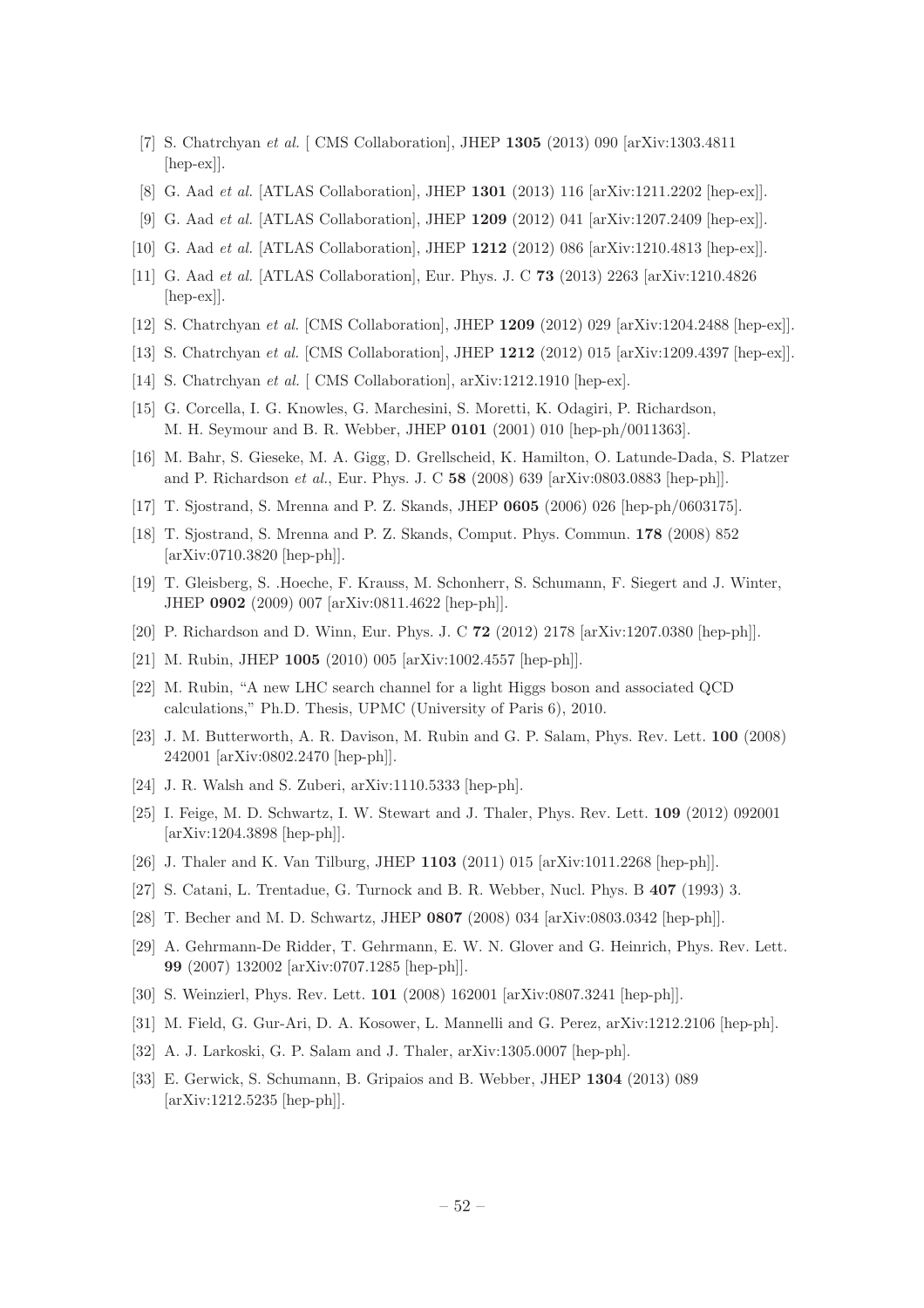- <span id="page-54-0"></span>[34] P. Quiroga-Arias and S. Sapeta, arXiv:1209.2858 [hep-ph].
- <span id="page-54-1"></span>[35] S. D. Ellis, C. K. Vermilion and J. R. Walsh, Phys. Rev. D 81 (2010) 094023 [arXiv:0912.0033 [hep-ph]].
- <span id="page-54-2"></span>[36] S. D. Ellis, C. K. Vermilion and J. R. Walsh, Phys. Rev. D 80 (2009) 051501 [arXiv:0903.5081 [hep-ph]].
- <span id="page-54-3"></span>[37] D. Krohn, J. Thaler and L. -T. Wang, JHEP 1002 (2010) 084 [arXiv:0912.1342 [hep-ph]].
- <span id="page-54-4"></span>[38] T. Aaltonen *et al.* [CDF Collaboration], Phys. Rev. D 82 (2010) 034001 [arXiv:1003.3146 [hep-ex]].
- <span id="page-54-5"></span>[39] Y. L. Dokshitzer, G. D. Leder, S. Moretti and B. R. Webber, JHEP 9708 (1997) 001 [hep-ph/9707323].
- <span id="page-54-6"></span>[40] M. Wobisch and T. Wengler, In \*Hamburg 1998/1999, Monte Carlo generators for HERA physics\* 270-279 [hep-ph/9907280].
- <span id="page-54-7"></span>[41] A. Katz, M. Son and B. Tweedie, JHEP 1103 (2011) 011 [arXiv:1010.5253 [hep-ph]].
- <span id="page-54-8"></span>[42] M. Dasgupta, A. Fregoso, S. Marzani and A. Powling, arXiv:1307.0013 [hep-ph].
- <span id="page-54-9"></span>[43] M. Dasgupta, L. Magnea and G. P. Salam, JHEP 0802 (2008) 055 [arXiv:0712.3014 [hep-ph]].
- <span id="page-54-10"></span>[44] M. Dasgupta, K. Khelifa-Kerfa, S. Marzani and M. Spannowsky, JHEP 1210 (2012) 126 [arXiv:1207.1640 [hep-ph]].
- <span id="page-54-11"></span>[45] B. Andersson, G. Gustafson, L. Lonnblad and U. Pettersson, Z. Phys. C 43 (1989) 625.
- <span id="page-54-12"></span>[46] S. Catani, B. R. Webber and G. Marchesini, Nucl. Phys. B 349 (1991) 635.
- <span id="page-54-13"></span>[47] M. Dasgupta and G. P. Salam, Phys. Lett. B 512 (2001) 323 [hep-ph/0104277].
- <span id="page-54-14"></span>[48] R. B. Appleby and M. H. Seymour, JHEP 0212 (2002) 063 [hep-ph/0211426].
- <span id="page-54-25"></span>[49] Y. Delenda, R. Appleby, M. Dasgupta and A. Banfi, JHEP 0612 (2006) 044 [hep-ph/0610242].
- <span id="page-54-15"></span>[50] R. Kelley, J. R. Walsh and S. Zuberi, JHEP 1209 (2012) 117 [arXiv:1202.2361 [hep-ph]].
- <span id="page-54-16"></span>[51] M. Cacciari, G. P. Salam and G. Soyez, JHEP 0804 (2008) 063 [arXiv:0802.1189 [hep-ph]].
- <span id="page-54-17"></span>[52] M. Dasgupta and G. P. Salam, JHEP 0203 (2002) 017 [hep-ph/0203009].
- [53] A. Banfi, G. Marchesini, and G. Smye, JHEP 0208 (2002) 006 [hep-ph/0206076].
- <span id="page-54-18"></span>[54] Y. Hatta and T. Ueda, Phys. Rev. D 80 (2009) 074018 [arXiv:0909.0056 [hep-ph]].
- <span id="page-54-22"></span>[55] Y. Hatta and T. Ueda, arXiv:1304.6930 [hep-ph].
- <span id="page-54-23"></span>[56] H. Weigert, Nucl. Phys. B 685 (2004) 321 [hep-ph/0312050].
- <span id="page-54-24"></span>[57] J. R. Forshaw, A. Kyrieleis and M. H. Seymour, JHEP 0608 (2006) 059 [hep-ph/0604094].
- <span id="page-54-19"></span>[58] Y. -T. Chien, R. Kelley, M. D. Schwartz, H. X. Zhu and , Phys. Rev. D 87 (2013) 014010 [arXiv:1208.0010 [hep-ph]].
- <span id="page-54-20"></span>[59] T. T. Jouttenus, I. W. Stewart, F. J. Tackmann, W. J. Waalewijn and , arXiv:1302.0846 [hep-ph].
- <span id="page-54-21"></span>[60] S. Catani, Y. L. Dokshitzer, M. Olsson, G. Turnock and B. R. Webber, "New clustering algorithm for multi - jet cross-sections in  $e+ e-$  annihilation," Phys. Lett. B 269, 432 (1991);